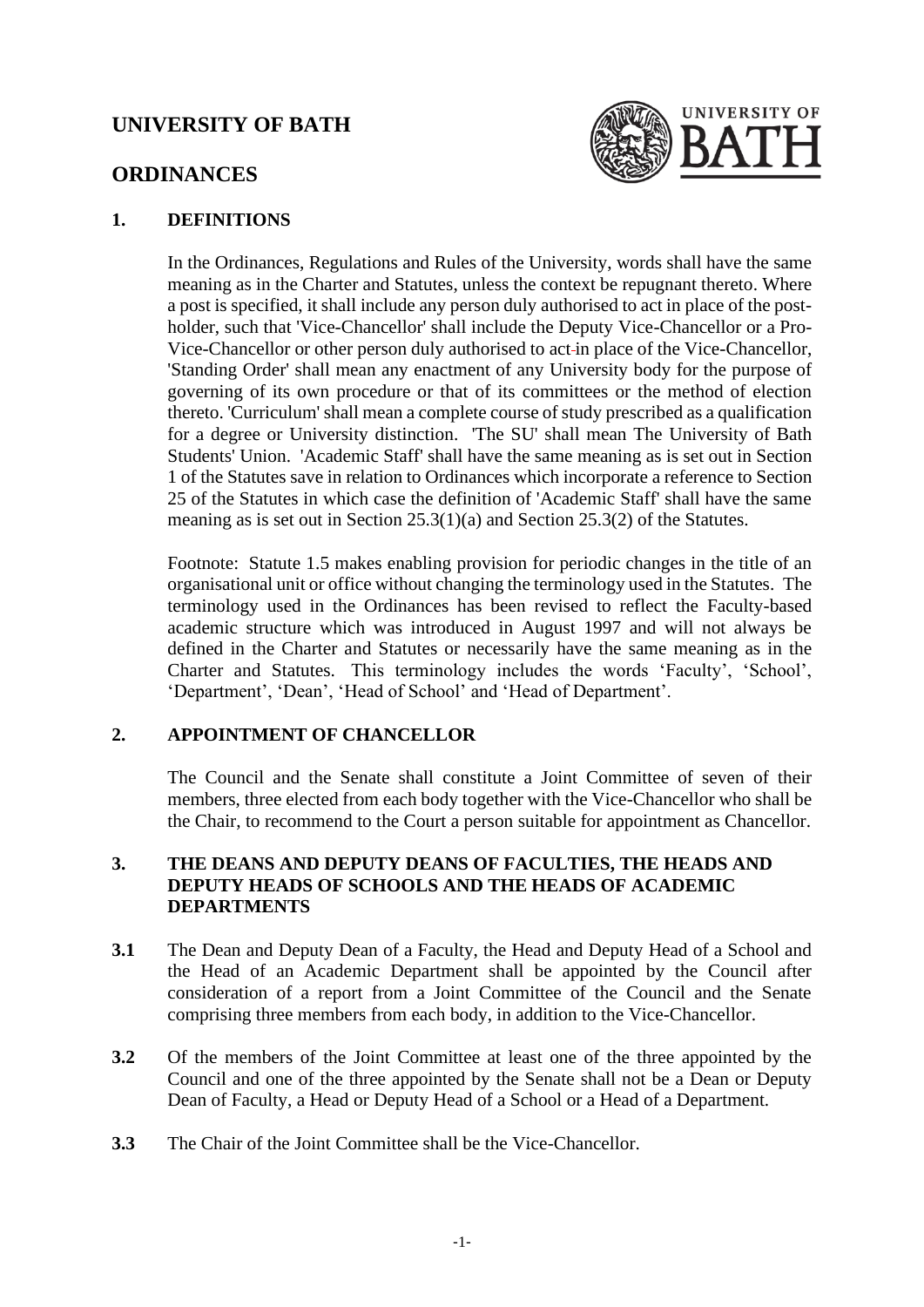- **3.4** The Dean and Deputy Dean of a Faculty and the Head and Deputy Head of a School shall be appointed for a term of office approved by Council and shall be eligible for reappointment.
- **3.5** The Head of a Department shall be appointed for a term of office approved by Council and shall be eligible for re-appointment.

# **4. DIRECTORS OF TEACHING AND DIRECTORS OF STUDIES**

Directors of Teaching and/or Directors of Studies may be appointed in a Department or School. They are normally appointed by the Board of Studies.

# **5. GROUPS AND HEADS OF GROUPS**

- **5.1** A Group shall be established by the Faculty Board of Studies or by the Board of Studies for a School and shall comprise a number of academic staff in one, or more than one, Department engaged on the same, similar, or related fields of teaching and/or research.
- **5.2** A Head of Group shall be appointed by the Faculty Board of Studies or by the Board of Studies for a School on the nomination of the Head of the Department or School concerned. If the members of the Group are drawn from more than one Department the nomination shall be made by the Head of the Department chiefly concerned in consultation with the Heads of the other Departments participating.
- **5.3** Under the general responsibility of the Head of the Department or the School and in consultation with any relevant Director(s) of Studies if appropriate, the Head of a Group shall organise and direct the work of the Group and provide such reports as the Board of Studies may require; shall advise the Head of the Department/School of the staffing and financial requirements and shall implement an agreed expenditure; shall, in the case of a Group engaged in research, supervise the recruitment of post-graduate research students to the Group, and their advanced study and research; after consultation with the Director of Studies, shall advise the Head of Department/School on special courses, conferences and symposia on the work of the Group; shall co-operate with other Groups in establishing such joint committees as may be advisable for the efficient conduct of teaching and research; and shall perform such other duties as the Board of Studies may direct.
- **5.4** The Board of Studies may terminate the appointment of a Head of Group. A Head of Group may resign the appointment by writing to the Board of Studies.

# **6. THE UNIVERSITY LIBRARIAN**

The University Librarian shall be responsible to the Vice-Chancellor and Senate for the management and administration of the University Library.

# **7. THE COURT**

# **7.1 Ex-Officio Members**

The holders of the following posts shall be Ex-Officio Members of Court: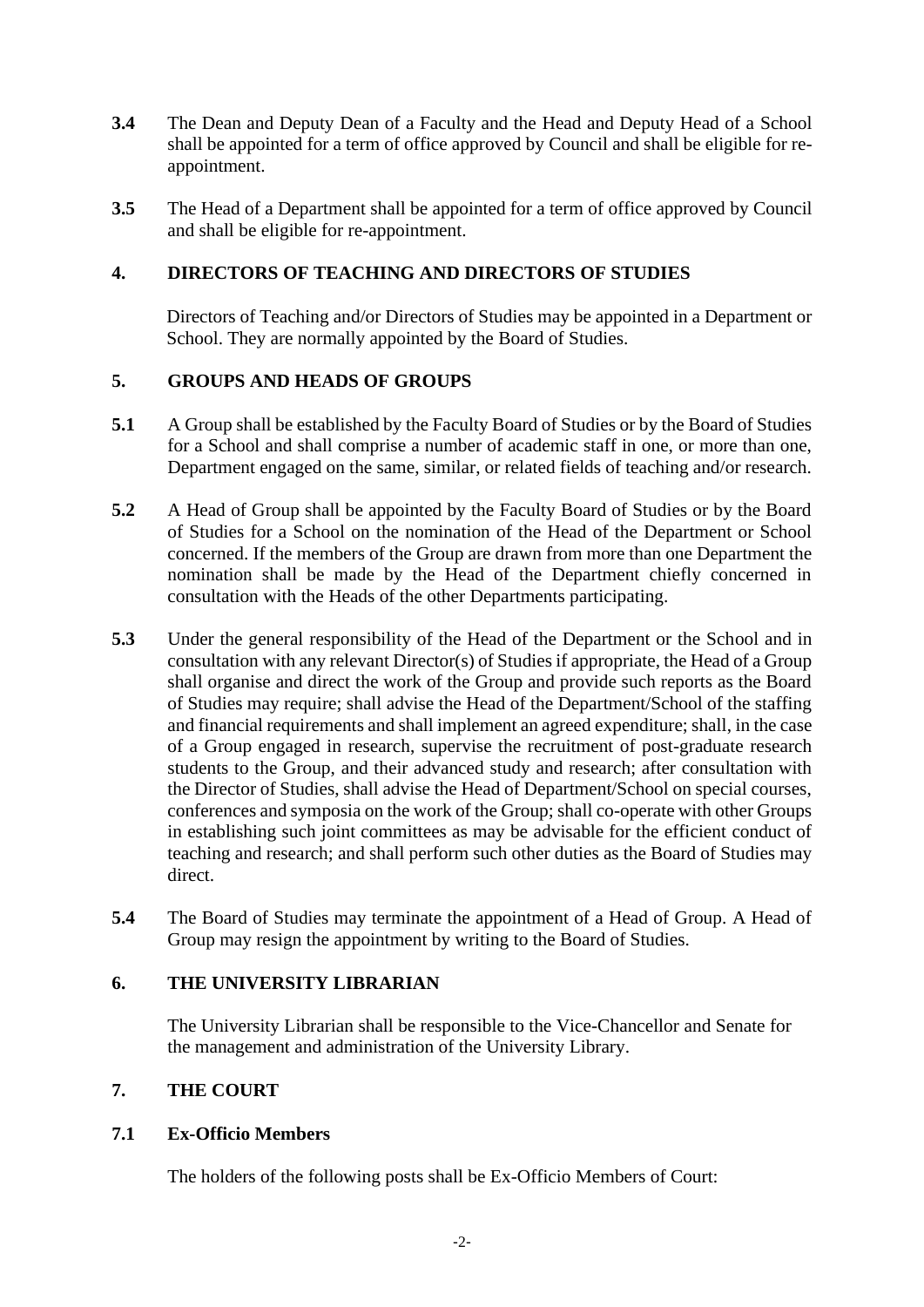- (i) Not more than five holders of offices in the University: The University Librarian The Director of Finance The Director of Estates
- (ii) the SU Officers of the SU.
- (iii) The Members of the Commons House of Parliament for constituencies in the Unitary Authorities of Bath and North East Somerset, the City and County of Bristol, North Somerset, and South Gloucestershire and in the Counties of Gloucestershire, Somerset and Wiltshire.
- (iv) Up to four senior officers/members nominated by each of the following local government authorities: Bath and North East Somerset Council, North Somerset Council, South Gloucestershire Council and Wiltshire Council.

#### **7.2 Representative Members**

- (i) Six representatives shall be appointed by the Senate from among its members under the provision of Section  $13.1(c)(i)$  of the Statutes in accordance with such procedures as the Senate shall prescribe.
- (ii) Three representatives shall be appointed by the Convocation from among its members under the provision of Section 13.1(c)(ii) of the Statutes in accordance with the provisions of Ordinance 12.
- (iii) Representatives shall be appointed by the following bodies under the provisions of Section 13.1(c)(iii) of the Statutes (up to forty representatives of industrial bodies, research institutes, professional societies, learned bodies, commercial bodies, health authorities, government bodies, trades union organisations or media organisations):

Association of Chartered Certified Accountants British Computer Society Chartered Management Institute Chartered Institute of Management Accountants Chartered Institution of Building Services Engineers Institute of Biology Institute of Chartered Accountants in England and Wales Institute of Marine Engineering, Science and Technology Institute of Mathematics and Its Applications Institute of Personnel and Development Institute of Physics Institution of Chemical Engineers Institution of Electrical Engineers Institution of Mechanical Engineers Royal Aeronautical Society Royal Institute of British Architects Royal Society of Chemistry Royal Institution of Naval Architects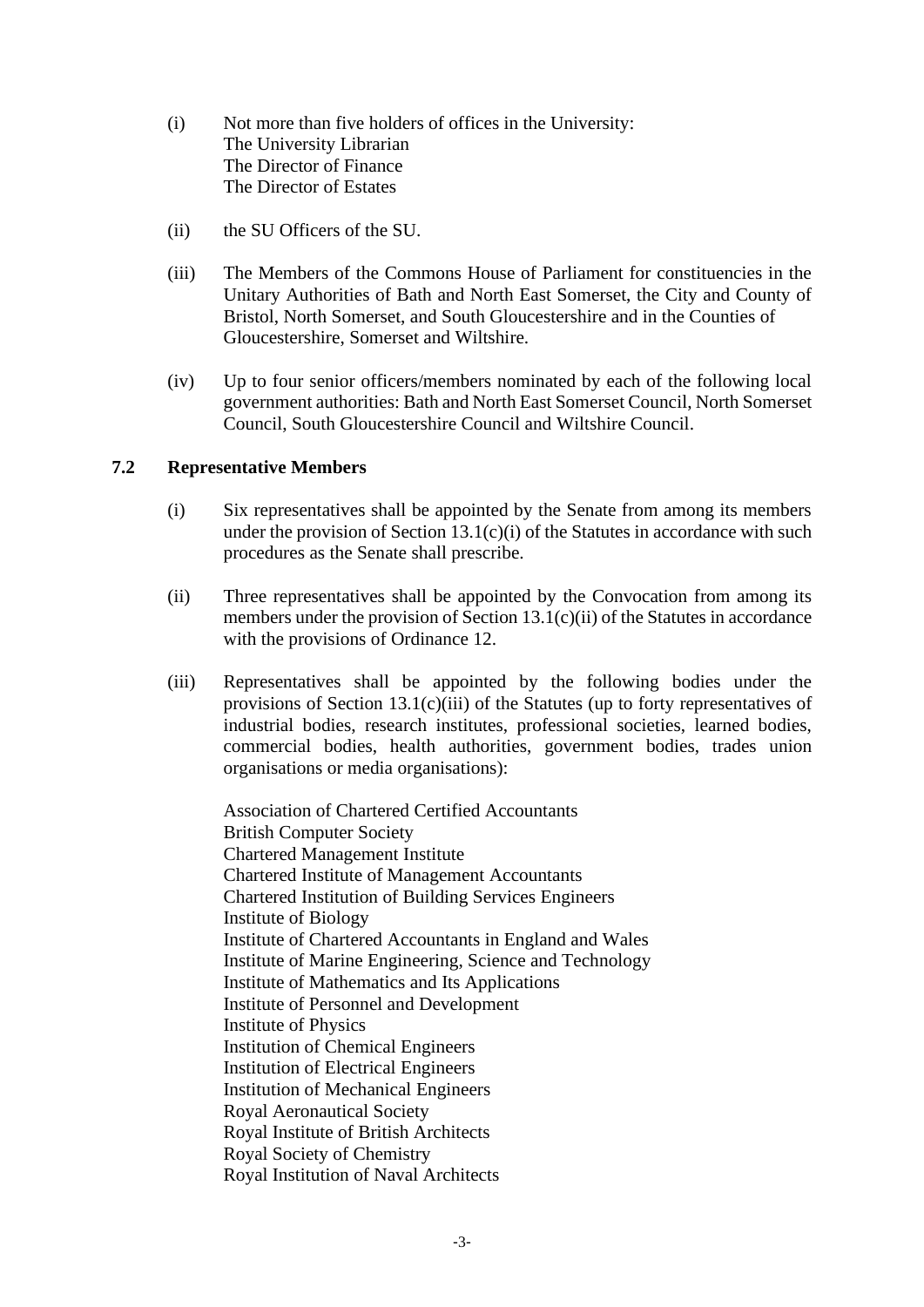Royal Pharmaceutical Society of Great Britain Royal Town Planning Institute Confederation of British Industry Trades Union Congress Workers' Educational Association Trades Council Avon, Gloucestershire & Wiltshire Strategic Health Authority Association of British Chambers of Commerce British Broadcasting Corporation

(iv) Not more than twelve Head Teachers of Schools who shall be appointed to the Court under the provision of Section  $13.1(c)(iv)$  of the Statutes shall be:

One Head Teacher from each of the following Authorities, to be nominated by those Authorities: Bath & North East Somerset, North Somerset, South Gloucestershire and Wiltshire.

The Head Teacher of two of the following Independent Schools serving in succession:

The Royal High School, Bath Downside School King Edward's School, Bath Kingswood School, Bath Monkton Combe School Prior Park College

(v) Not more than five representatives of the following religious denominations shall be appointed under the provisions of Section  $13.1(c)(v)$  of the Statutes in the manner indicated:

One representative of the Church of England appointed by the Bishop of Bath and Wells

One representative of the Free Churches appointed by the Free Churches Council

One representative of the Jewish Community appointed by the Board of Deputies of British Jews

One representative of the Muslim Community appointed by the Muslim College

One representative of the Roman Catholic Church appointed by the Roman Catholic Bishop of Clifton

#### **7.3 Election of Members by Staff other than Academic Staff**

- (i) The election of three members of the Staff other than Academic Staff under the provision of Section 13.1(d)(i) of the Statutes shall be conducted by secret ballot in the following manner so that one member shall be elected from each of the following job families:
	- (a) Technical and Experimental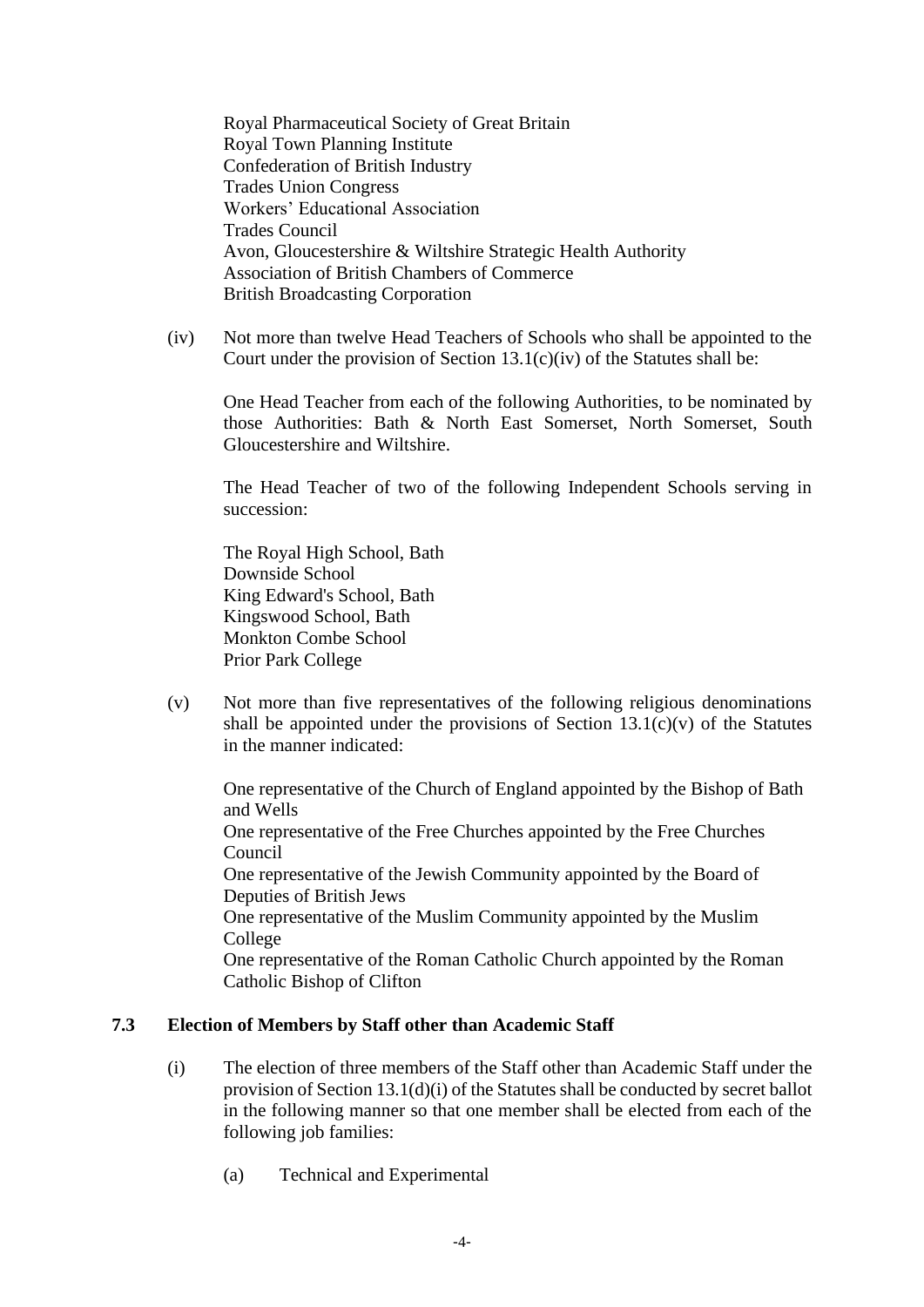- (b) Management, Specialist and Administration
- (c) Operational and Facilities Support
- (ii) The Secretary to Court shall give notice to all members of Staff other than Academic Staff that seconded nominations are required and the latest date by which these are to be submitted. Staff may suggest themselves for election but require both a separate proposer and seconder, all of whom must be eligible to vote.
- (iii) After receipt of nominations the Secretary to Court shall provide to all members of staff other than Academic staff, who are on a full-time or fractional contract, voting instructions, the names of the candidates nominated and the latest date by which votes must be cast.
- (iv) Each person eligible to vote shall have one vote.
- (v) The votes shall be counted under the supervision of the Secretary to Court.
- (vi) (a) Candidates shall be eligible for election only if they are members of the job family for which the vacancy is notified; (b) the person elected shall serve for three years subject to continued membership of their elected job family and is eligible for re-election to a maximum term of six years.

### **7.4 Election of Members by Academic Assembly**

The election of three members of the Academic Assembly under the provision of Section 13.1(d)(ii) of the Statutes shall be conducted by secret ballot in accordance with such procedure as the Academic Assembly shall prescribe.

#### **8. THE COUNCIL**

#### **8.1 Election of Two Members of the Senate by the Senate to serve on the Council**

- (a) The election of two Members of the Senate by the Senate to the Members of the Council shall be conducted by secret ballot in accordance with such procedure as the Senate shall prescribe.
- (b) Members of Council elected by Senate who are subsequently appointed to posts of either Pro-Vice-Chancellor or Dean be required to resign their elected membership of Council. Persons in attendance at meetings of Council shall not be included in this election.
- (c) Members of Senate elected to Council shall serve for a period of three years or such lesser period as the person elected remains a member of Senate.

#### **8.2 Election of One Member of Senate by the Academic Assembly to serve on the Council**

(a) The Academic Assembly shall elect a person to fill the vacancy on the University Council in accordance with sub-paragraph c(ii) of paragraph 1 of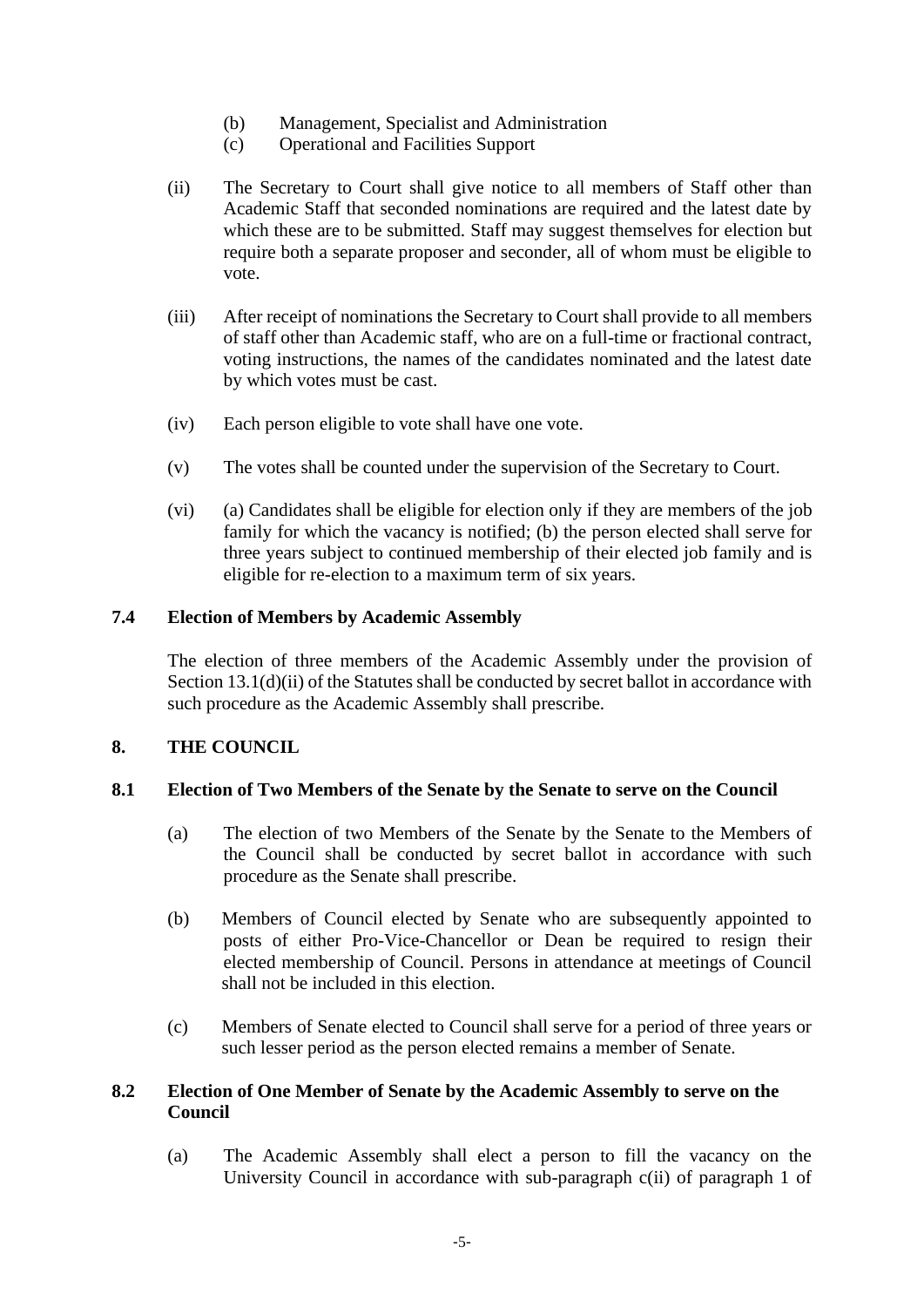Section 16 of the Statutes for a period of three years, or such lesser period as the person elected remains a member of the Senate.

- (b) The candidates in this election shall be all those members of Senate elected in accordance with sub-paragraph (b)(ii) of paragraph 1 of Section 18 of the Statutes who are not otherwise members of Council and whose period of office on Senate extends for at least two complete sessions subsequent to the election.
- (c) The Secretary to Council shall issue a voting paper giving the names of the candidates as defined in (b) above to all members of the Academic Assembly.
- (d) The votes shall be counted under the direction of the Secretary to Council.
- (e) Members of Council elected by Academic Assembly who are subsequently appointed to posts of either Pro-Vice-Chancellor or Dean be required to resign their elected membership of Council.

# **8.3 Election of Two Members of Professional Staff to serve on the Council**

- (a) Members of staff who are not members of the Academic Assembly and who are on a full-time or fractional contract shall elect a person to fill the vacancy on the University Council in accordance with sub-paragraph c (iii) of paragraph 1 of Section 16 of the Statutes for a period of three years, or such lesser period as the person elected remains a member of University staff but is not a member of the Academic Assembly. These members of staff are hereafter referred to as 'professional staff.
- (b) Any member of professional staff and who is on a full-time or fractional contract is eligible to stand for election to Council in this election.
- (c) When there is a vacancy for a member of professional staff to serve on Council, the Secretary to Council shall give notice to members of professional staff by inviting seconded nominations for election to be submitted to the Secretary to Council not later than a specified date. Staff may suggest themselves for election but require both a separate proposer and seconder, all of whom must be eligible to vote.
- (d) After receipt of nominations the Secretary to Council shall provide to all members of professional staff and who are on a full-time or fractional contract voting instructions, the names of the candidates nominated and the latest date by which votes must be cast.
- (e) The votes shall be counted under the direction of the Secretary to Council.

### **8.4 Vice-Chair**

A Vice-Chair of Council may be appointed from amongst the members of Council who are not members of the staff or students of the University.

#### **9. THE SENATE**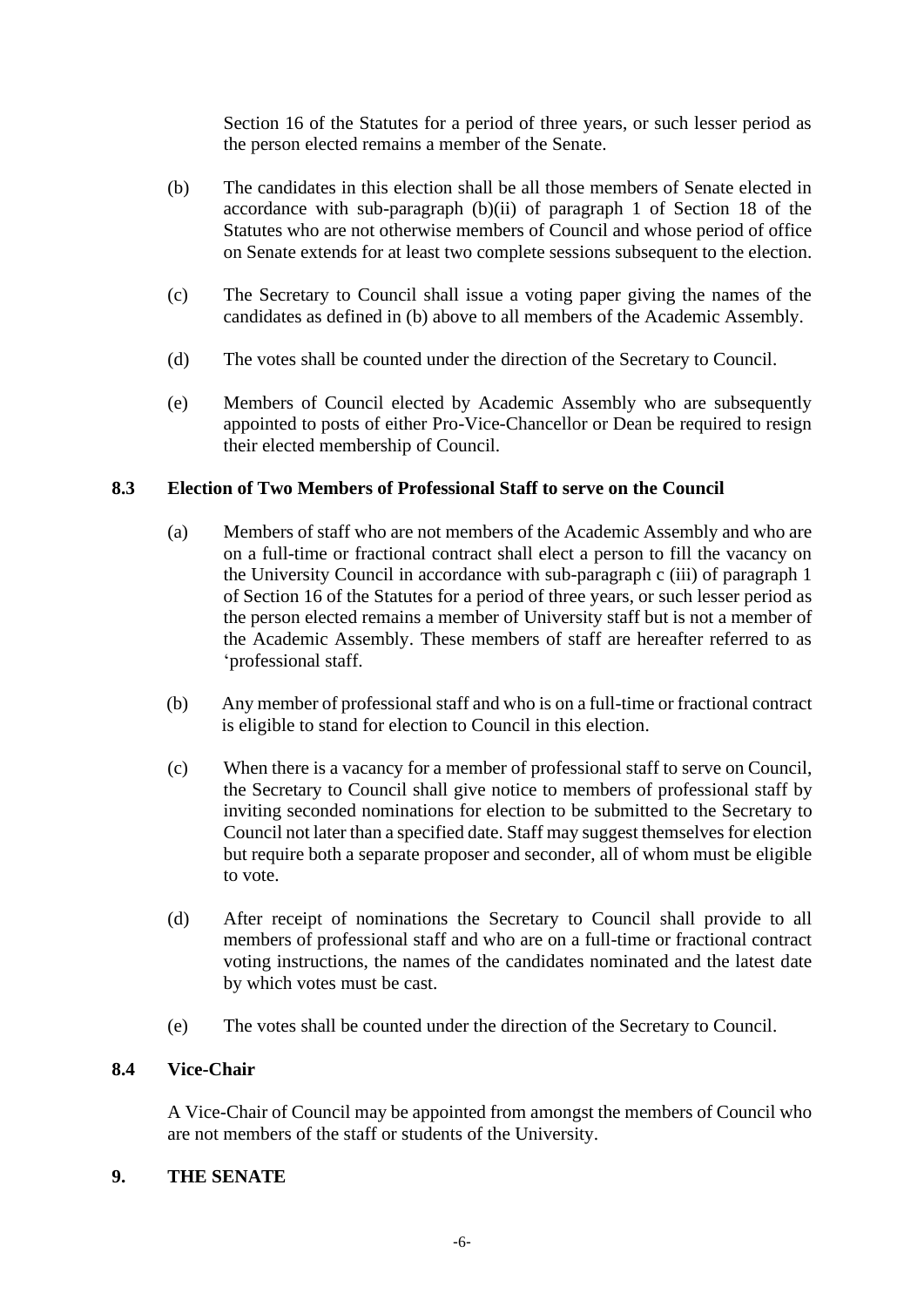### **9.1 Election of Members of the Academic Assembly to serve on the Senate**

- (a) The Secretary to Academic Assembly shall give notice to the Chair of the Academic Assembly of the number of vacancies on the Senate when these are to be filled by election from the Academic Assembly. The Chair shall give notice to all members of the Academic Assembly that seconded nominations for election are to be submitted to the Secretary to Academic Assembly not later than a specified date. Staff eligible to participate in the election are members of Academic Assembly on full-time or fractional contracts. Staff may suggest themselves for election but require both a separate proposer and seconder, all of whom must be eligible to vote.
- (b) After receipt of nominations the Secretary to Academic Assembly shall provide to all members of Academic Assembly, who are on a full-time or fractional contract, voting instructions, the names of the candidates nominated and the latest date by which votes must be cast.
- (c) The votes shall be counted under the direction of the Secretary to Academic Assembly. If there is a tie, this will be resolved by drawing lots.
- (d) In accordance with Section 18.1(b)(ii) of the Statutes, the number of Professors elected to serve on the Senate by the Academic Assembly shall not exceed three at any one time.
- (e) If one or more of the vacancies is for a member to serve for less than three years, then the person with the lowest number of votes among those elected shall serve for the shortest period.
- (f) Members of Senate elected by Academic Assembly who are subsequently promoted to a Professorship be required to resign their original elected membership of Senate. A casual vacancy may be filled by the candidate with next highest number of votes, if there has been an election in the previous six months.

#### **9.2 Appointment of Twelve Professors to serve on the Senate**

The following procedure shall be adopted to elect twelve Professors to serve on Senate under the provisions of Section 18.1(b)(i) of the Statutes:

- (a) An election shall be held once in each year.
- (b) The Secretary to Academic Assembly shall, at the appropriate time, notify all the professors who are not members of Senate ex-officio that the said election is about to be conducted and how many vacancies there are. The Professors eligible to participate in elections are those with the title of Professor who are on full-time or fractional contracts.
- (c) Any professor so notified may, by the date prescribed by the Secretary to Academic Assembly, withdraw from the list of candidates for that year.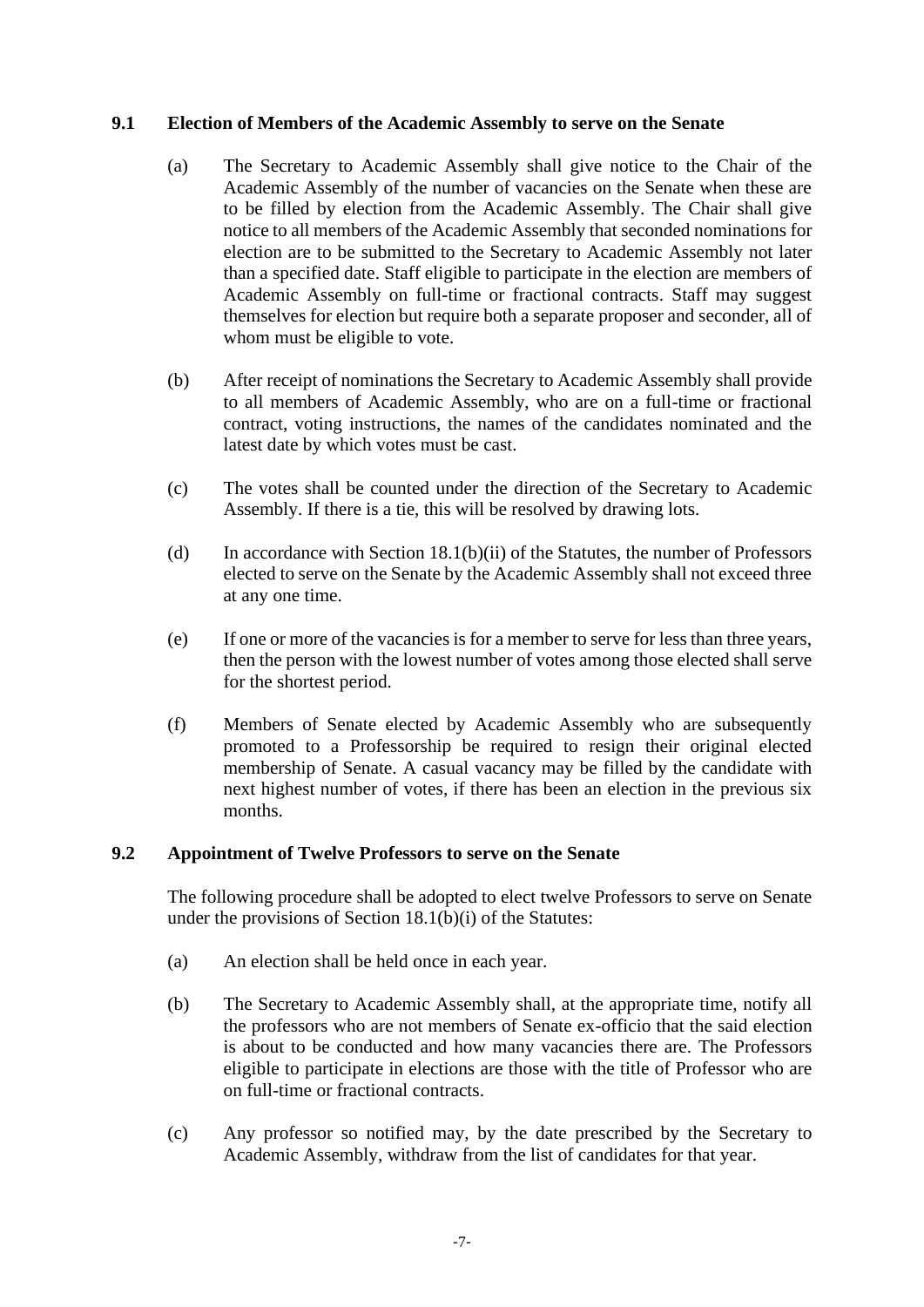- (d) If the number of candidates remaining after the prescribed date does not exceed the number of vacancies, the Secretary to Academic Assembly shall declare those candidates elected.
- (e) If the number exceeds the number of vacancies, an election shall be conducted in the following manner:
	- (i) Professors are elected for a term of three years and may be re-elected for a further three years, up to a maximum of six years.
	- (ii) The Secretary to Academic Assembly shall declare the number of vacancies which remain to be filled and shall then conduct an election among the remaining candidates.
	- (iii) The Secretary to Academic Assembly shall provide to all Professors eligible to vote voting instructions, the names of the Professors standing for election and the latest date by which votes must be cast. The votes shall be counted under the direction of the Secretary to Academic Assembly.
	- (iv) Each member may vote for as many candidates as there are vacancies. When the votes have been counted, the Secretary to Academic Assembly shall organise a second voting round including the names of the eight candidates who have received the greatest number of votes. Ties in the first ballot for eighth place shall be included in the second ballot. Each voter in the second ballot shall have as many votes as there are vacancies.
	- (v) The candidates who have received the greatest number of votes in the second ballot shall be declared elected. Ties in the second ballot shall be resolved by drawing lots.
	- (vi) In the event of a casual vacancy, the unsuccessful candidate who had the next highest number of votes in the second ballot is appointed, if there has been an election in the previous six months. If there is more than one unsuccessful candidate tied on the next highest number of votes, this will be resolved by drawing lots.

#### **9.3 Chair of the Programmes and Partnerships Approval Committee**

The Chair of the Programmes and Partnerships Approval Committee shall be an exofficio member of Senate.

#### **9.4 Student Members of Senate**

The student members of Senate are the President**,** Education Officer and Postgraduate Officer of the SU and one other student elected by campus ballot.

# **10. THE BOARD OF STUDIES**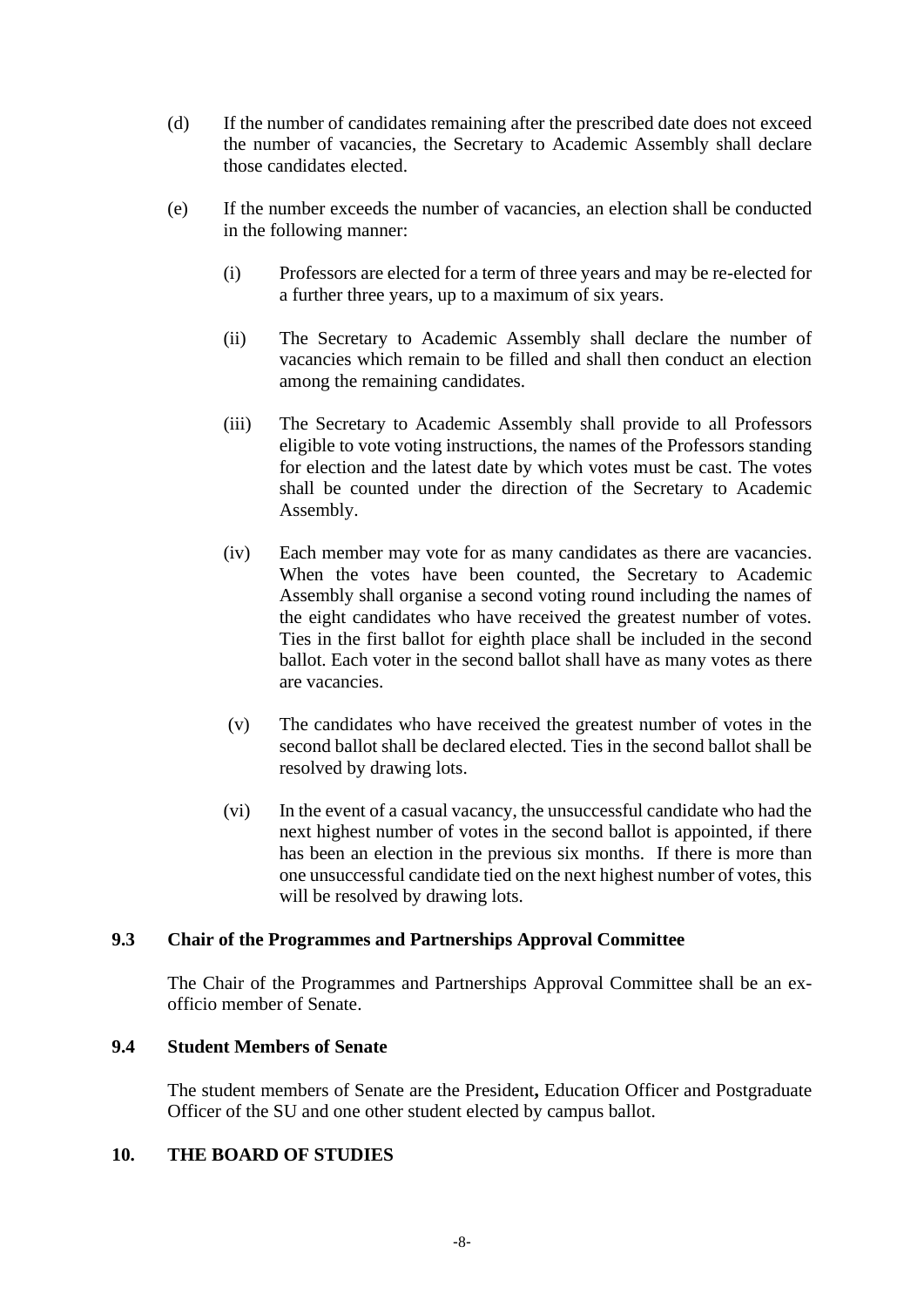- **10.1** The constitution of the Board of Studies of each Faculty shall be as follows:
	- (a) The Vice-Chancellor
	- (b) The Dean of the Faculty (Chair)
	- (c) The Associate Deans of the Faculty
	- (d) The Heads of Departments in the Faculty
	- (e) Nine members elected by and from the Academic Assembly members of the Faculty (to include at least one from each Department in the Faculty) in accordance with the procedure prescribed in paragraph 10.4 below
	- (f) Such persons as the Board may co-opt, not exceeding five in number
	- (g) One representative from each other Faculty, appointed by the Faculty, to serve for a period of three years, renewable
	- (h) One representative from the School of Management, appointed by the School, to serve for a period of three years, renewable
	- (i) Three students (including at least one undergraduate and one postgraduate student) elected by and from the student members of the Faculty
	- (j) One SU Officer nominated by the Students' Union
	- (k) Head of Learning Partnerships Office or nominee
- **10.2** The constitution of the Board of Studies of the School of Management shall be as follows:
	- (a) The Vice-Chancellor
	- (b) The Dean/Head of the School (Chair)
	- (c) The Deputy Dean/Head of the School
	- (d) The Associate Deans of the School
	- (e) Nine members of Academic Assembly elected by and from the School in accordance with the procedure prescribed in paragraph 10.4 below
	- (f) One representative from each Faculty, appointed by the Faculty, to serve for a period of three years, renewable
	- (g) Such persons as the Board may co-opt, not exceeding five in number
	- (h) Three students (including at least one undergraduate and one postgraduate student) elected by and from the student members of the School
	- (i) One SU Officer nominated by the Students' Union
	- (j) Head of Learning Partnerships Office or nominee
- **10.3** Members of the Board of Studies shall serve for terms of office as prescribed below:
	- (a) A student appointed under the provisions of paragraph 10.1 (i) or 10.2(h) shall hold office for a period not exceeding one year at a time, and shall be eligible for appointment for two further periods of one year; thereafter such a member shall not be eligible to serve until one year has elapsed from the date of completion of the term of membership. The SU Officer nominated by the Students' Union shall hold office for one year at a time and shall be eligible for re-appointment.
	- (b) The members of the Board elected under the provision of paragraph 10.1(e) or 10.2(e) shall hold office for a period not exceeding three years, and shall be eligible for re-election for one further term of three years: thereafter such a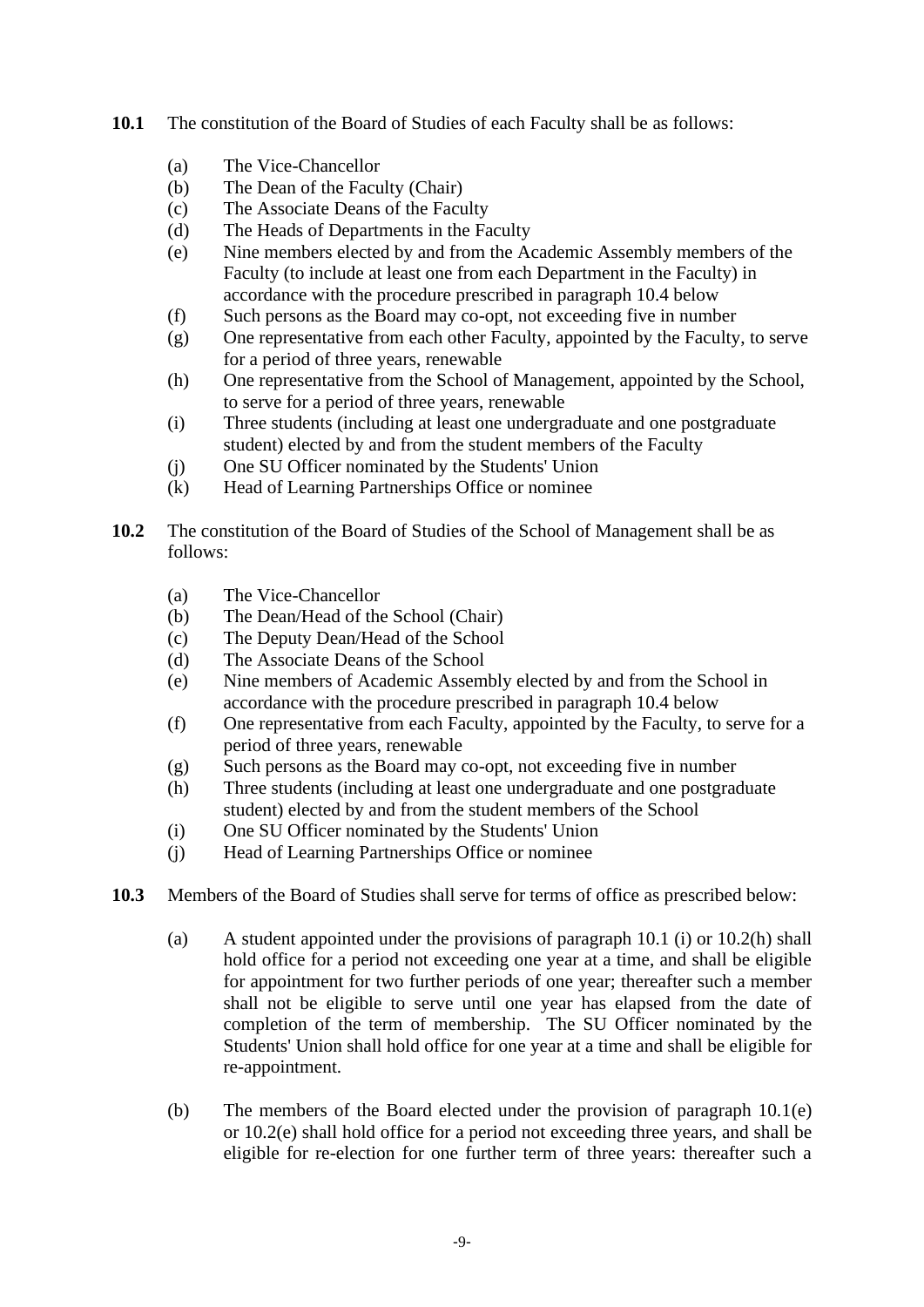member shall not be eligible for re-election until one year has elapsed from the date of completion of the term of membership.

- (c) Those candidates receiving the most votes in an election held under the provisions of paragraph  $10.1(e)$  or  $10.2(e)$  shall be appointed to the vacancies with the longest terms of office.
- (d) The members of the Board co-opted under the provisions of paragraph 10.1(f) or 10.2(g) shall hold office for one year at a time and for a maximum period of three successive years; thereafter, a member shall not be eligible for co-option until a period of one year has elapsed.
- **10.4** The election of members of Academic Assembly to serve on a Board of Studies shall be conducted in accordance with the following procedure:
	- (a) The Secretary to Academic Assembly shall give notice to all members of Academic Assembly in the Faculty/School who are on a full-time or fractional contract of the number of vacancies for which nominations are required and the latest date by which these are to be submitted.
	- (b) Staff may suggest themselves for election but require both a separate proposer and seconder, all of whom must be eligible to vote.
	- (c) After receipt of nominations, the Chair of the Board of Studies or nominee shall provide to all members of Academic Assembly in the Faculty/School who are on a full-time or fractional contract voting instructions, the names of the candidates nominated and the latest date by which votes must be cast.
	- (d) The votes shall be counted under the supervision of the Secretary to Academic Assembly or nominee.
	- (e) The detailed procedure to be followed in the event of one or more members being accorded an equal number of votes, and all other matters relating to the election shall be prescribed by Standing Orders of Boards of Studies.
- **10.5** (Rescinded)
- **10.6** The Board of Studies will, as appropriate, invite other persons to attend for specific items of business. These persons will not have voting rights.
- **10.7** All other matters relating to the membership of a Board of Studies shall be prescribed by the Standing Orders of Boards of Studies.
- **10.8** The functions of Boards of Studies are prescribed in Section 20 of the Statutes.

### **11. THE ACADEMIC ASSEMBLY**

**11.1 The Chair of the Academic Assembly**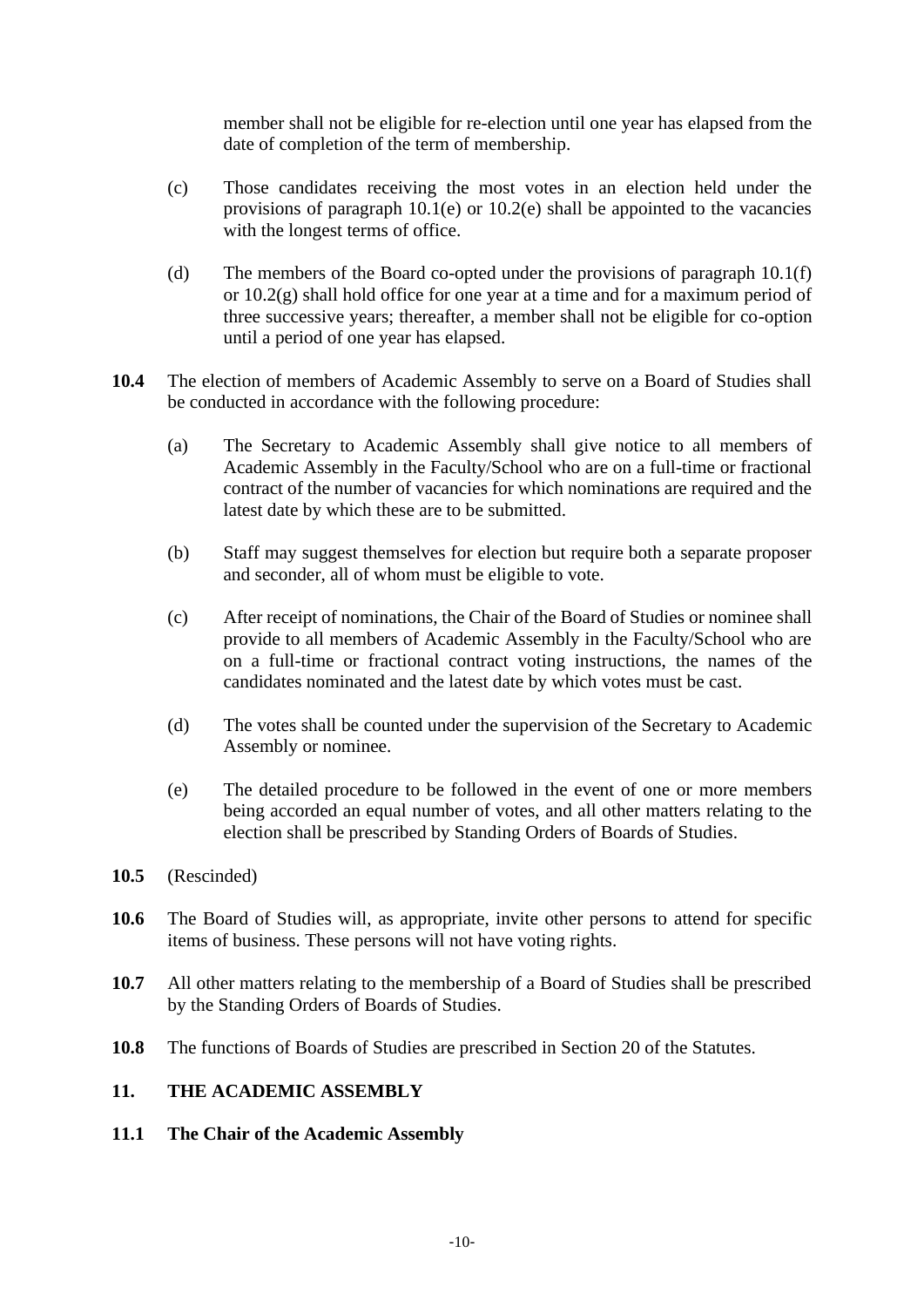The Chair of the Academic Assembly shall be elected by the Academic Assembly from its own number in accordance with the procedure following in paragraph 11.2.

The Chair shall hold office for a period of three years, and shall thereafter be ineligible for further election for a period of one year.

- **11.2** (a) The Secretary to Academic Assembly shall give notice to all members of the Academic Assembly that seconded nominations for the election of Chair are required by the Secretary to Academic Assembly not later than a specified date.
	- (b) After receipt of nominations, the Secretary to Academic Assembly shall provide to all members of Academic Assembly voting instructions, the names of the candidates and the latest date by which votes must be cast.
	- (c) The votes shall be counted under the supervision of the Secretary to Academic Assembly.
	- (d) The detailed procedure to be followed in the event of two or more members having the highest equal number of votes and all other matters relating to the election of Chair shall be prescribed by Standing Orders of the Academic Assembly.

### **12. THE CONVOCATION**

- (a) The register of Members of the University will comprise those persons defined in Section 2 of the Statutes and Ordinance 25.
- (b) All graduates shall be registered as members of Convocation.
- (c) Members of Convocation shall register their addresses as well as their names and shall inform the Department of Development and Alumni Relations of any permanent change of address.
- (d) There shall be a meeting of Convocation at least once per annum, and not more than fifteen months shall elapse between successive meetings.
- (e) The Secretary to Convocation shall give not less than twenty-eight days' notice in writing of a meeting of Convocation and not less than seven days' notice in writing of any business to be transacted thereat.
- (f) A copy of the minutes of every meeting of the Council so far as these affect the Charter, Statutes, Ordinances and Regulations of the University, or the status, position, rights or privileges of graduates of the University, shall be delivered to the Chair of Convocation as soon as possible after promulgation.
- (g) The Chair of Convocation shall be the Chancellor or, in the Chancellor's absence, the senior Pro-Chancellor.
- (h) (Rescinded)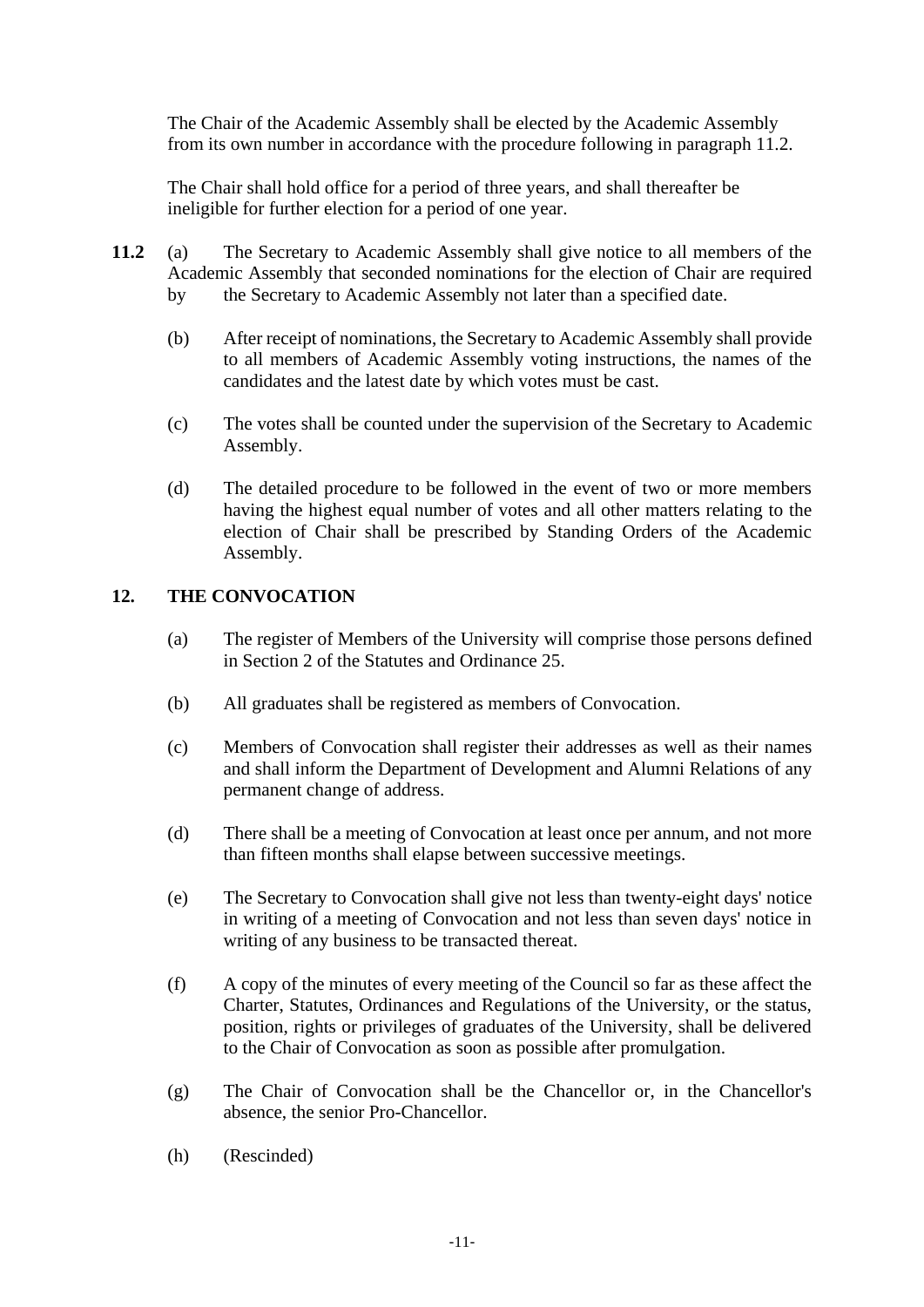### **13.** (Rescinded)

### **14. DEGREES, DIPLOMAS AND CERTIFICATES IN THE UNIVERSITY**

- **14.1** To qualify for a Degree in the University every candidate must have:
	- (a) satisfied the entrance requirements as a student of the University in accordance with the Regulations;
	- (b) satisfied the entrance requirements for the appropriate course of study as prescribed by the Ordinances and Regulations relating to particular Degrees;
	- (c) pursued that course of study for the prescribed period and passed the required examinations;
	- (d) paid the tuition fees prescribed as and when required; and
	- (e) complied with such other Ordinances and Regulations as may be relevant.
- **14.2** (a) The period of study required for the Degree of Bachelor shall be:
	- (i) in the case of a full-time course, not less than three academic sessions;
	- (ii) in the case of a sandwich-type course, not less than four academic sessions;
	- (iii) exceptionally, when Senate shall have approved a part-time course leading to the Degree of Bachelor, and subject to the provisions of Ordinance 14.5, not less than five academic sessions.
	- (b) The period of study for the Degree of Master shall be not less than twelve calendar months.
	- (c) The period of study for the Degree of Doctor of Philosophy, the Degree of Doctor of Education*,* and the Degree of Doctor of Business Administration*,* the Degree of Doctor of Health, the Degree of Doctor of Engineering, the Degree of Doctor of Clinical Psychology and the Degree of Doctor of Policy Research and Practice shall be not less than twenty-four calendar months.
- **14.3** To qualify for a Diploma or Certificate in the University every candidate must have:
	- (a) satisfied the entrance requirements for the appropriate course of study as prescribed by the Regulations relating to the particular Diploma or Certificate;
	- (b) pursued that course of study for the prescribed period and passed the required examinations;
	- (c) paid the tuition fees prescribed as and when required; and
	- (d) complied with such other Ordinances and Regulations as may be relevant.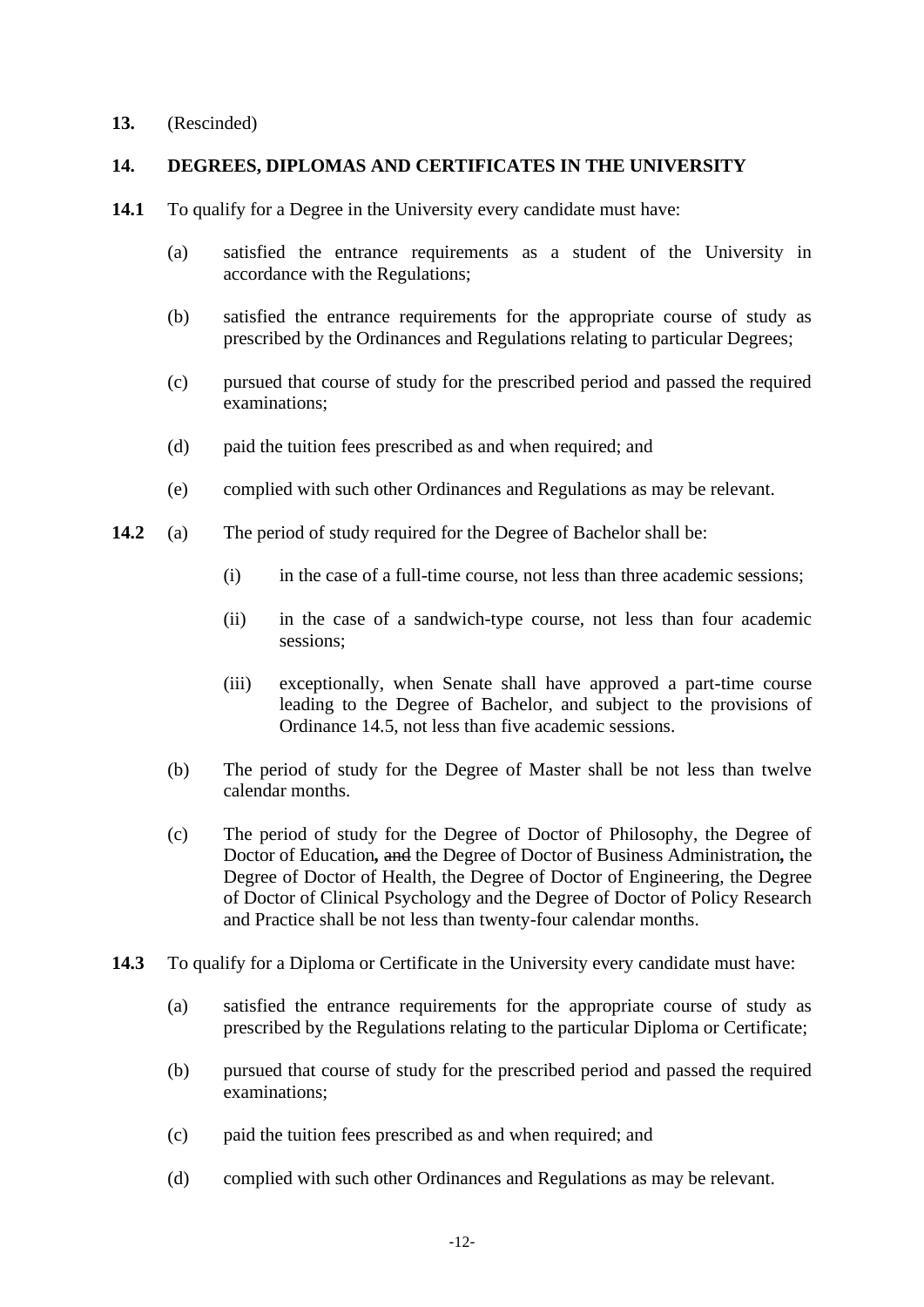- **14.4** Possession of the appropriate qualifications for entry upon any course of study shall not entitle any person to admission to the University or to any particular course of study, and the University reserves the right to accept or reject any applicant.
- **14.5** Subject to the provisions of the Charter and Statutes, the Senate may permit students who have attended courses of study or passed examinations at other Universities or places of learning to count these courses of study and examinations as equivalent to such courses of study and examinations in this University as the Senate shall determine, provided that no Degree, Diploma or Certificate of the University shall be awarded to any person unless:
	- (a) They have satisfied the examiners in accordance with the relevant regulations;
	- (b) They have pursued an approved course of study or research in the University or an approved institution extending over at least one academic session on a fulltime basis or at least two academic sessions on a part-time basis or with the special permission of the Senate pursued a course of study or research, and completed a period of attachment, approved by the Senate on the advice of the Board of Studies concerned.
	- (c) They have certified in writing if required to do so by the University that they have not made a contract (whether written or verbal) or given an assurance to a third party in a form which is in any way at variance with the conditions of enrolment and (where applicable) with conditions of study contained in the letter of admission to the University.
- **14.6** The Degrees (other than Honorary Degrees), Diplomas, Certificates, Fellowships, Scholarships, Prizes and other distinctions of the University shall be granted and conferred by the authority of the Senate.
- **14.7** Any Degree of the University may be granted and conferred by the authority of Senate on any person who has been admitted to the same or an equivalent Degree of another University.
- **14.8** If a candidate is prevented by illness or other sufficient cause from presenting for or completing a final examination for a Degree, Diploma or Certificate, the Senate may, upon the recommendation of the Board of Studies concerned and upon such other conditions as it shall think fit, award a Degree (with or without Honours), Diploma or Certificate provided that the candidate shall not be placed in a class or division.

This clause shall not exempt a candidate from presenting a thesis where such is prescribed.

Application for consideration for the grant of an Aegrotat Degree, Diploma or Certificate must be made by the candidate, or the candidate's Tutor acting on the candidate's behalf, in writing to the Director of Academic Registry not later than one week after the end of the written examination.

Applicants for an Aegrotat Degree, Diploma or Certificate will be required to submit a medical report, obtained at their own expense.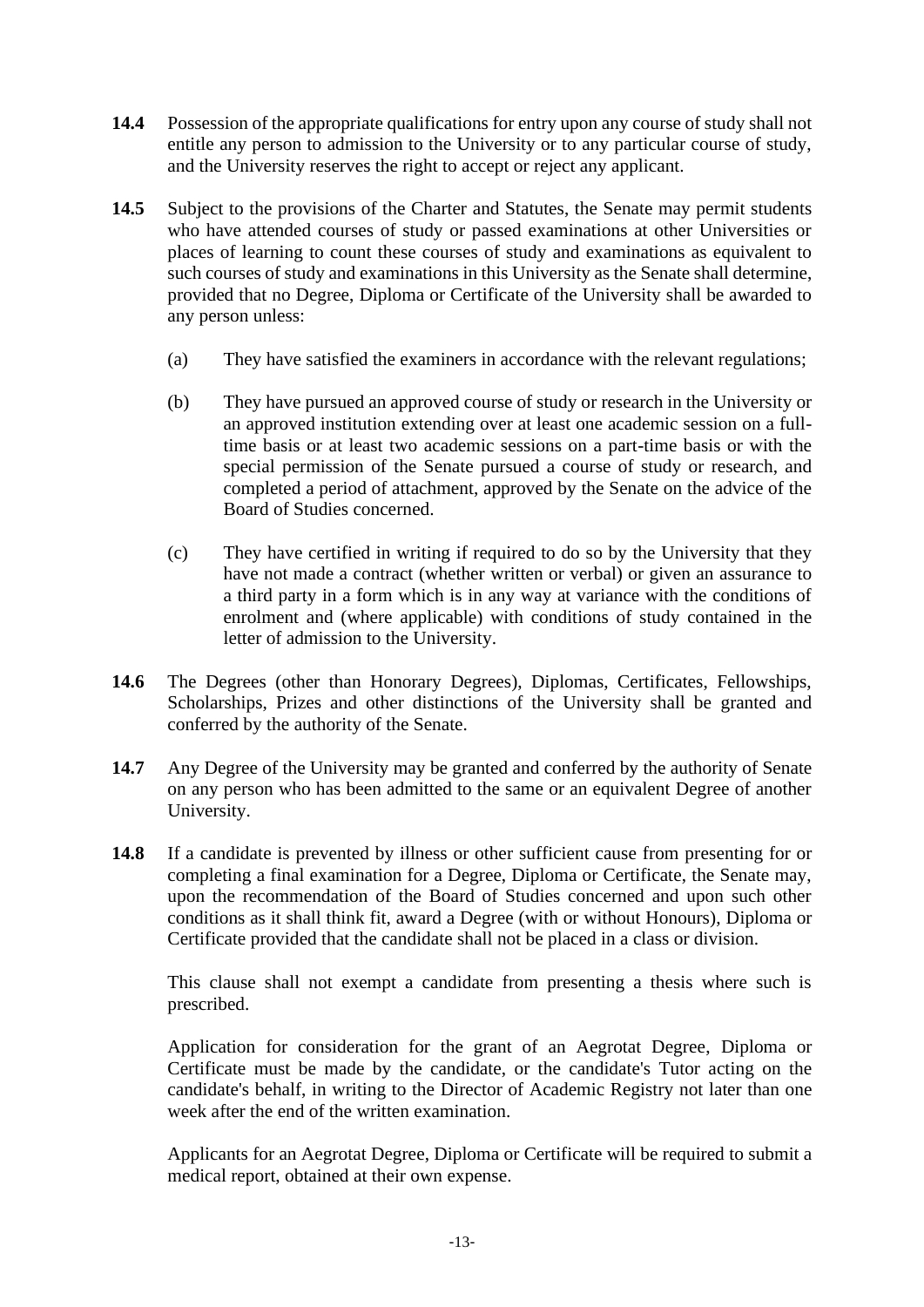This type of award should be recommended when it is the collective view of the Board of Examiners that the candidate so endowed possesses the same level of knowledge, skills and understanding as would have been demonstrated if the candidate had completed final examinations. It is therefore implicit that the candidate would have normally completed a substantial proportion of the final year of study.

**14.9** If a candidate dies before presenting for or completing a final examination for a Degree, Diploma or Certificate, the Senate may, upon the recommendation of the Board of Studies concerned and upon such other conditions as it shall think fit, award a Degree (with or without Honours), Diploma or Certificate provided that the candidate shall not be placed in a class or division.

Application for consideration for the posthumous grant of an Aegrotat Degree, Diploma or Certificate must be made by the candidate's Tutor, with the permission of the candidate's family or next of kin, in writing to the Director of Academic Registry.

This type of award should be recommended when it is the collective view of the Board of Examiners that the candidate so endowed possessed the same level of knowledge, skills and understanding as would have been demonstrated if the candidate had completed final examinations. It is therefore implicit that the candidate would have normally completed a substantial proportion of the final year of study.

- **14.10** Graduates shall be presented at a Congregation of the University to be held for that purpose at such time and place as may be determined provided that a Congregation shall be held at least once a year and shall be presided over by the Chancellor or, in the Chancellor's absence, by the Vice-Chancellor or, in the absence of both, as set out in Section 7.3 of the Statutes.
- 14.11 Graduates shall be presented by the Chair of the Board of Studies concerned- or, for **doctoral graduates, normally by the relevant Dean of the Faculty/School.**
- **14.12** Recipients of Honorary Degrees shall be presented by senior members of staff appointed by the Honorary Degrees Committee.
- **14.13** No honorary degree shall be conferred in absentia except in posthumous circumstances or by resolution of the Senate.
- **14.14** No person shall be admitted to a Degree or granted a Diploma or Certificate unless the tuition fees prescribed have been paid.
- **14.15** The following degrees may be granted and conferred by the authority of Senate:

Foundation Degree in Arts: FdA Foundation Degree in Science: FdSc

Bachelor of Architecture: BArch Bachelor of Arts: BA Bachelor of Engineering: BEng Bachelor of Pharmacy: BPharm Bachelor of Science: BSc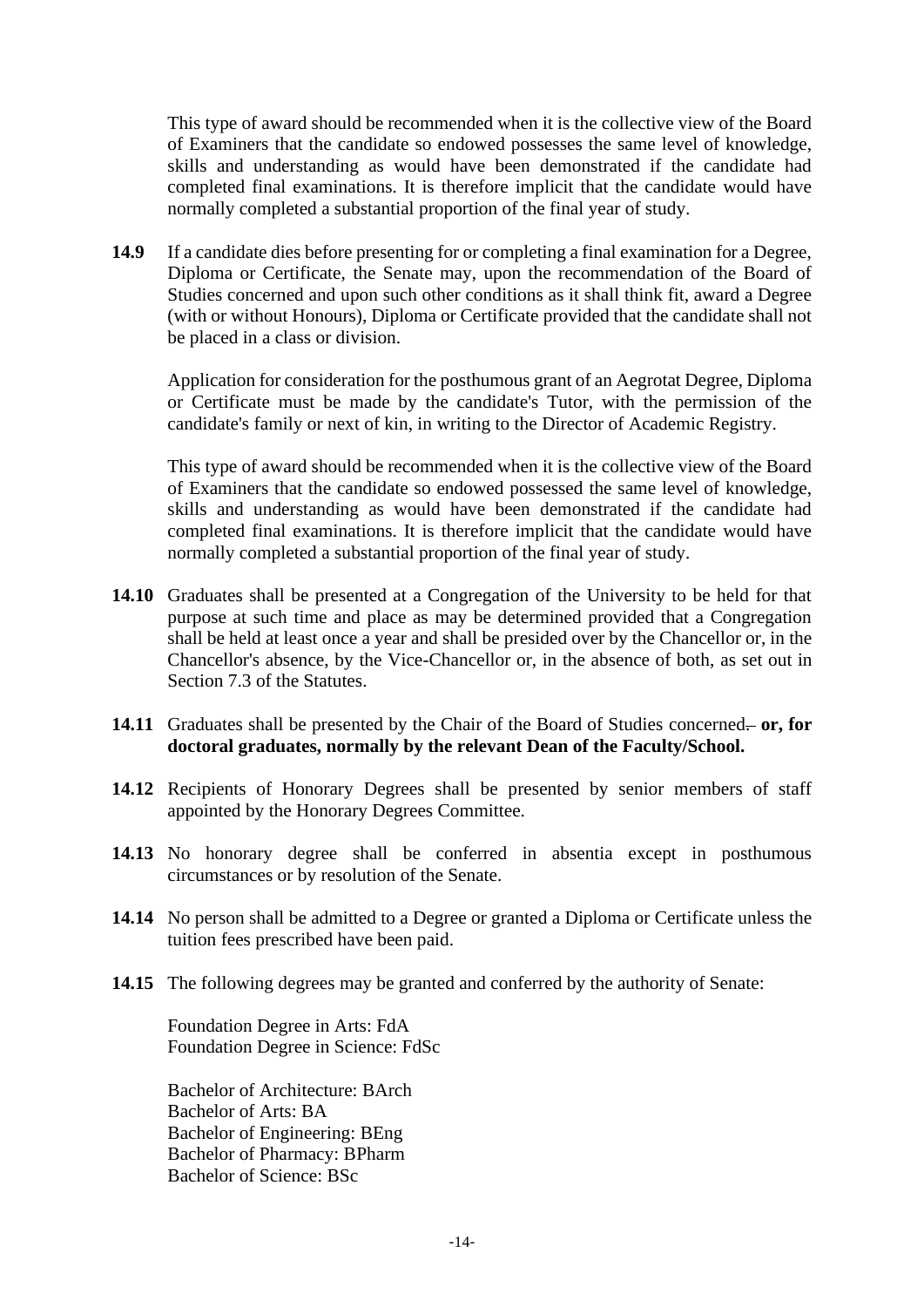Master in Science: MSci

Master of Architecture: MArch Master of Arts: MA Master of Biochemistry: MBiochem Master of Biology: MBiol Master of Biomedical Sciences: MBiomed Master of Business Administration: MBA Master of Chemistry: MChem Master of Computing: MComp Master of Education: MEd Master of Engineering: MEng Master of Mathematics: MMath Master of Pharmacology: MPharmacol Master of Pharmacy: MPharm Master of Philosophy: MPhil Master of Physics: MPhys Master of Research: MRes Master of Science: MSc Master of Surgery: MS

Doctor of Business Administration: DBA Doctor of Clinical Psychology: DClinPsy Doctor of Education: EdD Doctor of Engineering: EngD Doctor of Health: DHealth Doctor of Letters: DLitt Doctor of Medicine: MD Doctor of Philosophy: PhD Doctor of Policy Research and Practice: DPRP Doctor of Science: DSc

**14.16** (a) Any Degree of the University other than the Degree of Doctor of Philosophy may be awarded as an Honorary Degree. In addition the Degrees of Doctor of Laws (LLD), Doctor of Arts (DArts), Doctor of Engineering (DEng), Doctor of Music (DMus) and Doctor of the University (DUniv) shall be reserved only for honorary conferment.

(b) Persons on whom the University thinks it fitting to confer Honorary Degrees shall be considered by a joint committee of the Council and the Senate chaired by the Vice-Chancellor. The Committee shall consist of the Vice-Chancellor, two members of Council who are not members of Senate elected by Council and four members elected by Senate who hold academic posts at the University, of whom two shall be members of Senate. The Committee shall make recommendations to the Senate.

(c) The conferment of an Honorary Degree on a person who is not otherwise qualified in the discipline denoted by the Degree shall not entitle that person to practice professionally by virtue of holding the Degree.

**14.17** Regulations shall prescribe: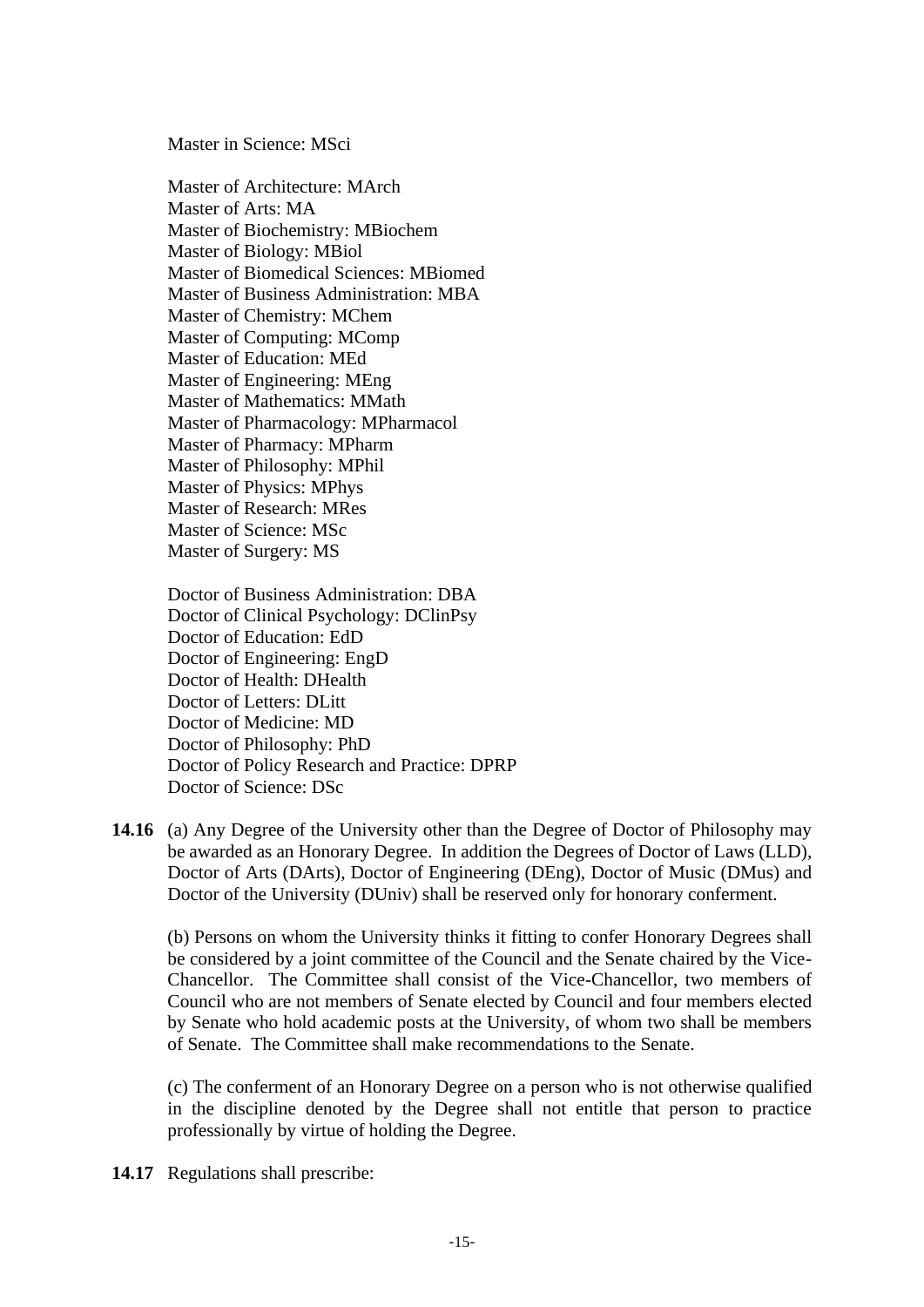- (a) any special requirements for entry to a particular degree course in addition to matriculation and other requirements of the Ordinances;
- (b) details of courses of study, examinations and other matters relating to degrees of the University.

### **15. EXAMINERS AND EXAMINATIONS**

**15.1** Examinations for a Degree, Diploma or Certificate of the University, whether taken at one time or in sections, shall be the responsibility of a Board of Examiners.

The Board of Examiners shall comprise the internal and external examiners appointed for each of the subjects or groups of subjects included in the scope of the examination.

In every subject or group of subjects in all final assessments (as defined by Regulation 15), there shall be at least two examiners, one at least of whom shall not be a member of the Academic Staff of the University.

In the case of the Degree of Doctor of Philosophy, the Degree of Master of Philosophy, and any other Research Degrees of the University, the Board of Examiners for the award of the degree shall comprise at least one internal examiner and one external examiner. In exceptional cases where no suitable internal examiner is available, a second external examiner shall be appointed. The supervisor or supervisors of research students shall not be members of the Board of Examiners. They should, however, be available for consultation with the examiners at the time of the viva voce examination.

In the case of the Degree of Doctor of Philosophy the Progression Board of Examiners as set out in Regulation 16.5(b) shall comprise at least two internal examiners. The supervisor or supervisors of research students shall not be members of the Board of Examiners. They should, however, be available for consultation with the examiners at the time of consideration of the request for confirmation/transfer.

- **15.2** The external examiners of the University shall be appointed by the Board of Studies concerned on behalf of Senate and shall hold office for not more than four consecutive years.
- **15.3** The internal examiners of the University shall be appointed by the Board of Studies concerned on behalf of Senate from the Academic Staff of the University and such other Teachers as may be designated by Senate.
- **15.4** Regulations shall prescribe the procedure whereby students may seek a review of their results and assessments.

### **16. SENIOR ADMINISTRATIVE OFFICERS**

The following posts shall be designated as Senior Administrative Officers under the provisions of Section 9 of the Statutes:

Chief Operating Officer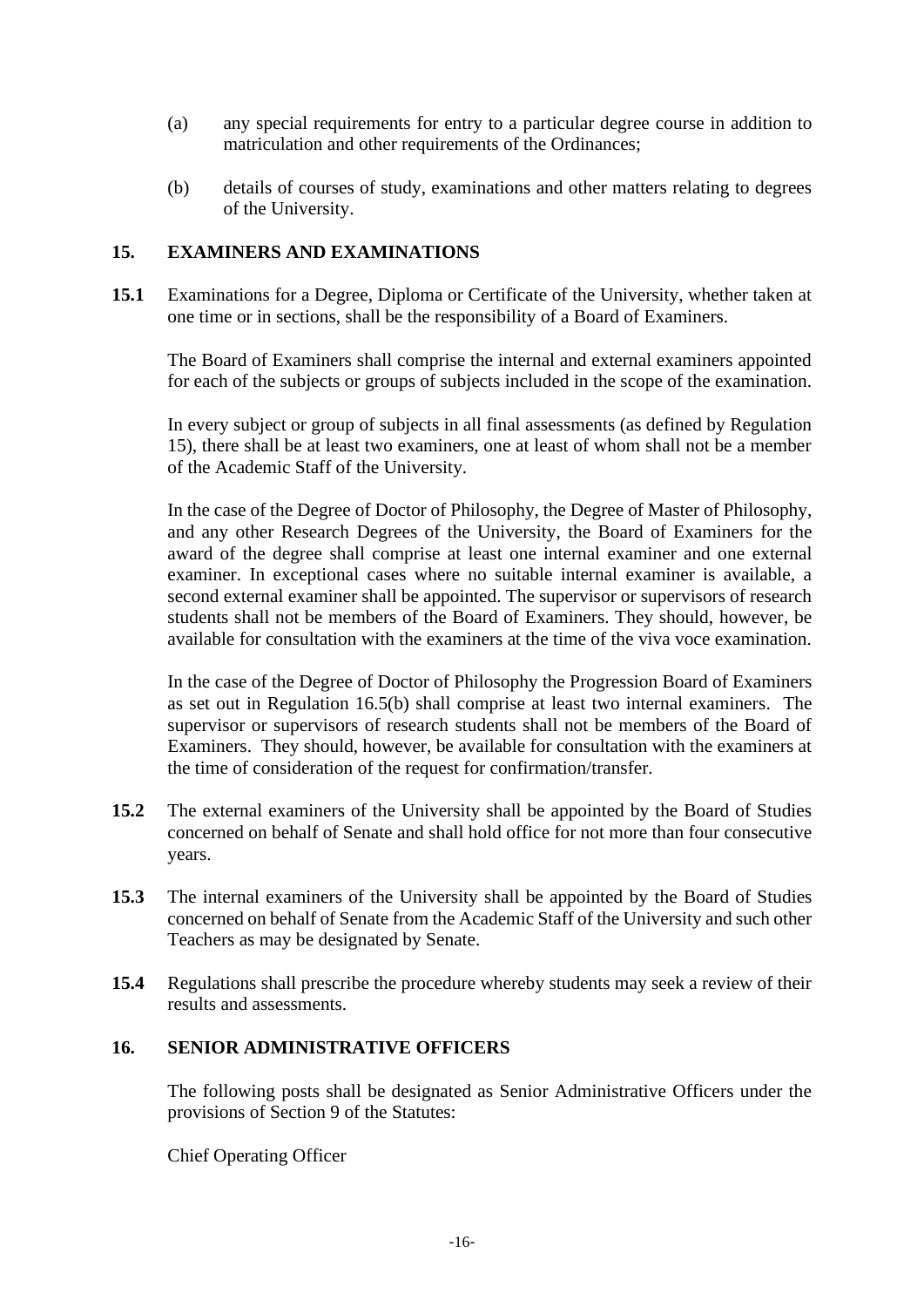Director of Finance Director of Estates University Librarian

# **17. CONDITIONS OF SERVICE OF THE UNIVERSITY OFFICERS AND ACADEMIC STAFF**

Except where otherwise stated, the provisions of this Ordinance apply to the Academic Staff, the statutory University Officers (Vice-Chancellor, Deputy Vice-Chancellor, Pro-Vice-Chancellors) and to the Senior Administrative Officers named in Ordinance 16.

- **17.1** (a) This Ordinance shall apply to contracts of employment and contracts of service ('the contracts of employment') made between the University and either members of the academic staff or the Vice-Chancellor and those other Officers of the University who are employed in their office ('member of staff').
	- (b) All the contracts of employment are subject to:
		- (i) all provisions in the Charter and Statutes of the University as they stand enacted from time to time
		- (ii) the express provision in any of the contracts of employment (and for the avoidance of doubt when there is conflict between such express provisions and those Ordinances the express provisions shall prevail)
		- (iii) all the provisions of Section 25 of the Statutes in respect of those persons holding contracts of employment with the University who are included within the definition contained in Section 25 paragraph 3 of the Statutes
		- (iv) all the provisions of the Ordinances as they stand enacted from time to time
		- (v) any provision in the Regulations and in the Rules of the University as they stand enacted from time to time which are not inconsistent with any provision of the Charter, the Statutes and the Ordinances as they stand enacted from time to time.
- **17.2** The Council shall direct the Secretary to Council by resolution as to the discretion that shall be vested in the Secretary to Council to vary any provision of the Ordinances, the Regulations and the Rules of the University by express provision in any of the contracts of employment.
- **17.3** To avoid doubt it is an express provision of any Letter of Appointment or other contract of employment that
	- (a) the provisions of the Charter, the Statutes, the Ordinances and the Regulations and other Rules shall apply in their form at the time an event arises which requires their application or interpretation and not in their form when any of the letters of appointment or the contracts of employment came into being and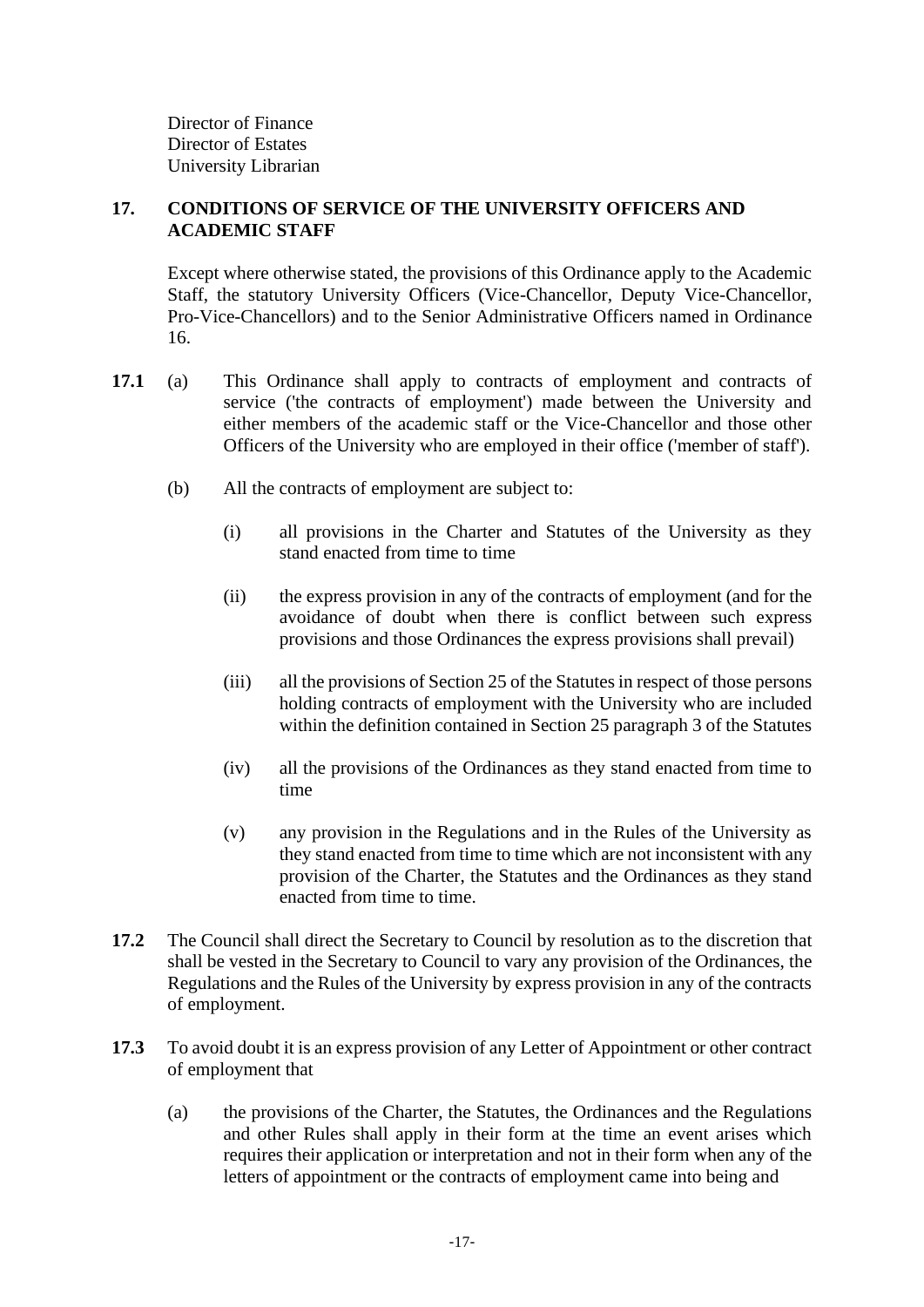- (b) the express provision of the letter of appointment or other contract of employment shall displace any provision in the Ordinances, Regulations and Rules where there is inconsistency.
- (c) the express provision of the letter of appointment or other contract of employment shall not displace any relevant provisions in the Statutes (in particular the provisions of Section 25) where there is inconsistency.
- **17.4** The initial appointment of a Lecturer may be for a pre-probationary period which shall not normally exceed one year followed, on satisfactory completion of the preprobationary period, by a probationary period of not more than four years, or immediately on appointment for a probationary period of not more than four years, unless the exemption of a Lecturer from probation is approved by the authority of the Academic Staff Committee.
- **17.5** The appointment of a member of Academic Staff to whose removal from office the provisions of Section 25 of the Statutes do not apply shall be terminable by the University by notice in writing of three months expiring on the last day of a semester or three months expiring on 31st August.
- **17.6** Subject as set out previously in this Ordinance and in Ordinance 17.8 below all employment of or all appointments of members of staff shall continue as set out in the Letter of Appointment or other contract of employment unless (i) in accordance with the provisions of Section 25 of the Statutes dismissal or removal from office has taken place or (ii) the member of staff has resigned in accordance with the provisions of Ordinance 17.7 or otherwise in a manner accepted by the University.
- **17.7** A member of the Academic Staff may terminate his/her appointment by notice in writing to the Director of Human Resources. Such notice shall be:

Lecturer, Senior Lecturer and Reader:

- i) a three months' notice expiring on the last day of a semester, or
- ii) a three months' notice expiring on 31st August.

All other Academic Staff:

- i) a three months' notice expiring on 31st January or at a date thereafter when all assessment and marking for the semester has been completed;
- ii) a three months' notice expiring on 30th June, or
- iii) a four months' notice expiring on 31st August
- **17.8** Where an appointment is made for a fixed period, the appointment shall terminate at the end of such a period.
- **17.9** Members of staff shall be paid salaries, allowances and other remuneration in accordance with such scales as shall from time to time be prescribed by the University. Salaries shall be payable monthly in arrears on or about the 25th day of each calendar month.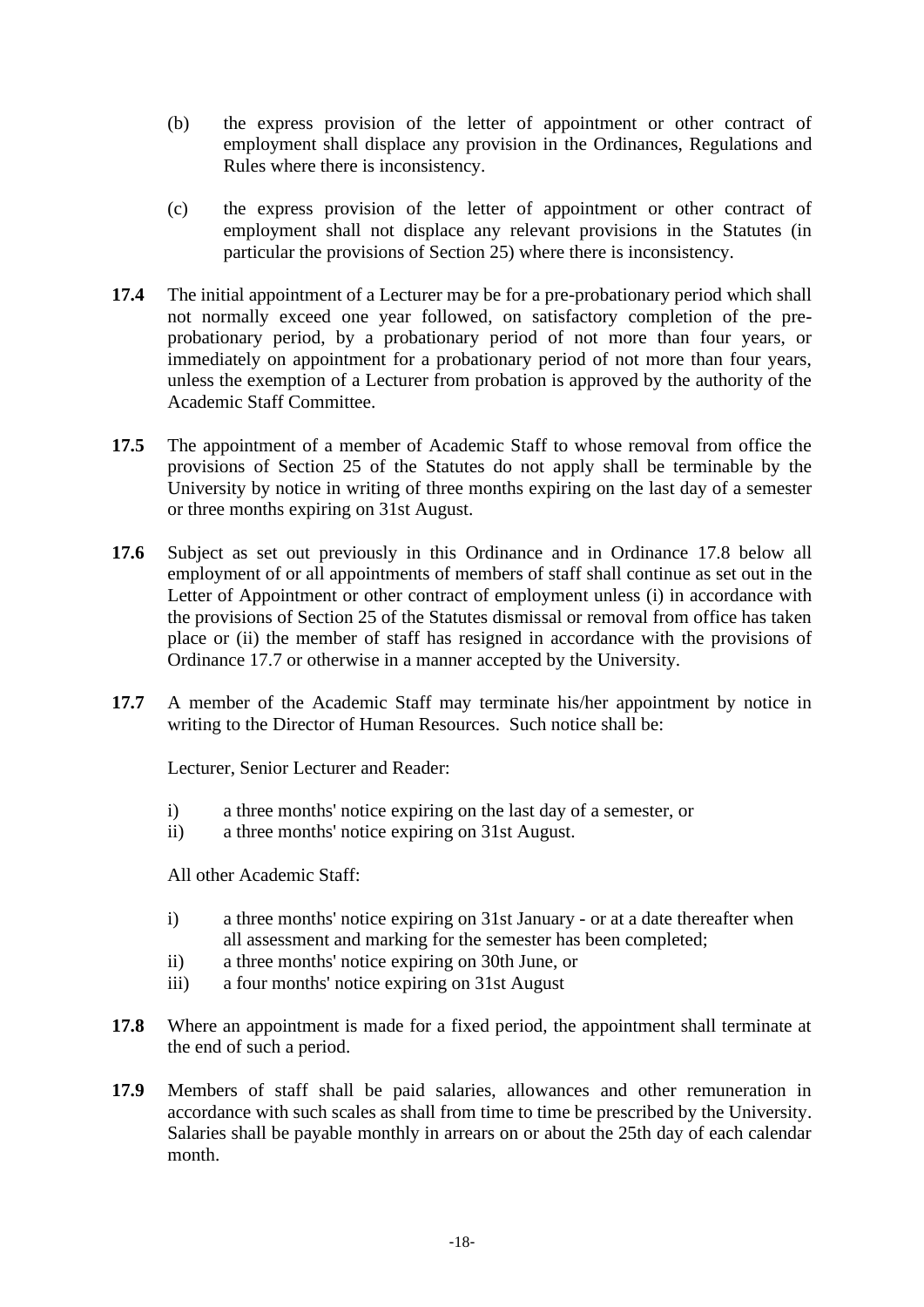- **17.10** Each member of staff eligible to do so may join the nominated Superannuation Scheme for the time being in force in the University.
- **17.11** (a) A member of staff shall perform such duties connected with the work of the University as the University may from time to time reasonably require. Hours of work and working hours are not fixed, but will be determined by the needs of the University and in accordance with customary practice in universities in the United Kingdom.
	- (b) Members of the Academic Staff are considered to be exempt from the provision of the Working Time Regulations 1998 governing maximum weekly working hours.
- **17.12** The Vice-Chancellor on behalf of the Council may exclude any member of staff from the University.
- **17.13** Members of staff are entitled to 26 days paid holiday leave per annum (pro-rata for parttime staff), which must be taken by arrangement with the Head of Department. This holiday leave is in addition to those days when the University is closed.
- **17.14** (a) (i) A Lecturer, Senior Lecturer or Reader who is incapacitated (which shall mean unable owing to sickness or injury to perform his or her duties), shall on the production of such medical certificates as may from time to time be required, be allowed salary during any period or periods of incapacity as set out in the following table:

|                             | <b>Full Pay</b> | <b>Half Pay</b> |
|-----------------------------|-----------------|-----------------|
| First 6 Months of Service:  | 2 weeks         | 2 weeks         |
| 6-12 Months of Service:     | 1 month         | 1 month         |
| After 12 months of service: | 6 months        | 3 months        |

- (ii) All other members of Academic Staff who are incapacitated (which shall mean unable owing to sickness or injury to perform their duties), shall on the production of such medical certificates as may from time to time be required, be allowed full salary during any period or periods of incapacity not exceeding six months in all in any period of twelve months. If such a member of staff is incapacitated for any longer period, any further allowance shall be at the discretion of the Vice-Chancellor on behalf of the Council, on the advice of the Director of Human Resources.
- (b) The amounts payable to a member of staff under sub-paragraph (a) above shall be deemed to include Statutory Sick Pay where payable.
- (c) Any sick pay received during absence for which a third party is liable shall to the extent that compensation is recoverable from that third party constitute a loan by the University to the member of staff and shall be deducted from pay or otherwise repaid when and to the extent that compensation is recovered for the loss of earnings from that third party by legal action or otherwise.
- **17.15** Family Leave (including Maternity Leave, Paternity Leave and Compassionate Leave) will be granted in accordance with the University Family Leave Arrangements.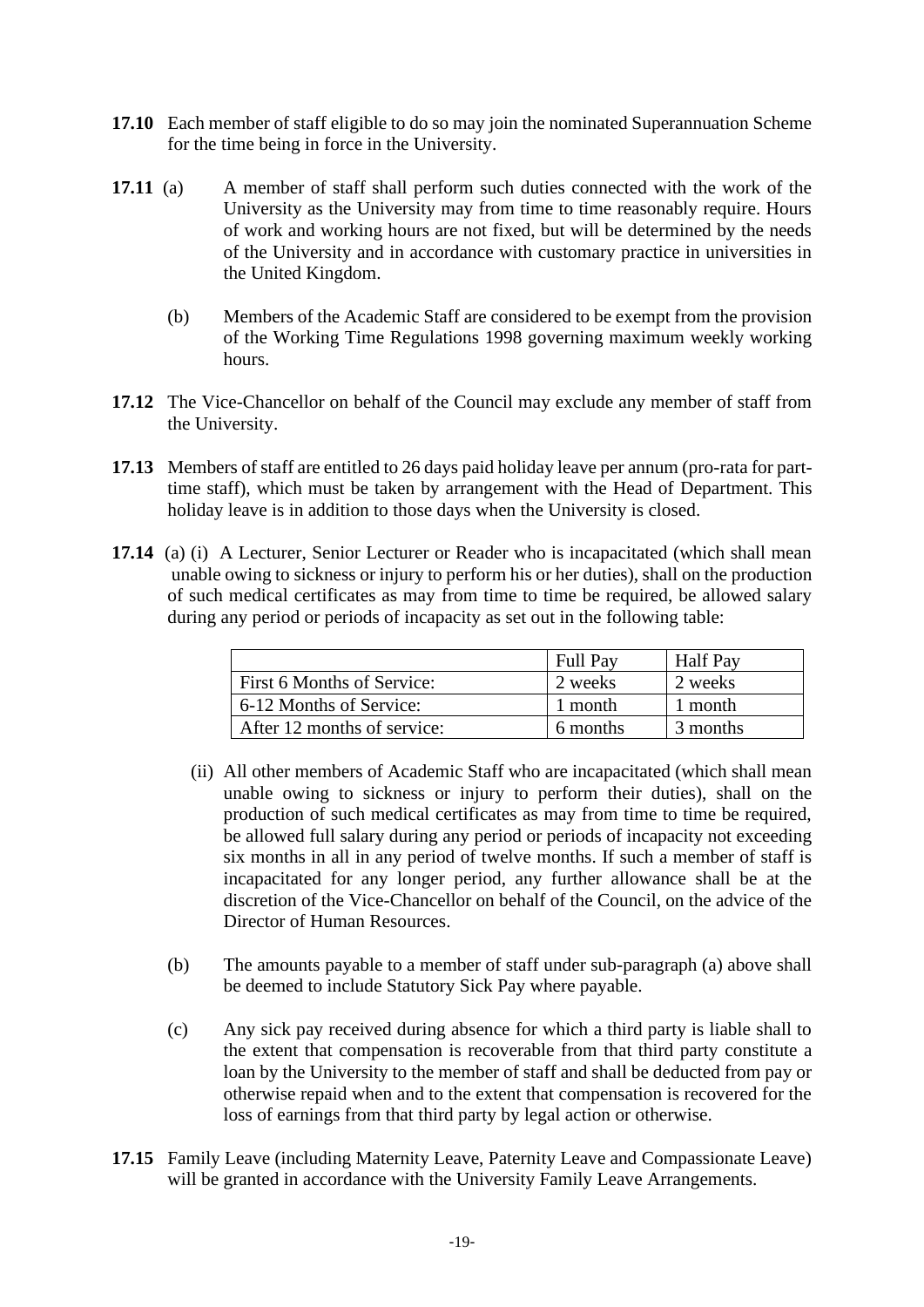**17.16** The Council may grant sabbatical leave to any University Officer or member of Academic Staff.

A member of Academic Staff proposing to take such leave must discuss this initially with their Head of Department (or, in the case of a Head of Department, with their Dean of Faculty) and the Director of Human Resources must be consulted on the financial implications, including superannuation arrangements.

A member of Academic Staff will be entitled to one year's sabbatical leave at half-pay after seven years' continuous service, provided that the timing of such leave is approved by the Head of Department or School (or, in the case of a Head of Department, by the Dean of Faculty), together with the venue and programme. The venue should normally be another University or a research institution, and the programme one that is likely to enhance teaching and/or research capability. Applications for leave on different terms may be considered by the Vice-Chancellor at the request of the Head of Department or School.

Entitlement to sabbatical leave may not be aggregated into two consecutive periods of leave or into one period of leave at full-pay. A member of staff who expects shortly to leave the University's employment will not normally be granted sabbatical leave.

- **17.17** A Head of Department or a Head of School may grant leave to members of Academic Staff in that Department/School to enable them to attend conferences, courses or similar meetings connected with their work. Leave will normally be granted without reduction in salary and allowances, for periods of up to two weeks in the semesters and up to one month in vacations, in any one academic year. Applications for leave on different terms may be considered by the Vice-Chancellor at the request of the Head of Department or the Head of School.
- **17.18** A Head of Department or Head of School may grant leave for Exchange Visits for periods not normally exceeding twelve months between members of staff and members of the staff of other institutions at home or abroad for the purpose of teaching or research. Any member of staff wishing to participate in such an exchange programme shall submit an application in writing to their Head of Department or Head of School. Leave for an exchange visit will normally be granted subject to the conditions that no salary or other allowances will be payable by the University to the member of staff during the period of such visits.
- **17.19** The Council may grant special leave to any member of staff for such purposes and for such periods and subject to such conditions as to salary and allowances as the Council may determine.

Subject to report to Council, the Vice-Chancellor may grant to any member of staff a period of secondment or unpaid leave of absence for professional reasons provided that this period does not exceed two years. Council may be asked to authorise an extension to the period of secondment or unpaid leave of absence; any such extension shall not normally exceed one year. The time limits specified above may be extended in cases where the secondment or unpaid leave of absence is taken on a part-time basis.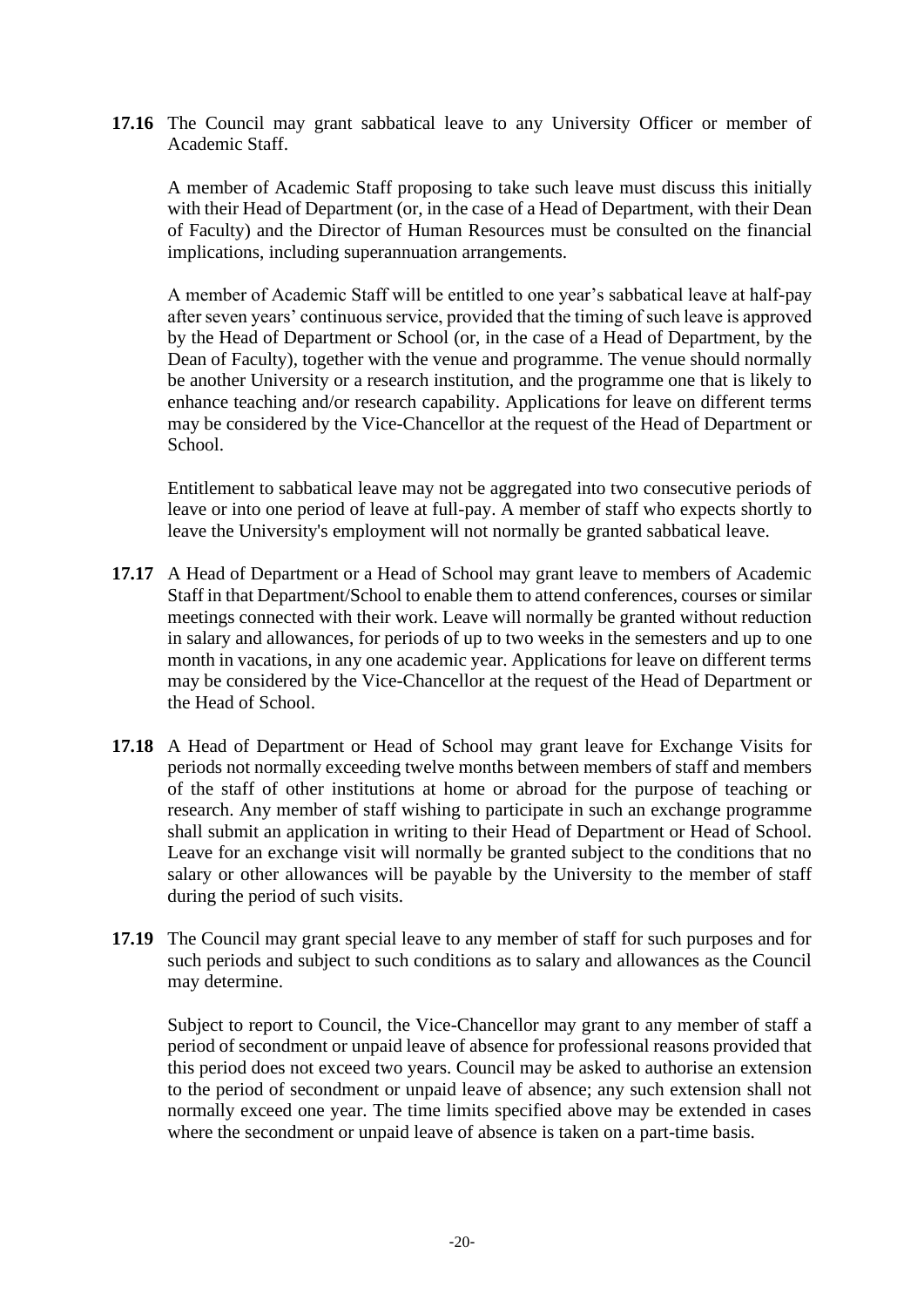**17.20** Subject to the rules of the nominated Superannuation Scheme for the time being in force, the University will continue to pay its own superannuation contributions in respect of a member of staff during the whole period of any leave granted; but where it appears to the Council that a member of staff may gain substantial benefits from other sources during any period of leave the Council may at its discretion grant such leave subject to the condition that the contribution of the University in respect of the member of staff during any period of leave be reduced or refunded, wholly or in part, by the member of staff to the University. Subject as aforesaid, and at the discretion of the Council, the whole or part of the superannuation contributions of the member of staff may be paid by the University in addition to its own contributions during any period of leave granted.

# **18. EXTERNAL WORK**

The University recognises that consulting or other work undertaken by a member of staff for a body other than the University may be beneficial to the community as a whole, and to the standing of the University, and to members of staff in their teaching and research activities.

Accordingly, members of staff are encouraged to undertake such work subject to the conditions hereinafter set out. Members of staff are required:

- (a) not without the permission of the Head of Department or a Head of School of (or in the case of a Professor, the Vice-Chancellor) to undertake or continue any work for any person or body other than the University which might impede the proper performance of their teaching duties and research work, or their participation in the life and administration of the University, or which might be incompatible with their appointment at the University, or which would limit their academic independence or restrict the dissemination of knowledge;
- (b) to furnish to the Head of Department or a Head of School (or, in the case of a Professor, the Vice-Chancellor) full particulars of any standing, regular or frequently occurring commitment to do work for any person or body other than the University;
- (c) to pay to the University the reasonable cost of any materials, equipment or services of the University used by them on such work.

In this Ordinance the term 'Professor' shall be deemed to include Senior Administrative Officers as defined in Ordinance 16 and the University Librarian; and the term 'Head of Department' shall be deemed to include (i) Senior Administrative Officers in relation to all senior members of the staff within their purview and (ii) the University Librarian in relation to all senior members of the staff of the University Library.

#### **19. DISCIPLINARY ORDINANCE**

# **The Disciplinary Tribunal**

**19.1** There shall be a Disciplinary Tribunal (constituted in accordance with Statute 25 Section 16 of the Statutes of the University after the Chair of Council has consulted the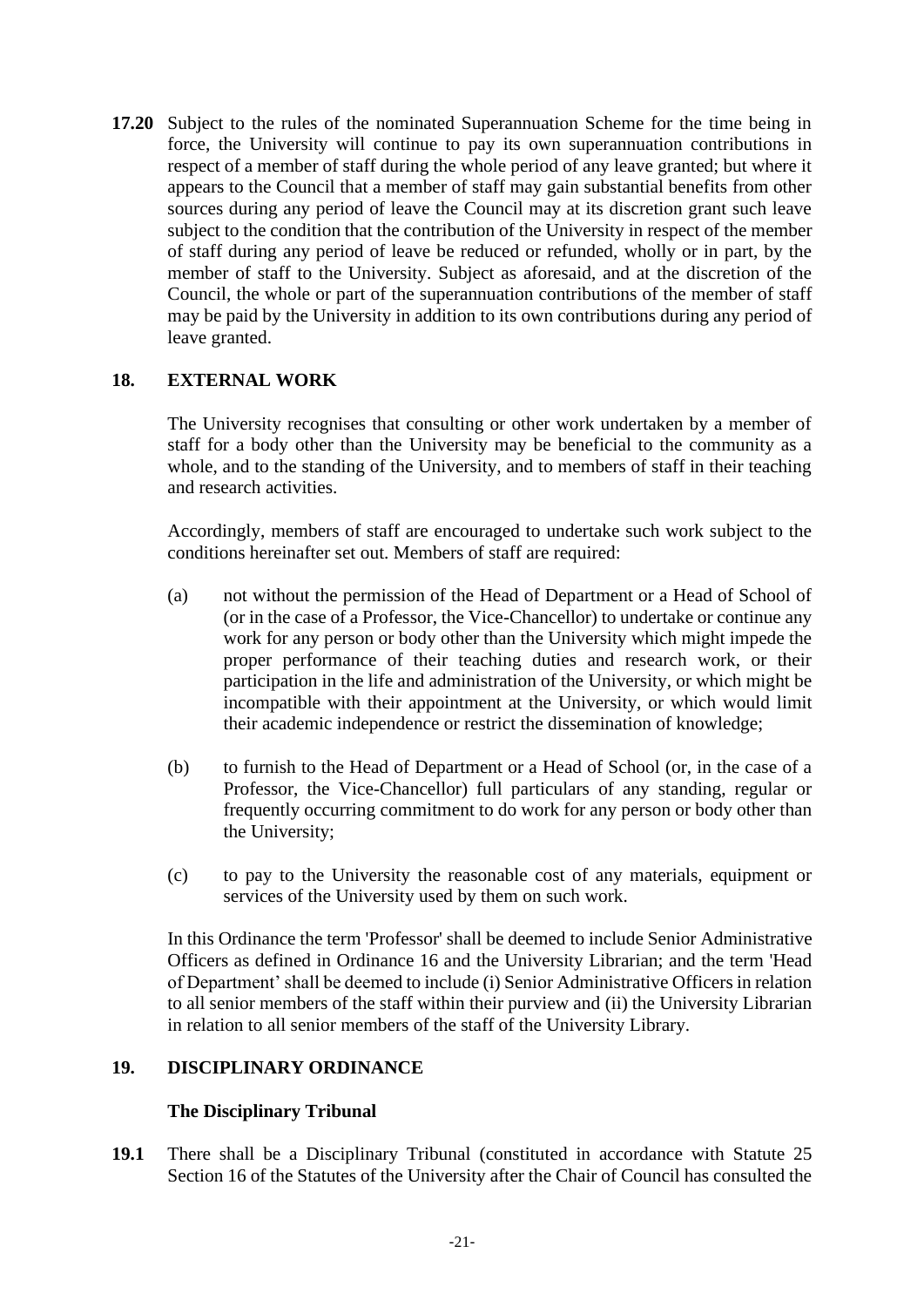Chair of the Academic Assembly on the question of who should be appointed under the provisions of Statute 25.16(a) and (b)). The duty of the Disciplinary Committee shall be to implement a proper hearing of charges brought under Statute 25 Section 15 of the Statutes of the University in accordance with the provisions of Statute 25 Section 17 of the Statutes of the University.

- **19.2** The Disciplinary Tribunal shall discharge its duty by conducting itself in such a way, subject to the specific provisions of these Ordinances, that a proper enquiry is made into each and every claim brought under Statute 25 Section 15 of the Statutes of the University taking into account all relevant and proper rules of natural justice so that a proper conclusion may be reached.
- **19.3** Any Disciplinary Tribunal may be assisted in all its functions (including any private deliberations of the Disciplinary Tribunal) by a legal adviser and/or another professional adviser appointed by the Deputy Vice-Chancellor or a Pro-Vice-Chancellor at the request of the Chair of the Disciplinary Committee provided that such adviser -
	- (i) shall have no vote on any Disciplinary Tribunal;
	- (ii) shall not speak at any hearing of the Disciplinary Tribunal unless invited to speak by the Chair of the Disciplinary Tribunal.
- **19.4** Once a member of the Disciplinary Tribunal is involved in an enquiry into an alleged breach of a disciplinary rule he or she shall (unless unable to do so for medical reasons) continue to complete the enquiry even though his or her nomination period by Council or Senate may have ended or even though he or she may no longer be a member of the University.
- **19.5** The quorum for any meeting of the Disciplinary Tribunal must be all the persons mentioned in Statute 25 Section 16 of the Statutes of the University.
- **19.6** All members of the Disciplinary Tribunal taking a decision under this Ordinance must have been present at each and every earlier meeting of the Disciplinary Tribunal at which charges alleged against the member of the academic staff have been under consideration.

# **Start of the Hearing**

- **19.7** After receipt of the papers to which reference is made in Statute 25 Section 15(4)(a) of the Statutes of the University the Disciplinary Tribunal shall meet and shall consider how the charges may be best investigated and dealt with at the hearing. The Disciplinary Tribunal shall have an absolute discretion to ask the officer in charge of the proceedings to obtain
	- (a) statements in writing from any relevant witnesses;
	- (b) a general statement as to any relevant background;
	- (c) details of such other evidence as may be available.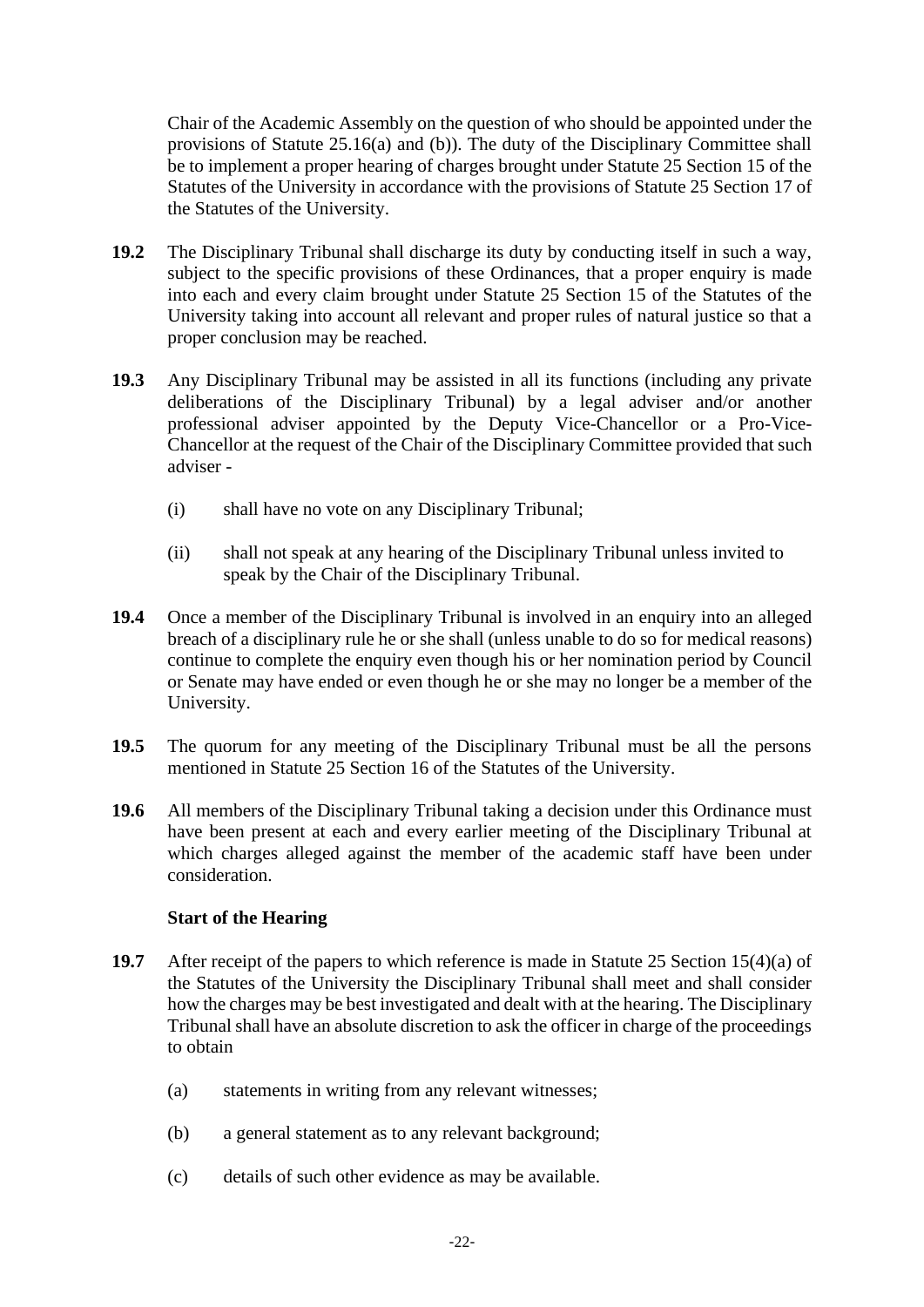The Disciplinary Tribunal shall fix a provisional timetable for such matters as have to be dealt with prior to any oral hearing in a reasonable and expeditious manner with the object of making sure that the oral hearing of the charges takes place as quickly as is possible and reasonable. The Disciplinary Tribunal may fix time limits for any step which needs to be taken before the oral hearing and the consequences of not complying with such time limits.

A copy of all statements and details provided to the Disciplinary Tribunal by the officer in charge of the proceedings shall be copied and sent to the member of the academic staff who is the subject of the charges at least fourteen complete days before any oral hearing starts together with copies of all other, written, photographic or other evidence which can be copied and which the Disciplinary Tribunal proposes to consider at such hearing and a list of the witnesses whom the Disciplinary Tribunal wishes to give oral evidence.

The Disciplinary Tribunal shall send to the officer in charge of the proceedings copies of all notifications sent to the member of the academic staff.

**19.8** The Disciplinary Tribunal shall in writing notify the member of the academic staff that he or she shall attend an oral hearing on a date and at a time and place to be specified by the Disciplinary Tribunal, at which the member of the academic staff shall be entitled to be present with or without witnesses and with or without one friend whether legally qualified or not ('a friend'). The date of the hearing shall be not less than fourteen complete days from the sending of notification by the Disciplinary Tribunal to the member of the academic staff.

At the hearing the member of the academic staff or a friend may speak and ask questions of any person called to give relevant evidence to the Disciplinary Tribunal about the charges ('the evidence').

- **19.9** The Disciplinary Tribunal at any oral hearing held in accordance with the provisions of paragraph 19.8, shall allow the member of the academic staff (or a friend) and the officer in charge of the proceedings in the presence of each other to ask questions of witnesses and to speak on the charges and on the evidence in any general or particular way save if the Disciplinary Tribunal at its absolute discretion considers that any matter raised is irrelevant to the charges being considered by the Disciplinary Tribunal on the charges or on the evidence.
- **19.10** The member of the academic staff will have the right to be assisted by a friend and the member of the academic staff or the friend will have the right to speak before the Disciplinary Tribunal during the oral hearing and, in the event of any finding against the member of the academic staff, in mitigation after the finding has been announced.
- **19.11** The arrangements for the manner of exercising any rights of speaking and asking questions provided for in these paragraphs shall be at the discretion of the Disciplinary Tribunal save that the member of the academic staff or a friend shall have the right to address the Disciplinary Tribunal on the charge or charges last.
- **19.12** The Disciplinary Tribunal shall have power: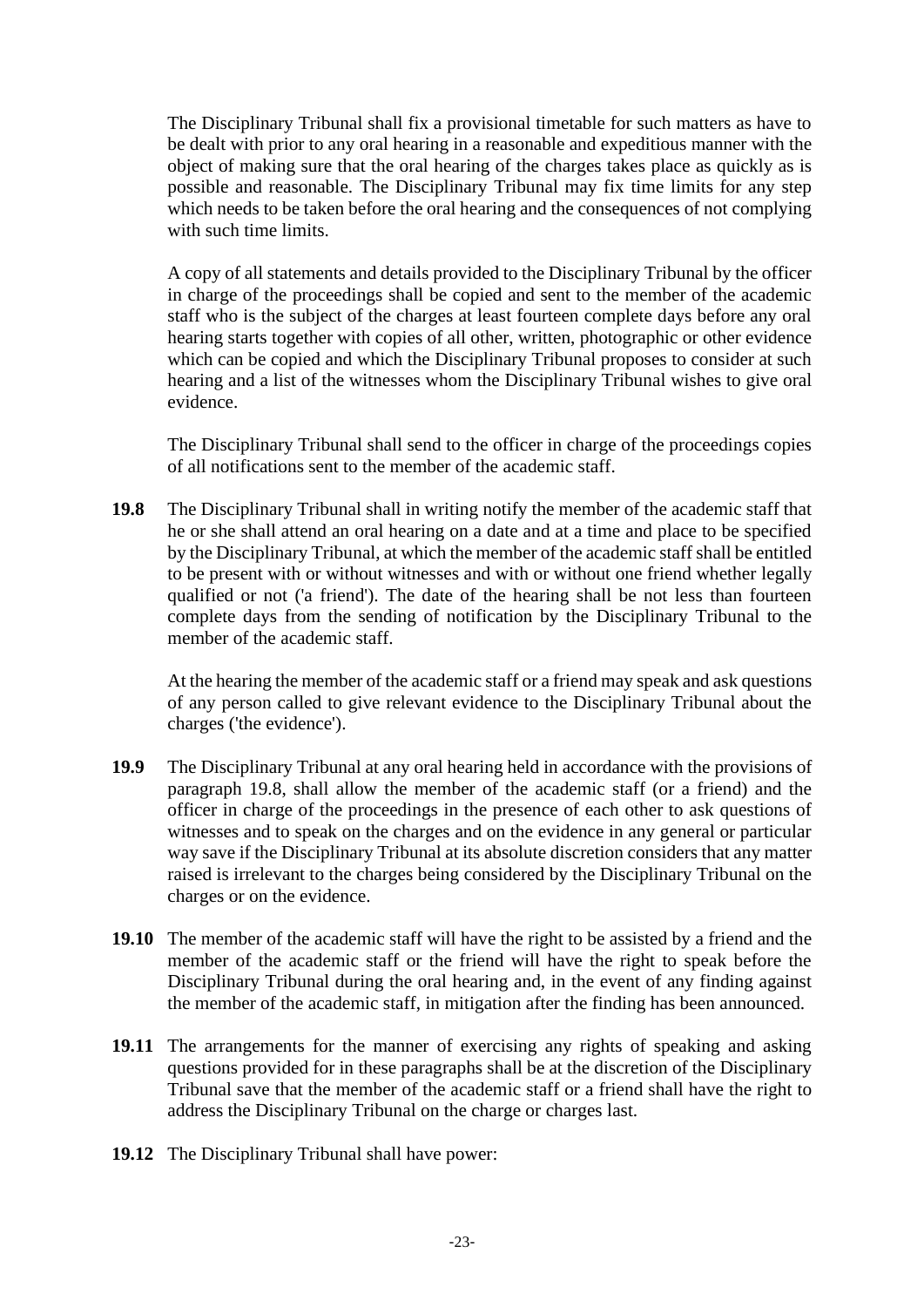- (i) to ask questions of all witnesses (including the member of the academic staff); and
- (ii) to examine any written, photographic, electronic or other form of record belonging to the University at any time provided that the member of the academic staff and the officer in charge of the proceedings shall be told what has been examined and have an opportunity to make examination themselves.
- **19.13** The Disciplinary Tribunal may at its discretion, having if thought fit taken legal advice, accept forms of evidence other than written or verbal statements of witnesses if the Disciplinary Tribunal is satisfied as to the admissibility of such evidence on a reasonable basis having regard to the exigencies of any particular situation.
- **19.14** The Disciplinary Tribunal may at its own absolute discretion adjourn matters related to its enquiry and may proceed in the absence of the member of the academic staff who fails to attend a meeting of the Disciplinary Tribunal having received proper notice of the date, time and place of the meeting unless the member of the academic staff has made a prior written request for a postponement of the oral hearing for reasons which shall have been stated in the request and which are considered satisfactory by the Disciplinary Tribunal.
- **19.15** The Disciplinary Tribunal may dismiss any charge or charges at its absolute discretion on application by or on behalf of the member of the academic staff if the officer in charge of the proceedings has not dealt with the charge or charges in a way which the Disciplinary Tribunal considers to be reasonable.
- **19.16** The Disciplinary Tribunal may at its absolute discretion at any time prior to the conclusion of the oral hearing remit the charge or charges to the Vice-Chancellor for further consideration or for the correction of errors.

#### **Conclusion of the Hearing**

- 19.17 At the conclusion of its enquiry the Disciplinary Tribunal (with the assistance of its adviser(s) if appointed) shall consider in private what it has read, heard and seen in relation to the charges and to the evidence and shall produce in writing a report ('the Disciplinary Report') containing:
	- (i) an index of the written papers and other evidence received by the Disciplinary Tribunal in relation to the allegations and a list of the names of those persons who gave oral evidence to the Disciplinary Tribunal;
	- (ii) the facts which it has found to be proved which are relevant to the allegations;
	- (iii) the charges which it has found to be proved because of the findings of fact in  $(ii)$ ;
	- (iv) a statement as to any mitigating or serious features found to be present;
	- (v) a penalty for confirmation by the appropriate officer in respect of the charges found to have been proved.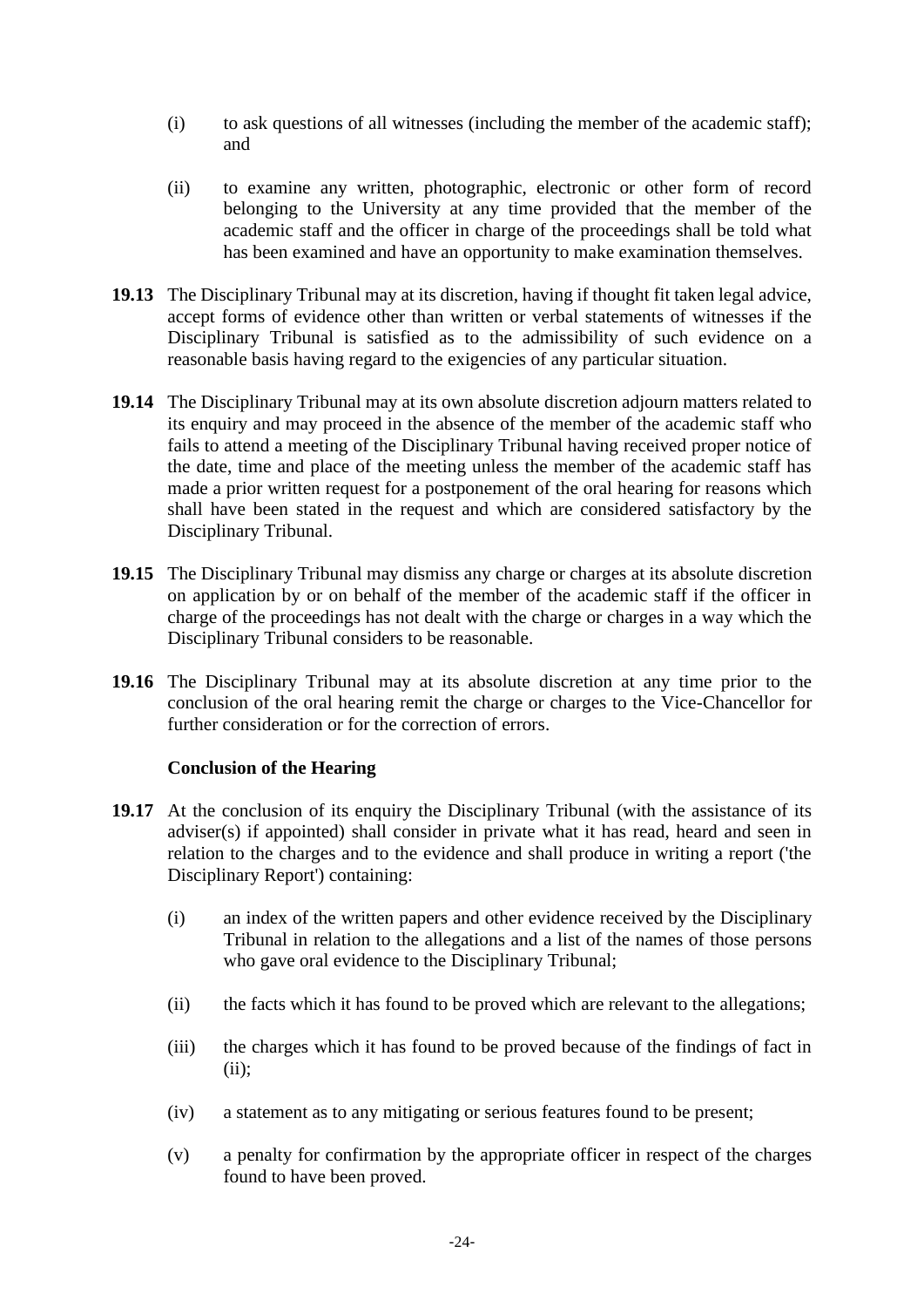**19.18** The Disciplinary Tribunal shall serve a copy of the Disciplinary Report on the member of the academic staff, the officer in charge of the proceedings and on the Vice-Chancellor.

### **Penalties**

**19.19** If the Disciplinary Tribunal find the charge or charges to have been proved against a member of the academic staff it shall have power to give an absolute remission or to deal with matters in accordance with Statute 25 Section 19 of the Statutes of the University.

If the Tribunal finds no charges proved against the member of the academic staff or awards an absolute remission no record of the hearing is to be kept in any file or record relating to the member of academic staff.

#### **Evidence**

- **19.20** The Disciplinary Tribunal shall cause a substantial note to be taken in writing of (or alternatively a complete tape recording from which a transcript can be produced):
	- (a) all evidence and arguments presented to it by the member of the academic staff and any witnesses not previously in written form; and
	- (b) all procedural or other interim decisions.

Arrangements for the note shall be made in accordance with Statute 9 Section 2.

#### **Notices**

**19.21** Where any notice required by these Ordinances to be sent to a member of the academic staff is sent by registered or first class recorded delivery post to the address of the member of the academic staff as registered with the Director of Human Resources, it may be presumed to have been received by the member of the academic staff two days after being sent, unless there is evidence that, through no intent on the member of the academic staff's part, the notice was not in fact received within the two days.

### **20. APPEALS**

#### **Right to Appeal under Section 25 of the Statutes**

This Ordinance is made in accordance with Statute 25 Section 29 of the Statutes of the University for purposes related to Statute 25 Sections 24 to 28 inclusive of the Statutes of the University.

### **Procedure**

- 20.1 The member of the academic staff must comply with the requirements of Statute 25 Sections 26 and 27 of the Statutes of the University.
- **20.2** Council shall act in accordance with Statute 25 Section 28 of the Statutes of the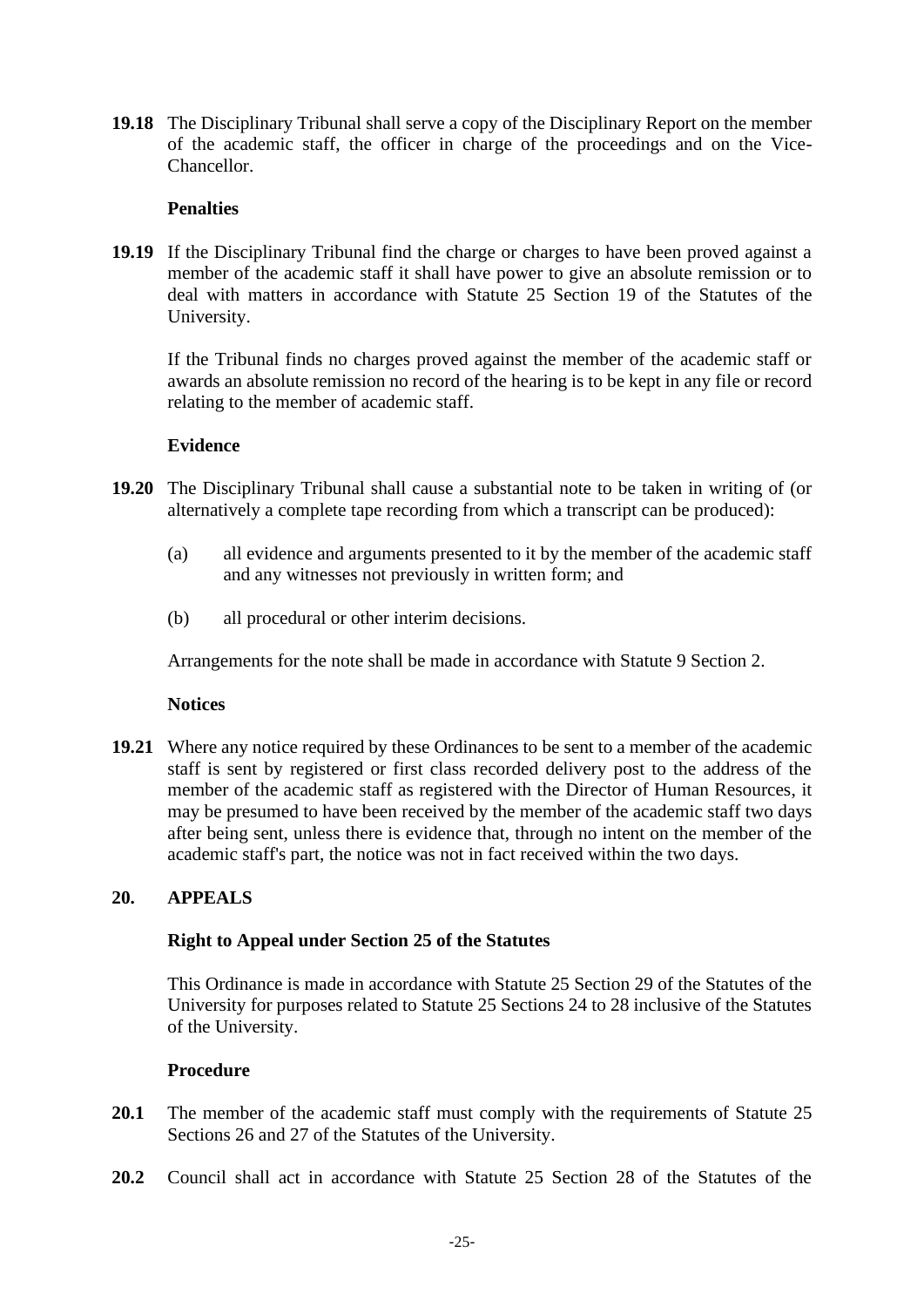University. The oral hearing shall take place within three months of the lodging of the appeal.

- **20.3** The purpose and function of the appeal shall be to consider the appeal of the member of the academic staff and the grounds on which it is made, and to make a reasoned decision.
	- (a) The appeal shall be by way of a rehearing.
	- (b) The onus of proof shall be with the University.
	- (c) The standard of proof shall be the balance of probability.
- **20.4** The person or persons hearing the appeal ('the Committee') shall be free to determine its own procedure (after hearing representations from the member of the academic staff and the University) as appropriate in the circumstances of each case, subject to the following rights of the member of the academic staff:
	- (a) The member of the academic staff shall be entitled to appear in person before the Committee should he or she so desire, and shall be entitled to address the Committee.
	- (b) The member of the academic staff may be accompanied by a friend or legal representative when he or she appears before the Committee and the friend or legal representative shall also be entitled to address the Committee.
	- (c) The member of the academic staff and his/her friend or legal representative shall be entitled to see all the written evidence and to hear all the oral evidence which is presented to the Committee.
	- (d) No appeal shall be determined without an oral hearing before the Committee.
- **20.5** If the member of the academic staff wishes to appear before the Committee accompanied by a friend or legal representative he or she shall inform the Secretary to Council at the time he or she appeals or at any time prior to the start of the appeal hearing or with the consent of the Committee during the appeal hearing. The member of the academic staff shall inform the Secretary to Council of the name of the friend or legal representative and his or her relationship, professional or otherwise, to himself or herself. The member of the academic staff may call other witnesses on his or her behalf.
- **20.6** In circumstances where the member of the academic staff elects to be legally represented the University may appoint a lawyer to present the University's case before the Committee.
- **20.7** The Committee may itself take legal advice or be assisted by a legal assessor.
- **20.8** The Committee shall have an absolute discretion as to rules which it wishes to apply relating to the admissibility of evidence but shall hear representations on any evidence whose status or admissibility is disputed.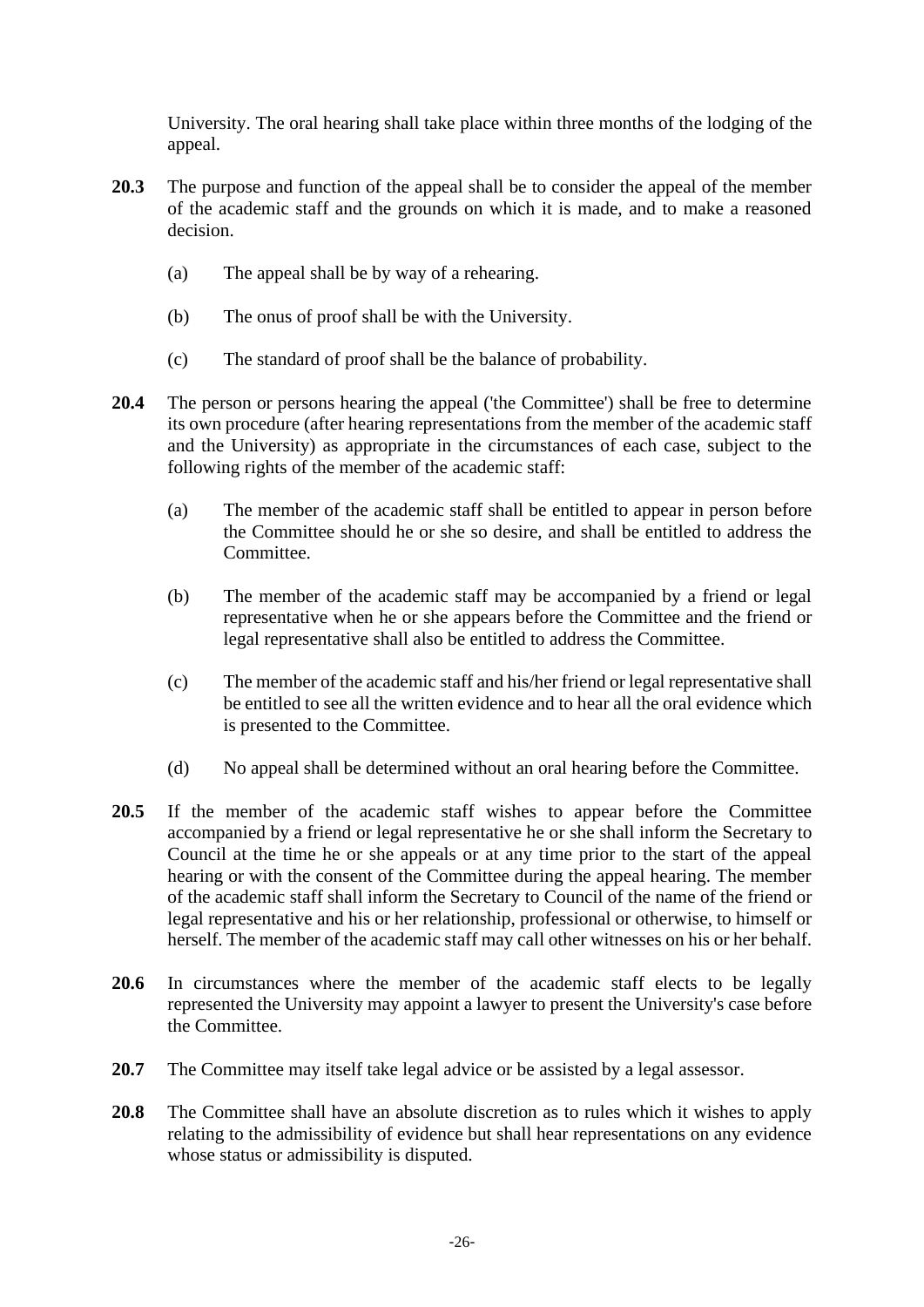- **20.9** The Committee may at its discretion invite the attendance of any person who it considers may assist it in its deliberations or may request a written statement from any source provided that there is compliance with paragraph 20.5(b) and 20.5(c).
- **20.10** The Committee at its discretion shall consider and unless improper allow applications by the member of the academic staff for the postponement of and adjournment of any oral hearing of an appeal.
- **20.11** The Committee may after application or at its absolute discretion dismiss an appeal for want of prosecution.
- **20.12** The Committee shall have the power to correct any accidental error relevant to the appeal and to set appropriate time limits for each step of the appeal and the consequences of not complying with any time limits to the intent that any appeal shall proceed to an oral hearing as expeditiously as reasonably practicable.
- **20.13** The Committee after making its reasoned decision after an oral hearing of the appeal shall act in accordance with Statute 25 Section 29(3) of the Statutes of the University.

# **21. GRIEVANCE DETERMINATIONS ORDINANCE**

### **21.1 Principles**

Any procedure for dealing with a grievance under Section 17.20 of the Statutes shall be bound by the following provisos: namely that no matter may be raised under the provisions of Section 17.20 of the Statutes as a grievance

- (i) which can be properly dealt with under Section 27 of the Statutes, or
- (ii) which relates to a decision of Senate made pursuant to Section 19 of the Statutes:
	- (a) on the admission or progress of, or grant of a degree, diploma or certificate to, a student, based on an academic assessment or examination of the student's attainment, or
	- (b) on the appointment, re-appointment, progression or promotion of a member of staff, based on a judgement of academic attainment, or
	- (c) on consideration of and adjudication upon academic appeals by students relating to progression from one part of the programme of studies to the next; or the outcome of examinations or formal course assessments; or dissatisfaction of a student with the level of attainment where there exists new and relevant information concerning matters which might have affected that student's performance.
- (iii) which involves the dismissal of a member of staff not subject to the provisions of Section 25 of the Statutes or which involves disciplinary action taken against such a member of staff provided that in every case the University has taken each step required under any relevant procedural document in force from time to time.

# **21.2 Grievance procedure**

Under the terms of Section 17.21 of the Statutes, the Academic and other Staff of the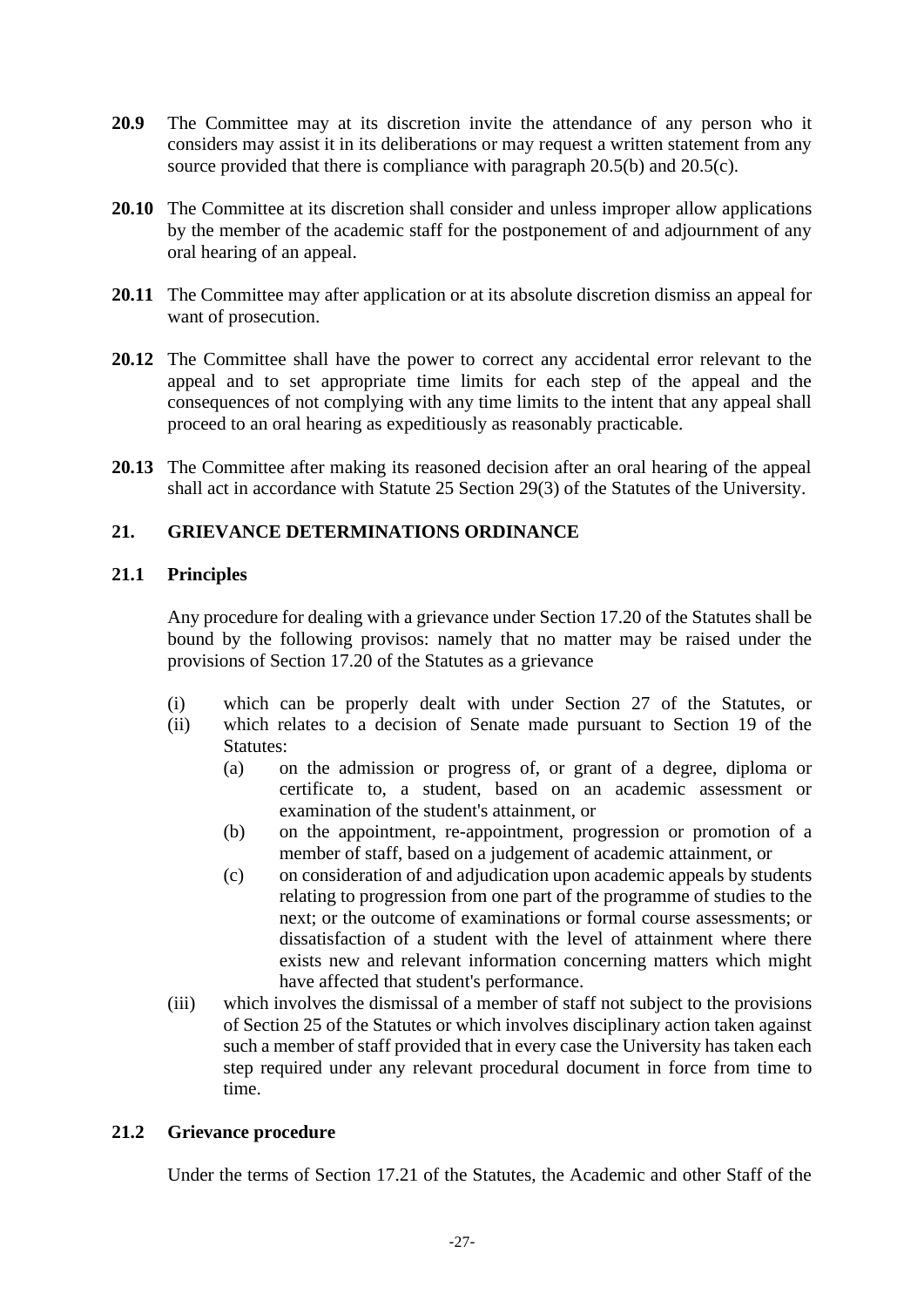University, and the Graduates and Students of the University, may ask the Council to redress a grievance. The University's Staff Grievance Policy and Procedure approved by Council on 29th November 2007 (minute 5340 (1)) sets out the procedure for grievances raised by employees of the University. The procedure for grievances raised by Graduates and Students of the University was agreed by Council on 3rd July 2008 (minute 5436).

### **21.3 Grievances raised under Section 25 Part VI of the Statutes of the University**

'Statute 25 Part VI' shall mean Statute 25 Part VI of the Statutes of the University.

The 'Grievance Committee' means the Grievance Committee constituted under Section 25 Part VI Paragraphs 31 to 37 inclusive.

The 'Chair' means the Chair of the Grievance Committee.

The 'Secretary' means the Secretary to the Grievance Committee appointed by the Secretary to Council.

The 'hearing' shall mean any occasion on which the Grievance Committee sits in accordance with Statute 25 Part VI to hear evidence or to listen to representations.

- (a) This procedure will be carried out in confidence (unless otherwise agreed by the parties involved) and will not prejudice the current employment or future career prospects of the person raising a grievance in good faith. All grievance records (including those of formal grievance and appeal hearings) will be held in accordance with the Data Protection Act 1998.
- (b) The Grievance Committee shall normally be chaired by the Deputy Vice-Chancellor or a Pro-Vice-Chancellor.
- (c) The Chair shall have an absolute discretion to clarify or modify the procedure for the hearing (after consulting with the other members of the Grievance Committee) provided that such clarification or modification is in the interests of the person bringing the grievance and not contrary to Statute 25 Part VI Paragraph 36 or this Ordinance.
- (d) Any party to the grievance has the right to be accompanied by a friend, colleague or trade union representative.
- (e) As soon as reasonably practicable and not less than 15 working days before the hearing, the Secretary will confirm the arrangements for the hearing to all parties in writing.
- (f) At least 10 working days before the hearing, the parties will send to the Secretary the names of any witnesses and the documentary evidence they wish to have considered at the hearing.
- (g) The Secretary will ensure that each party to the grievance receives the names of any witnesses and the documentary evidence not less than 7 working days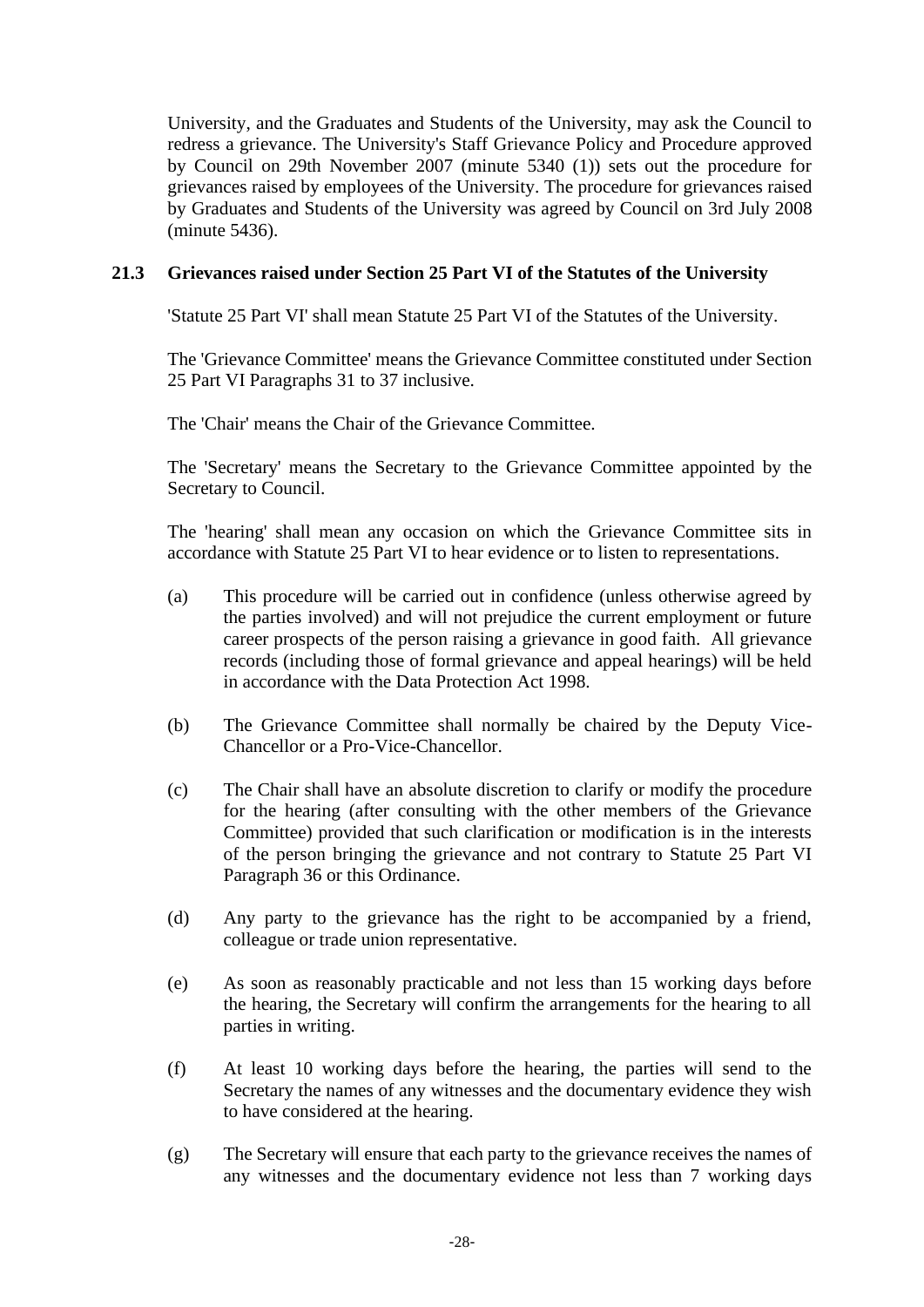before the hearing.

- (h) The hearing of the grievance will take place in the presence of all parties to the grievance.
- (i) The person bringing the grievance and/or his/her companion, first presents his/her case to the Committee and has the opportunity to call witnesses and refer to the documentary evidence. Members of the Committee, any party against whom the grievance has been made and/or his/her companion may put questions to the person bringing the grievance and/or his/her companion and their witnesses.
- (j) Any other parties to the grievance and/or his/her companion shall then do the same as is set out in paragraph (i).
- (k) If a witness is called by one of the parties, he/she will be invited to join the hearing at an appropriate time. After the witness has made a statement and/or answered any questions, he/she will leave the hearing.
- (l) The party against whom the grievance has been made, or his/her companion, will make a final submission to the Committee.
- (m) The person bringing the grievance, or his/her companion, will make a final submission to the Committee.
- (n) The Chairman will close the hearing by stating that the Committee will report to Council in accordance with the provisions of Statute 25 Part VI Section 37.
- (o) The Committee will consider its decision after all the other parties have withdrawn.
- (p) The decision of the Committee (including any proposals for redress of the grievance) will be conveyed orally to the parties to the grievance by the Chair of the Committee as soon as possible. The decision will then be confirmed in writing to all parties within 5 working days of the hearing. The person bringing the grievance will be informed of their right of appeal against the decision.
- (q) If the employee is dissatisfied with the outcome of the Grievance Committee, he/she has the right to appeal to the Vice-Chancellor. The employee must set out clearly his/her grounds for appeal in writing within 10 working days of receipt of notification of the outcome of the Grievance Committee. The Vice-Chancellor, assisted by the Director of Human Resources, will meet with the employee to hear and determine the appeal. The employee has the right to be accompanied by a friend, colleague or trade union representative.
- (r) The Director of Human Resources will inform the employee of the outcome of the appeal, which is final. This written confirmation will normally be provided within 5 working days of the appeal hearing.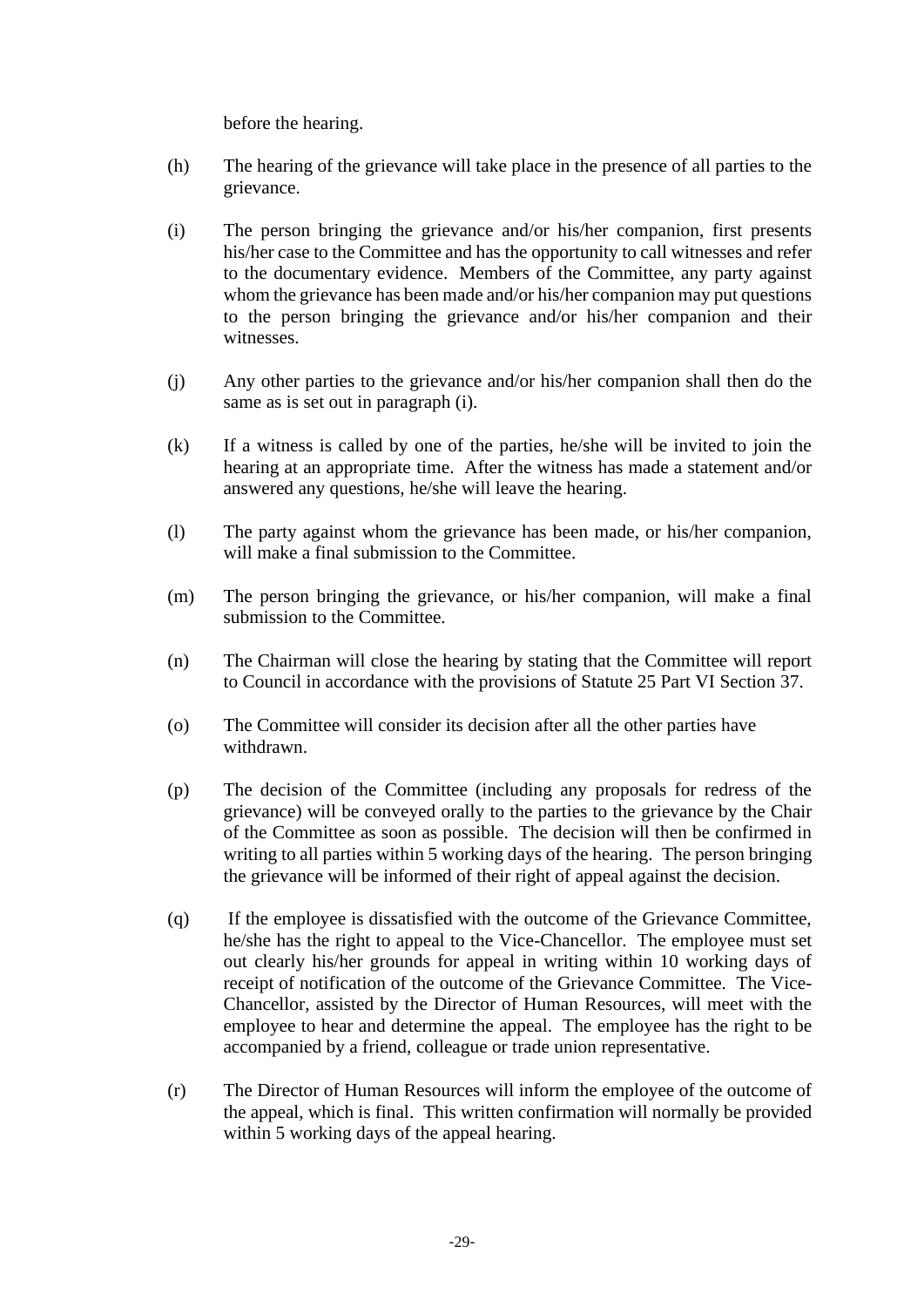# **22. INTELLECTUAL PROPERTY**

### **22.1 Statement of Principles**

The principles underlying this Ordinance include, except where otherwise agreed, the following undertakings made by the University and the obligations placed on its staff and students.

The University undertakes to:

- ensure fair treatment for all parties
- use all reasonable endeavours to exploit and protect intellectual property generated by its staff and students, and in which the University has an interest, subject to adequate resources
- provide a supportive environment
- maintain fairness and adequate incentives in the distribution of residual income
- consider proposals from individual staff with respect to exploitation and protection of intellectual property

The University's staff and all students who are subject to clause 22.3(b) of this Ordinance are required to;

- report any work undertaken on behalf of an external body/any other commercial interest, as specified in Ordinance 18
- report any potentially exploitable results and/or other intellectual property unless otherwise agreed with the University
- keep key information confidential until it is protected or released into the public domain with the approval of the principal investigator or supervisor (unless first released by a third party through no fault of the University)
- report any potential conflict of interest (Financial Regulation G7)

# **22.2 Definition of Intellectual Property**

This Ordinance applies to the widest possible concept of Intellectual Property (IP) and that current at the relevant time. IP has been defined simply as the creations or fruit of the human mind. An internationally accepted definition is as follows:

'the rights relating to: literary, artistic and scientific works; the performance of performing artists, phonograms and broadcasts; inventions in all fields of human endeavour; scientific discoveries; industrial designs; trademarks; service marks and commercial names and designations; and all other rights resulting from intellectual activity in the industrial, scientific, literary and artistic fields.'

(World Intellectual Property Organisation (WIPO) 1967).

This Ordinance applies to all types of new IP (such as, without limitation, copyright in software and database rights) as well as to the traditional forms and to all media.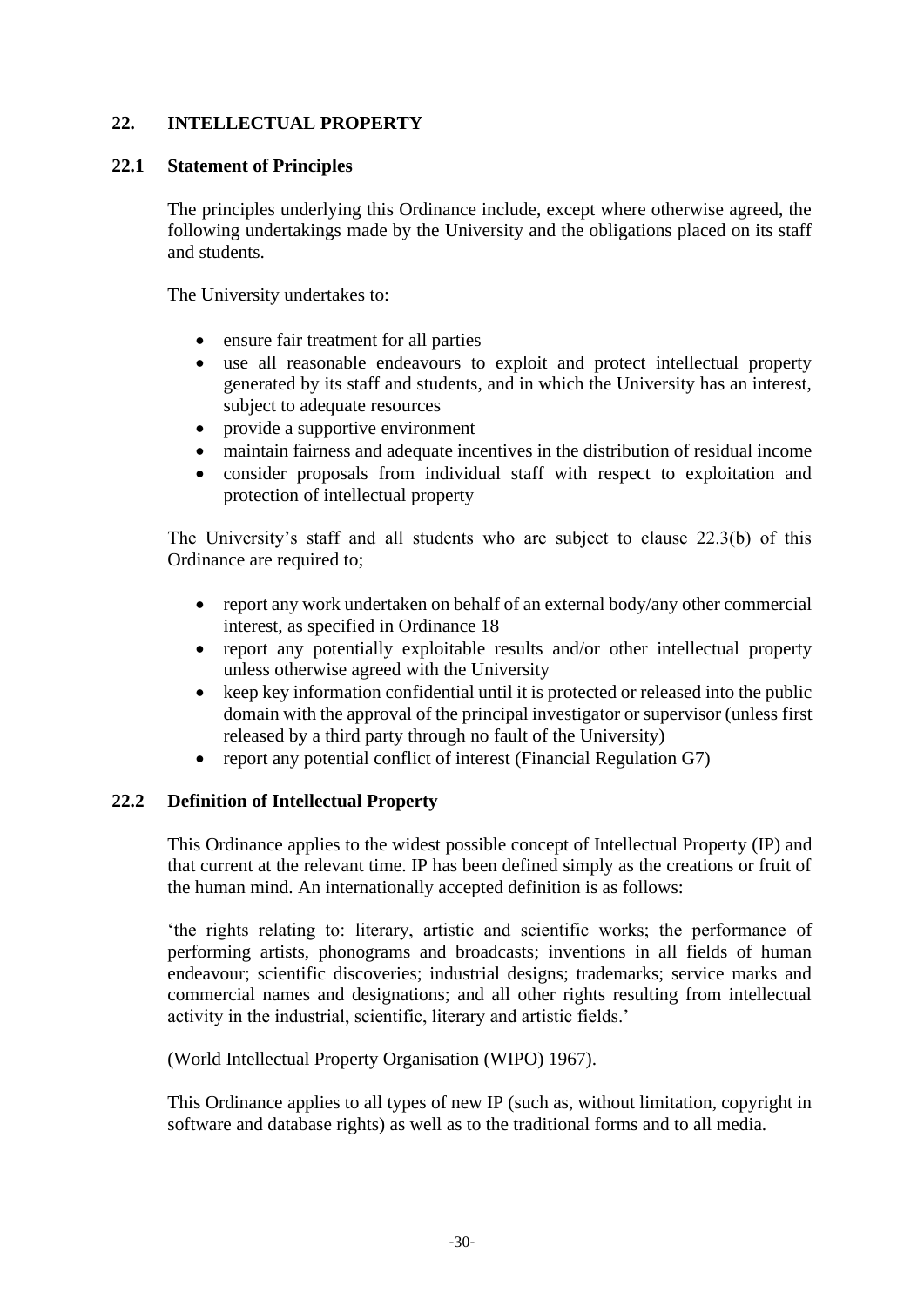The five main types of IP protected either by registration or otherwise are: Patents, Copyright, Design Rights, Trademarks and Confidential Information and Know-how.

# **22.3 Ownership of Intellectual Property**

- (a) The University claims ownership of all IP arising from work undertaken by staff, whether academic or non-academic, in the course of their employment by the University, or which relates to their area of academic activity, or which is specifically assigned to them, in their contract of employment or otherwise, or developed under a contract between themselves and the University or between the University and a third party(ies), subject to the exceptions listed in Ordinance 22.3 (e)
- (b) In respect of all IP generated by students in the following categories (including, for the avoidance of doubt, in the case of (i) and (ii) studentships funded or partially funded by the UK Research Councils):
	- (i) which arises under a sponsored studentship agreement and/or
	- (ii) which arises where the student is sponsored and financially supported in his/her studies by the University or a third party under a student sponsorship arrangement. This includes the University's own scholarship scheme, any waiver of fees by the University or any other scheme of sponsorship whereby the University or any third party makes a financial contribution in respect of a student's fees and/ or living expenses; and/or
	- (iii) which arises under a sponsored research programme whereby the University is in receipt of funds and/or any other contribution from a third party in respect of the conduct by it of certain research and/or
	- (iv) which arises in connection with the placement of a student in arrangements undertaken by the University with an individual partner, business or other person and/or
	- (v) which arises under any other arrangements undertaken between the University and any other party whereby that party makes available to any student of the University work experience opportunities and/or facilities and/or equipment and/or funding and/or background IP under arrangements with the University and/or
	- (vi) which builds on existing IP generated by a member of staff or is jointly invented or generated with a member of staff

subject to the exceptions listed in Ordinance 22.3 (e), the University claims ownership of all such generated IP and students may be required to confirm the University's ownership by way of a confirmatory assignment of the IP to the University.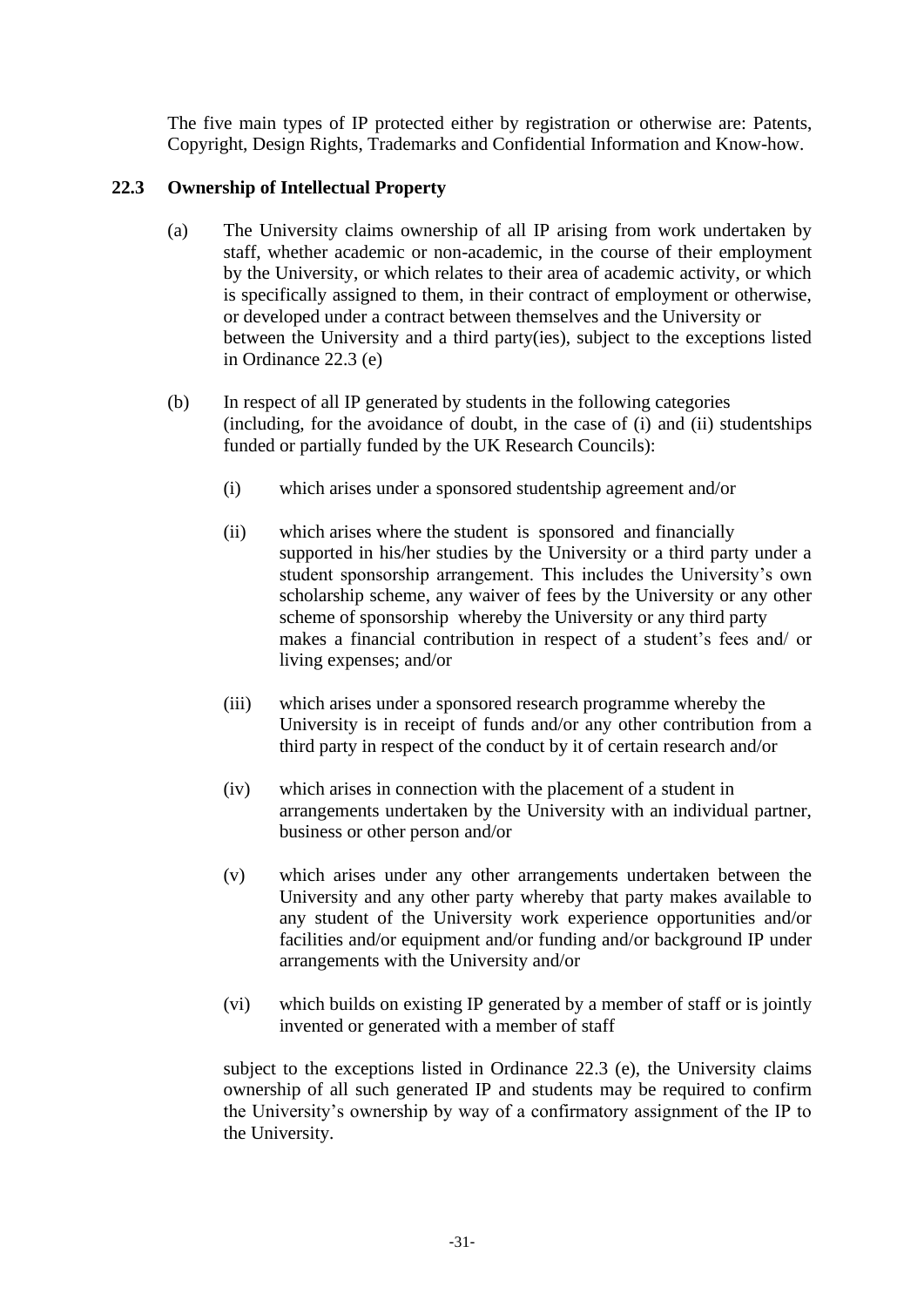- (c) In respect of any IP generated by students in other circumstances (and subject to 22.3 (d) below) the University will not make a claim to ownership of IP, though where the IP was generated by a student in the course of his/her studies or using University facilities (other than the computer network) the University shall have the irrevocable perpetual royalty free right to use such student generated IP for further research.
- (d) Where a University employee is concurrently registered as a student, the employee status takes precedence for the purposes of this Ordinance.
- (e) In accordance with normal academic practice, and subject to 22.3(f) below and unless agreed otherwise, the University does not claim copyright in scholarly output per se produced by staff or students in the course of their employment or research work or in the course of studies at the University. Scholarly output includes the following:
	- (i) personal lecture notes
	- (ii) books, articles, academic publications
	- (iii) seminar papers
	- (iv) theses, essays
	- (v) course materials produced for issue to internal students
	- (vi) examination papers, questions, assignments, model examination responses
	- (vii) examination responses by those examined in any form, including essays, scripts, designs, computer software, tape recordings

In the case of (iv) - (vii) the University shall retain ownership (as distinct from copyright) of the materials and in the case of  $(v) - (vi)$  shall retain the right at any time to use, reproduce and adapt such materials freely for legitimate purposes.

For the avoidance of doubt, whilst the University does not claim copyright in the categories of scholarly output described at  $(i) - (vii)$  above and agrees to enter into a confirmatory assignment of such copyright to the author(s), such agreement is entirely without prejudice to the University's rights to and ownership of all other IP subsisting in connection with such scholarly output (for example but without limitation any inventions described in an academic publication).

- (f) The exceptions described in Ordinance 22.3 (e) do not apply to course materials or e-learning materials (including examination papers and assessment tools) produced for distance-learning or virtual learning courses whether prepared for third parties or for students of the University in cases where the author has been specifically assigned duties in order to produce the output. In these circumstances the University shall wholly own all IP in such materials and must be in a position freely to use the material for any purpose whatsoever (including the right to license).
- (g) Where background IP underpins the course materials and research underpinning the course materials has also contributed to the production of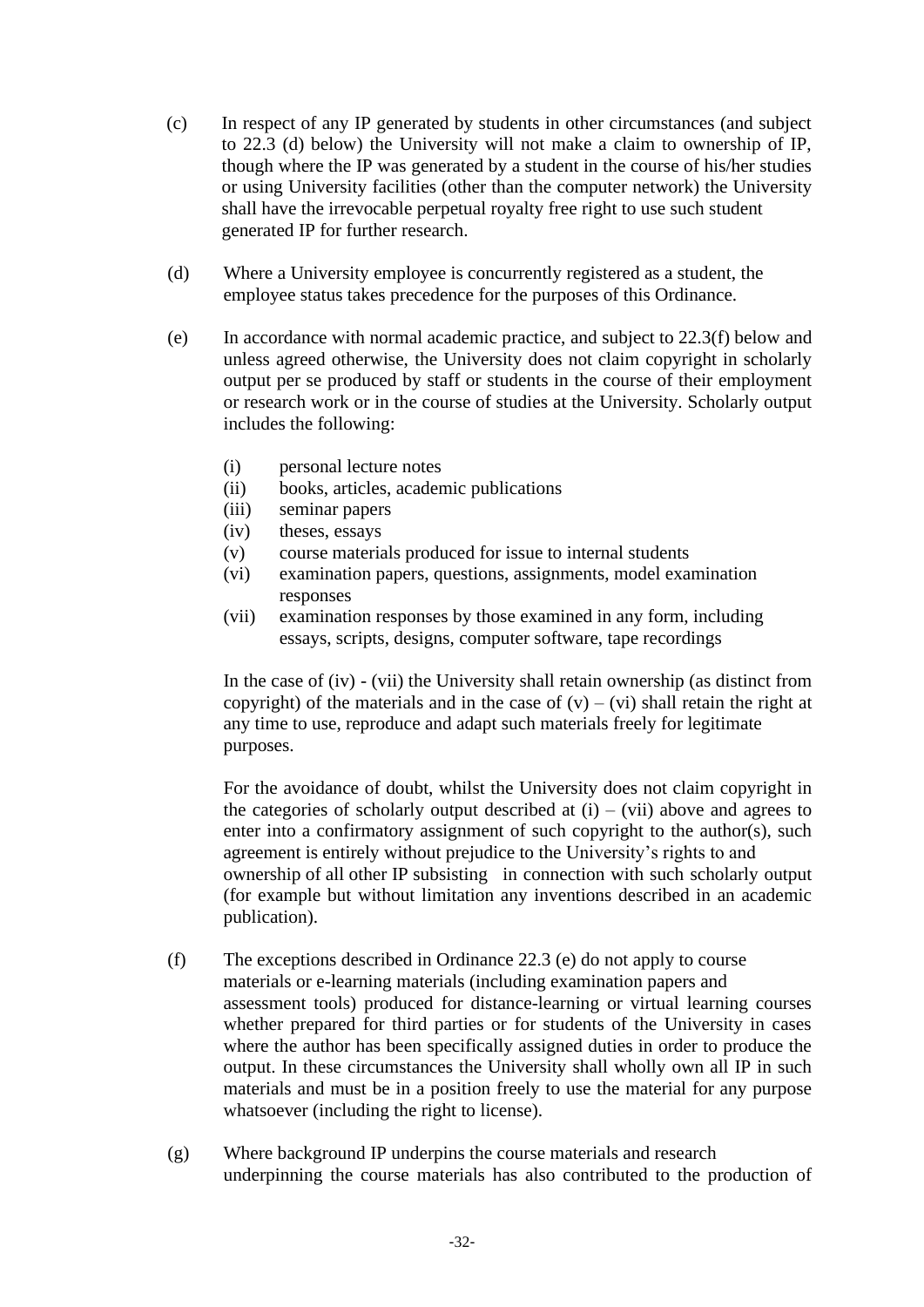scholarly output, as described in Ordinance 22.3 (e), the author should discuss the copyright position with the University to ensure there is no conflict of interest.

(h) If members of staff write course materials and/or distance and/or e-learning materials which do not relate to their area of academic activity, or are not produced in the course of their employment by the University, or relate to courses which are not delivered in the University's name, they should discuss the copyright position with the University at an early stage.

### **22.4 Recording of Lectures**

Lectures, seminars, workshops and other presentations delivered by staff are a category of scholarly output to which special provisions apply:

- (a) A staff member shall not subject to (h) below agree to the making of a recording by any person other than the University;
- (b) Students and others attending the lecture, seminar, workshop or other presentation shall not be permitted to make recordings (subject to (h) below).
- (c) Where a lecture, seminar, workshop or other presentation is recorded pursuant to 22.4(a) above, two separate works are protected under the law of copyright: the University (or other person making the recording pursuant to 22.4(h) owns copyright in the digitised recording and the lecturer or presenter owns any copyright that may subsist in the spoken words once fixed by the recording as a category of scholarly output (being course materials which the University retains the right to use, pursuant to 22.3(e) above).
- (d) Where a lecture, seminar, workshop or other presentation is recorded (in addition to compliance generally with 22.5 of this ordinance) the lecturer or presenter shall follow all reasonable directions of the University in relation to the use of any third party copyright materials.
- (e) In accordance with  $22.3(e)$  the University has the right to make the recording available to any registered students of the University who are following the same or a related course of study or module or segment until the end of the second academic year after the recording takes place. The recording must not be redistributed or copied further by the student recipients.
- (f) The University acknowledges that all performers' rights in any lectures or other presentations are owned by the staff member delivering the lecture or presentation. Where a member of staff has allowed the recording of a lecture each staff member authorises the University to record his/her lecture or presentation and to issue copies of the recording to students of the University who are following a relevant course of study.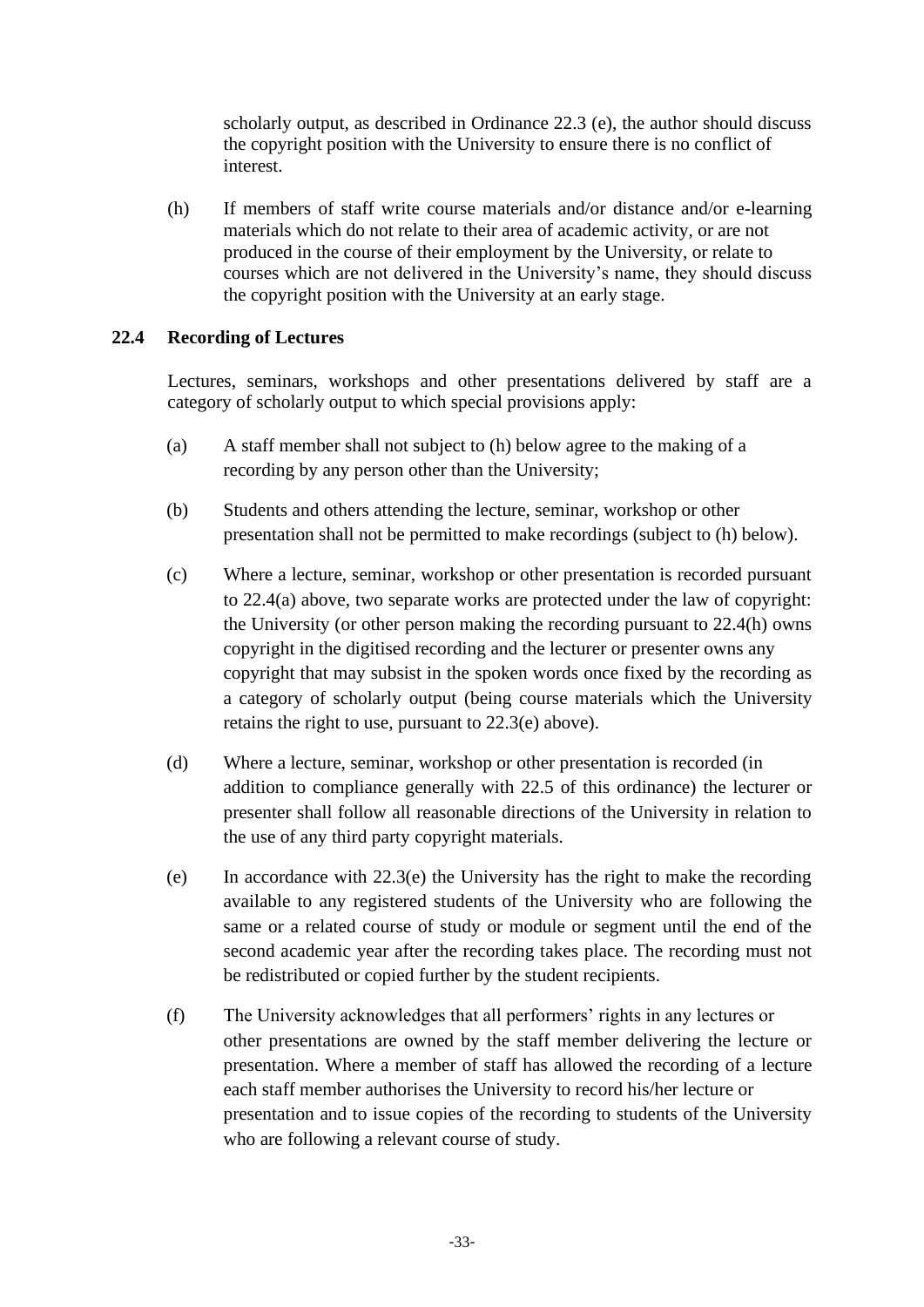- (g) The owners of copyright in works of scholarly output assert and the University acknowledges the moral rights of its staff members and students in all works of scholarly output and in the performers' rights described at 22.4 (f).
- (h) The University has a statutory obligation to make reasonable adjustments in respect of providing equal treatment and equal access to educational opportunity for all students regardless of their disability status. Each staff member acknowledges the right of the University to permit students who have a disability as defined in the Equality Act 2010 to record lectures and other presentations for this purpose and authorises such recordings. In such circumstances the lecturer or presenter will be informed that the lecture or presentation is being recorded, the student may use the recording only for the purpose of personal study and (for the avoidance of doubt) copyright in the content of the lecture or presentation shall be the property of the lecturer or presenter delivering it.
- (i) The University will retain any recording made in accordance with 22.4(a) above for up to two academic years following the year in which the recording was made and reserves the right to make the recording available to registered students undertaking the same or a related course of study or module or segment during that period.

# **22.5 Third Party Intellectual Property**

- (a) Where Intellectual Property has been created by a third party and is copied, reproduced, adapted, distributed or used by the University's staff or students (including use or reproduction via any IT system or network of the University) such use must be licensed by the owner and/or must otherwise be lawful.
- (b) The University reserves the right to remove and to require any of the University's staff or students to remove material which risks Intellectual Property infringement proceedings or claim for breach of contract from all material used or disseminated and/or from the University's websites or from any IT system or network of the University and /or from personal websites.
- (c) In the event of an allegation being made that the University is infringing the Intellectual Property of a third party the staff member or other person in receipt of notice of such allegation shall promptly inform the Pro-Vice Chancellor (Research) who shall investigate and determine the University's response.

# **22.6 Assignment of IP rights by the University**

(a) The University may at any time assign and/or licence any of its IP rights to third parties e.g. (without limitation) sponsors of research and other collaborators in research projects, commercial or otherwise, employers of placement students, companies participating in Knowledge Transfer Partnerships, and companies contributing (whether financially or in kind) in respect of Masters and doctoral programmes including, without limitation,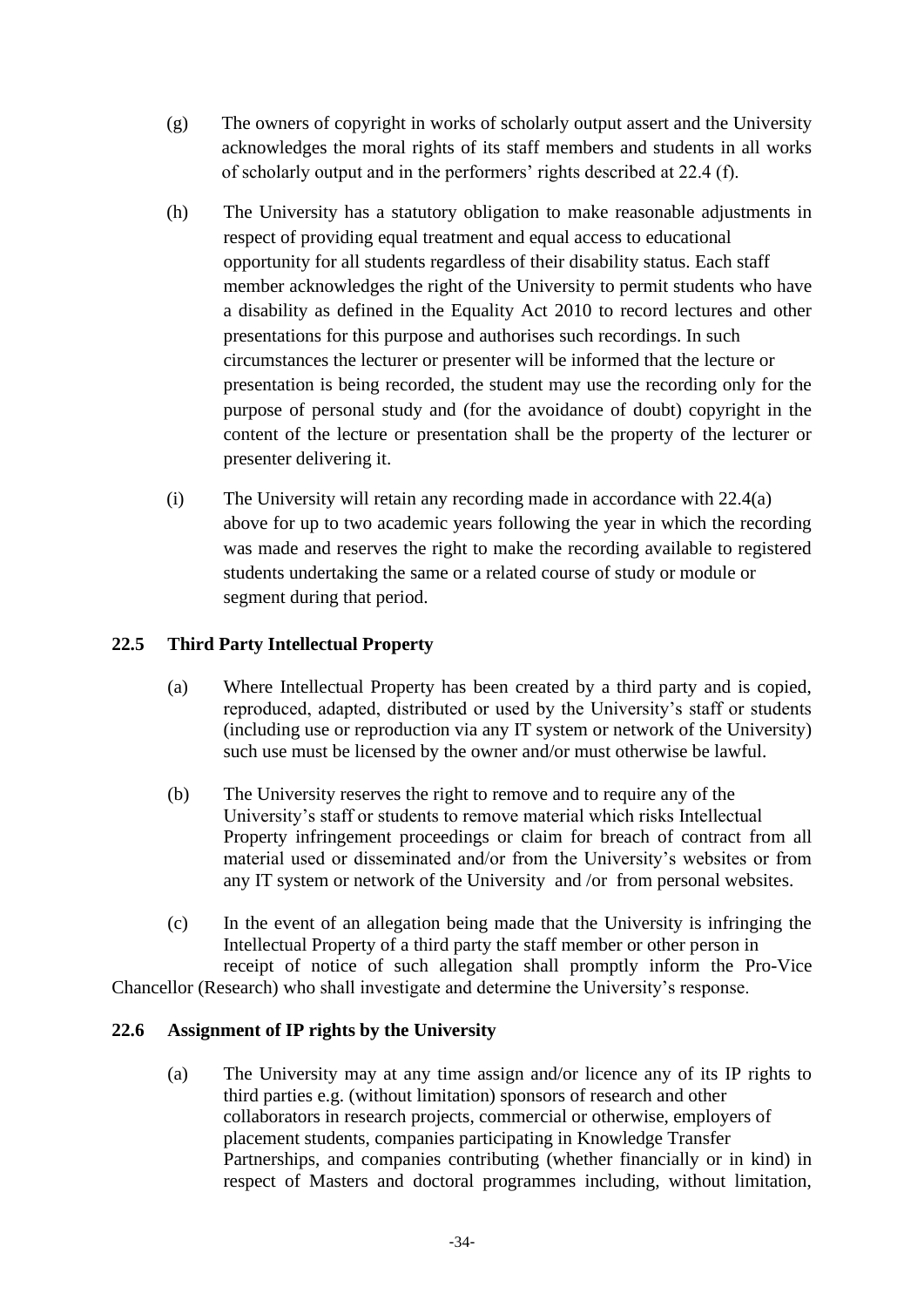PhD, EngD and Masters (Res) programmes. Where the University awards to such parties any rights to or in its IP in circumstances where the contractual provisions may give rise to royalty payments being made by such person to the University, the University shall treat such embedded right to commercialise as a commercial exploitation arrangement (as described at 22.7 and 22.8 below) in respect of the distribution of residual income to the staff (and students subject to 22.3(b)) who have contributed to the IP the subject matter of the revenue stream to the University.

(b) If, in respect of particular IP, the University decides, after the University and the originators (whether staff or students subject to 22.3 (b)) have discussed and co-operated with a view to the commercialisation of such IP, that the University shall not proceed with activities, such as (without limitation) the support of any patent filing with a view to the commercial development and sale or licence of such IP, it may assign its rights in such IP to the originators thereof (being either members of staff and/or students subject to 22.3(b)).

The University may attach conditions to such assignment as it may at its sole discretion (but acting reasonably) determine which terms may include (without limitation):-

- (i) a licence by the assignee(s) back to the University permitting the University to use the IP the subject matter of the assignment for academic and collaborative further research (including the right to sublicence such right to the University's research collaborators) but for the avoidance of doubt not including the right on the part of the University and/or any of its collaborators to use such IP for or in connection with any commercial sale of goods or services.
- (ii) provision for the recoupment by the University of disbursements (for example without limitation, patent filing and patent agents' fees) from the assignee(s) contingent upon the assignee(s) (or his/her/their successors in title) making commercial sales (whether of goods or of services) attributable to the assigned IP.
- (iii) in the exceptional circumstances described at 22.6(b) provision for a revenue share to Bath upon commercialisation by the assignee of the assigned IP (or his/her successors in title).

For the avoidance of doubt it shall be open to the University, acting reasonably, to come to a decision that in view of its other strategic research interests in the field of the IP in question, the IP should not be assigned to any person including the originators but either released into the public domain (by way of patent abandonment or academic publication) or maintained by the University as confidential for a period of time with a view to furthering its strategic interests.

(c) In exceptional circumstances the University may consider the preferred method of exploitation of particular IP to be other than as described at 22.7(b) below. In such circumstances acting reasonably the University and the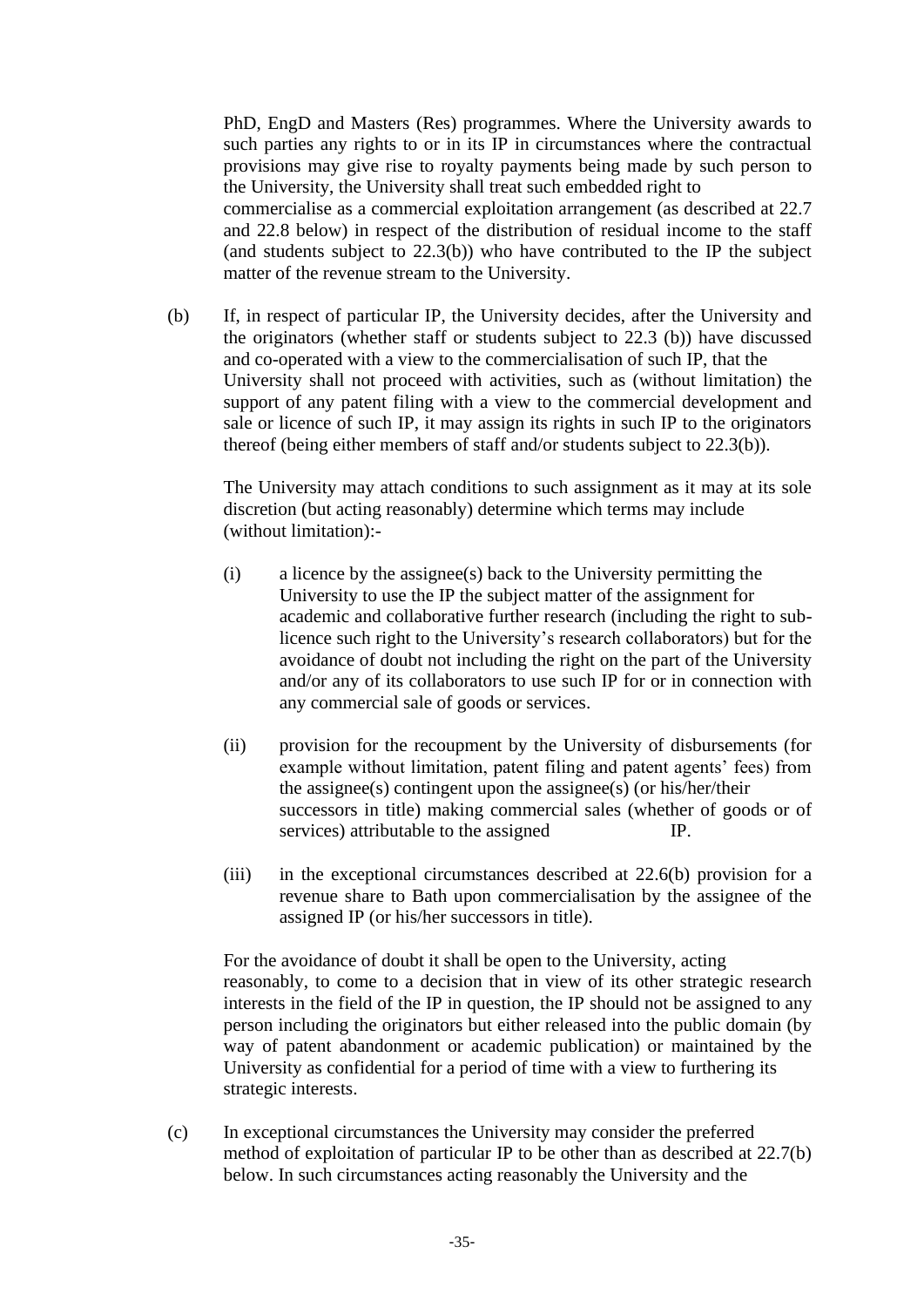member of staff or student (subject to 22.3(b)) will co-operate with a view to entering into arrangements for the commercialisation of such IP by the originator(s) of the IP and/or their licensee(s) or assignee(s) subject to the reservation or licence to the University of such research rights as may be necessary for it to continue to pursue its research interests in the field of the IP in question. In such circumstances the University shall be entitled to a revenue share and prior to any assignment of the IP in question the University will negotiate with the academic originator(s) the revenue share to which it shall be entitled pursuant to 22.6(b).

### **22.7 Arrangements for Commercial Exploitation by the University**

- (a) Intellectual property may be commercially exploited in a number of ways, for example:
	- (i) copyright arrangements e.g. publishing contracts
	- (ii) patent licences
	- (iii) software licences
	- (iv) design rights
	- (v) joint ventures
	- (vi) spin-out companies
	- (vii) embedded commercialisation rights of the University under a contractual entitlement e.g. (without limitation) Sponsored Research Agreements, Collaboration Agreements, KTP Agreements, arrangements with companies in respect of doctoral programmes of all types.
- (b) Where staff and/or students report the existence of IP capable of exploitation by the University pursuant to 22.1 discussions shall be held between the staff and/or student originators and representatives of the University to determine the appropriate action to be taken with a view to exploitation of such IP.

This may include one or more of the following:-

- (a) control over disclosure;
- (b) the filing of a patent application with the researcher as named inventor;
- (c) the identification of potential licensees;
- (d) the formation of a company to exploit the technology.
- (c) Once there is consensus as to the appropriate route forward or as to options in relation thereto, the proposed exploitation arrangement shall where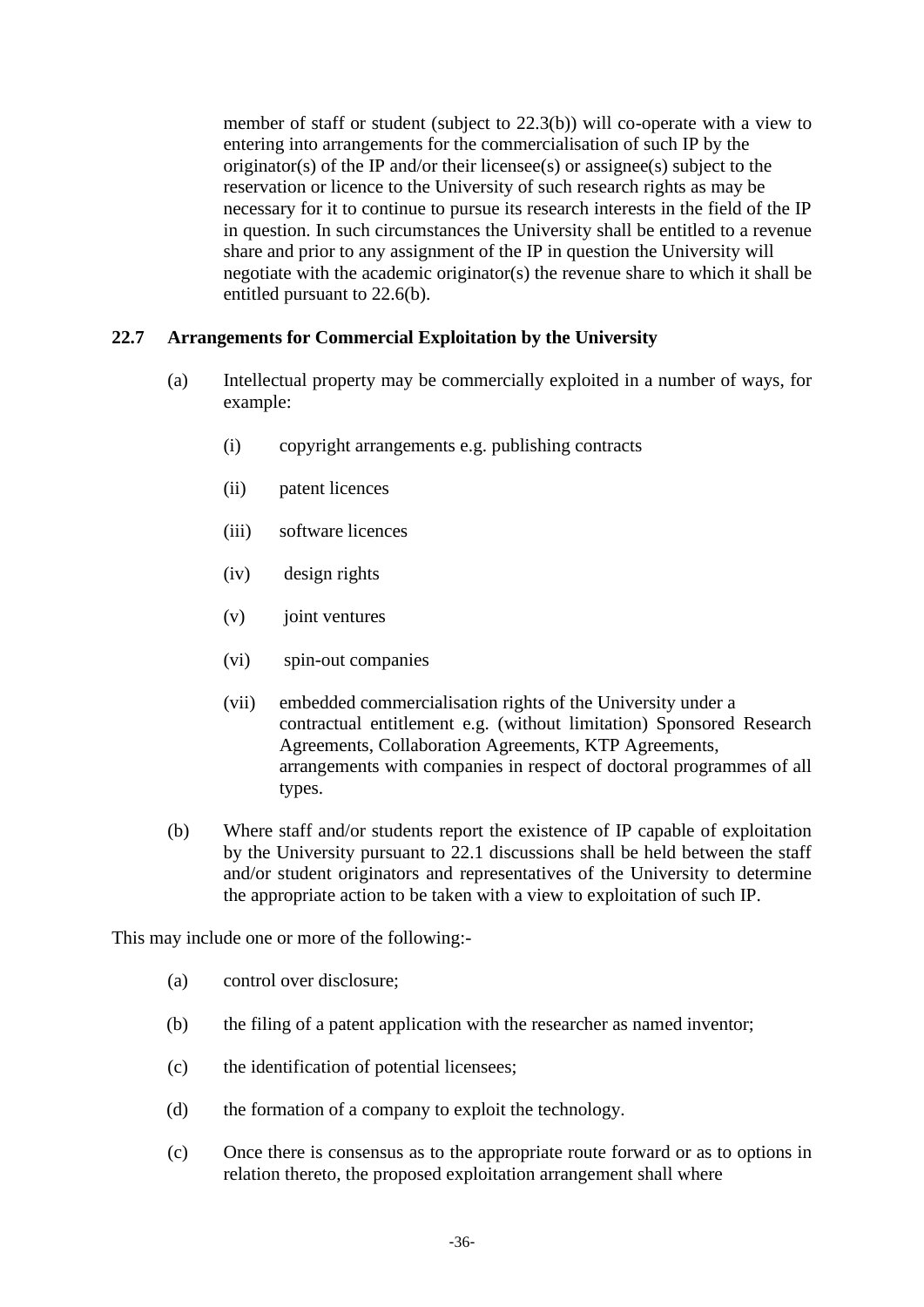appropriate be put forward for consideration by the University Ventures Board or such other decision making committee as may be nominated by the University from time to time where applicable.

(d) Where a staff member or student (who is subject to clause 22.3(b) of this Ordinance) has been specifically assigned duties in order to produce specific output including (without limitation) course materials or e-learning materials (including examination papers and assessment tools) for distance learning or virtual learning courses whether for third parties or for students of the University, s/he shall not have any entitlement to share in residual income of the University upon the commercialisation of such IP.

### **22.8 Distribution of Residual Income**

- (a) Residual income, whether in the form of periodic payments or a capital sum, will be calculated on the basis of gross income from an exploitation arrangement less those costs which are directly attributable to the exploitation. By way of example, such costs may include external legal technical and commercial advice, patent fees, expenses and any past or future commitment of internal resources specifically used for commercialisation of the IP. Such costs may also include the cost of any independent audit of deductible costs requested by the staff team.
- (b) The distribution of total residual income to staff from a given piece of IP will be made in accordance with the following schedule:
	- (i) Where the technology is not protected by registered IP and the licence or assignment is simple to administer (e.g. a simple software licence, copyright licence or molecule licence), then the staff team will be allotted 90% of the residual income and the University will be allotted 10% of the residual income.
	- (ii) Where the technology is either (aa) protected by registered IP;  $or$  (bb)</u> has received proof of concept funding or other significant legal or technology transfer support, then the staff team will be allotted 70% of the residual income and the University will be allotted 30% of the residual income.
	- (iii) Where the technology is (aa) protected by registered IP; and (bb) has received proof of concept funding; and (cc) has received significant legal or technology transfer support, then the staff team will be allotted 55% of the residual income and the University will be allotted 45% of the residual income.

The relevant percentages of residual income (as above) will be agreed prior to executing the relevant licence or assignment. In cases of dispute, the matter will be referred to such University committee (as may be approved by Council from time to time) whose terms of reference include its dealing with such disputes and, in the absence of any such approved committee, to the Vice-Chancellor and President, in each circumstance whose decision will be final.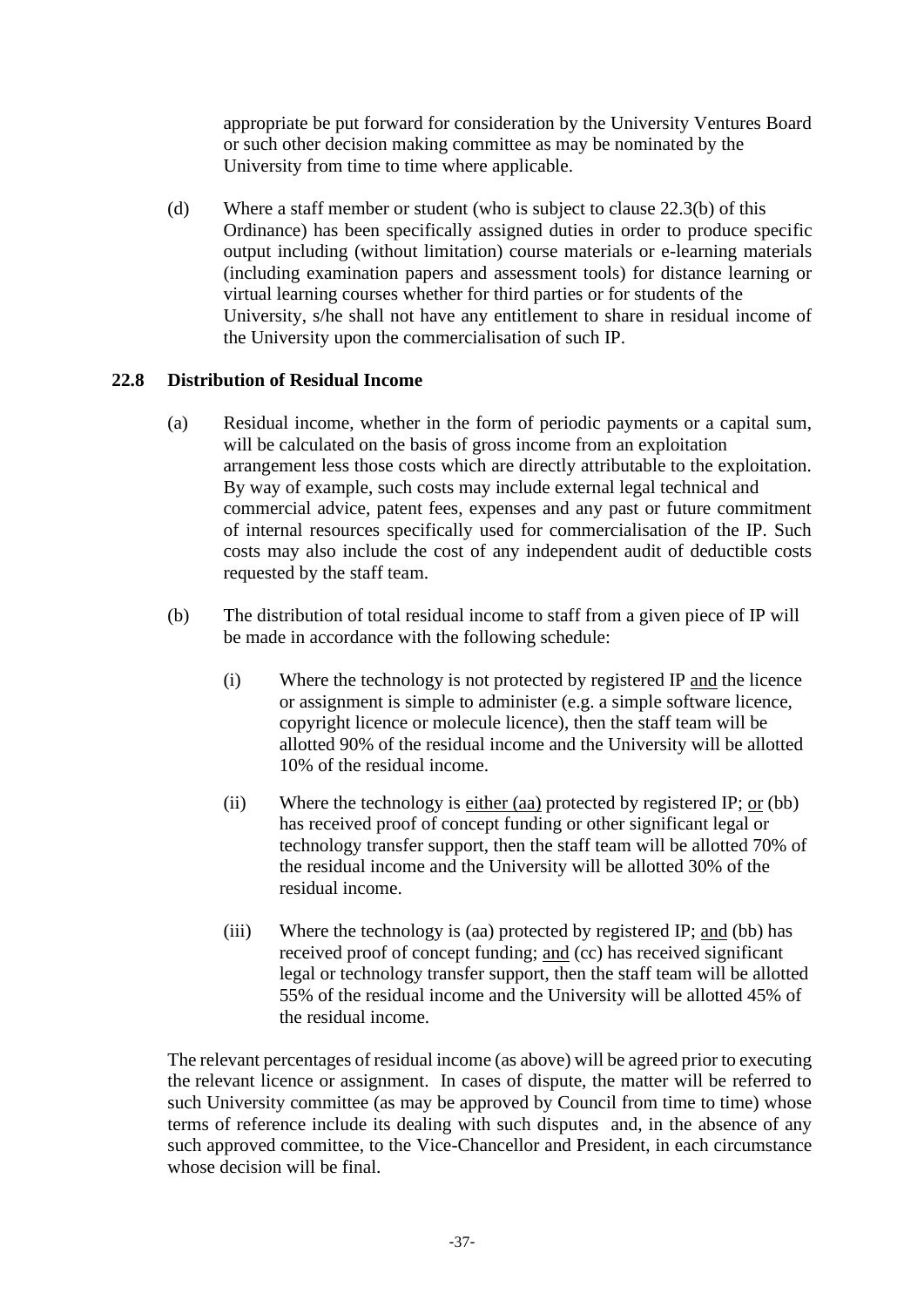Residual income allotted to the University will be split as described below:-

- 25% to University
- 25% to Faculty/School
- 50% to Crescent Seedcorn Fund (or any successor fund of the University)

For the avoidance of doubt, the % allocations of residual income of this Ordinance 22.8(b) will not apply to any distributions of residual income already made prior to 1 October 2020.

(c) Arrangements for the distribution of residual income to members of the staff team and in accordance with (d) below any students subject to 22.3(b) of this Ordinance will be agreed at the outset of the exploitation arrangement on the following basis.

The staff team leader (the major contributor to the IP) notifies the Faculty Dean and the Head of Department in writing of which staff should be paid and in what proportions, with a justification in terms of contribution to the inventive step (in the case of patentable IP) and/or effort and/or ideas input to the IP the subject matter of the exploitation arrangements. The proposed distribution is at the discretion of the staff team leader but the members of the team are entitled to comment on it. In case of dispute, the Faculty Dean will take steps to resolve the matter; the recommendations of the team leader will be followed unless there is a clear case of injustice. Any proposed payment to a Faculty Dean should be authorised by the Deputy Vice-Chancellor. There will be one internal level of appeal against any decision taken under the procedure described in this paragraph.

- (d) The scheme for the distribution of residual income derives from the right under general law of an employee to share in benefits linked to intellectual property. A student has no such automatic entitlement to a share of such income. The University will, however, take a sympathetic view of any proposal from a staff team leader or from an external sponsor to include a student subject to 22.3(b) of this Ordinance in the distribution of residual income. A student may also initiate such a proposal.
- (e) Staff who do not have academic contracts may be eligible to be included in the distribution of residual income provided that this does not conflict with their contract of employment or 22.7(d).
- (f) Payments made by the University to staff and/or students may be subject to tax. The University reserves the right to deduct and account to HMRC in respect of basic rate tax and higher rate tax and any further withholdings and/or payments to HMRC and any other relevant taxation authority in respect of any tax and/or National Insurance Contributions. If National Insurance Contributions are required to be made the University shall be entitled to deduct both employer and employee contributions from any staff or student entitlements prior to payment.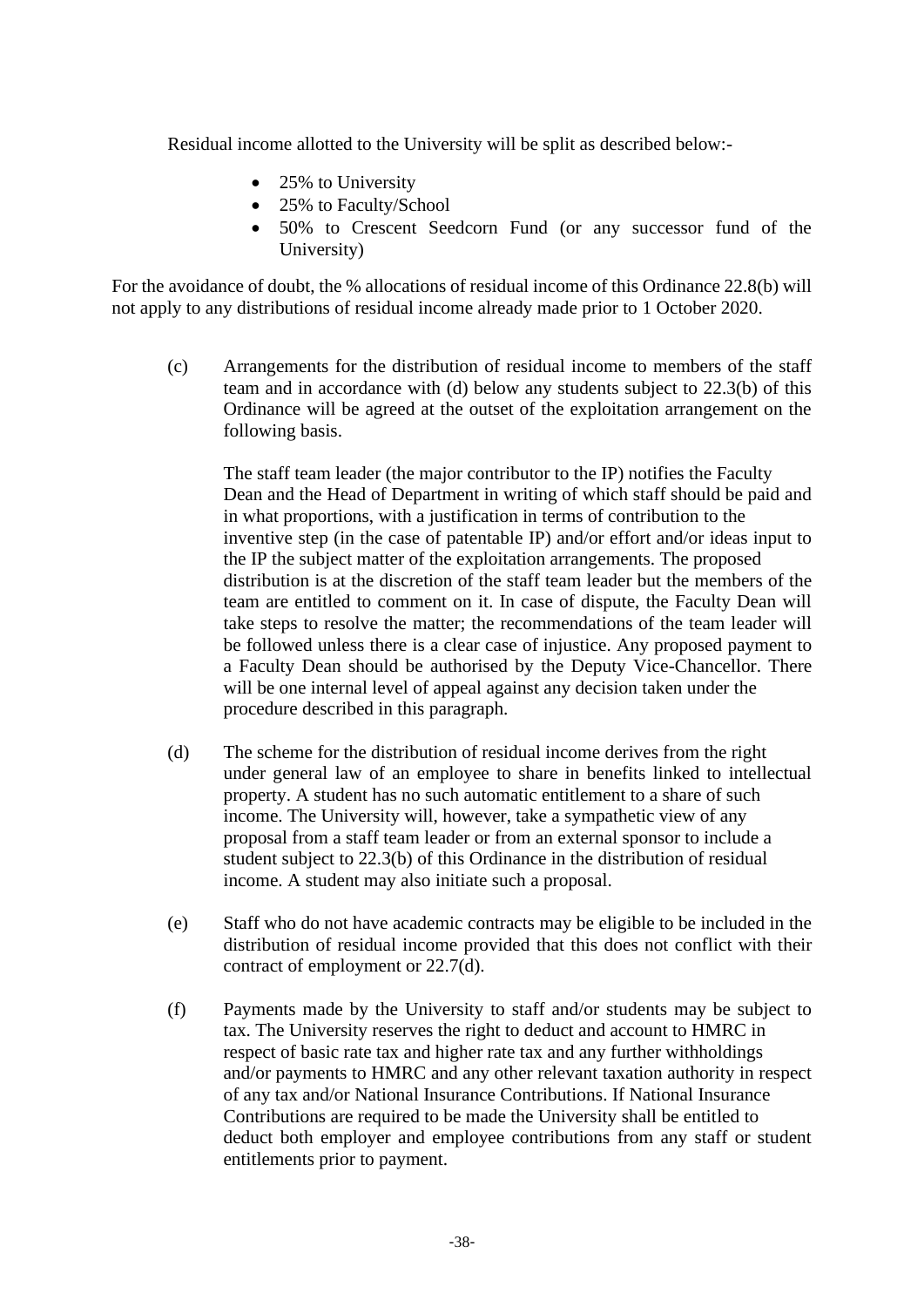- (g) The University will make payment to staff or students on a quarterly basis when they have an entitlement under this Ordinance 22.8.
- (h) A staff member or student's entitlement under this Ordinance 22.8 shall continue to be paid to him/her should he/she leave the University, and in the event of death, the entitlement shall continue for the benefit of his/her estate.
- (i) The University will use reasonable endeavours to obtain and maintain contact details for students in respect of whom a notification of IP has been made and staff who have reported IP but who have left the University and for the estates of such persons who have died. If despite such endeavours contact is lost for six consecutive months, the University may send notice to the last known address that the IP originator's entitlement may be reallocated. If no contact details are received by the University within a month after such notice the University shall allocate the share to the other staff/students entitled to participate or if there are no other originator to the University's General Revenue Account.

### **22.9 Shareholdings**

Where pursuant to 22.7(b) IP is licensed or assigned to a company formed to exploit the Intellectual Property in consideration of the allotment of shares to the University, then in lieu of any entitlement on the part of the staff and any students who have contributed to the creation of such IP to be distributed a share of residual income pursuant to 22.8 above, the staff/students contributing to the IP shall as part of the spin-out arrangements be entitled to subscribe at par value for shares in the spin out company. The proportion of shares to which the staff and student contributors to the IP the subject matter of the spin-out arrangements shall be entitled to subscribe shall be as described below:

a) Where the technology being licensed or assigned into the company is not protected by registered IP and the licence or assignment is simple to administer (e.g. a simple software licence, copyright licence or molecule licence), then the proportion the staff/student contributors will be entitled to subscribe for shall be 90% of the pre-cash investment, the University holding the remaining 10% on account of any nominal cash investment (at par) and in consideration of the license and/or assignment of IP.

b) Where the technology being licensed or assigned into the company is either (i) protected by registered IP; or (ii) has received proof of concept funding or other significant legal or technology transfer support, then the proportion the staff/student contributors will be entitled to subscribe for shall be 70% of the pre-cash investment, the University holding the remaining 30% on account of any nominal cash investment (at par) and in consideration of the license and/or assignment of IP.

c) Where the technology being licensed or assigned into the company is (i) protected by registered IP; (ii) has received proof of concept funding, and (iii) has received significant legal or technology transfer support, then the proportion the staff/student contributors will be entitled to subscribe for shall be 55% of the pre-cash investment, the University holding the remaining 45% on account of any nominal cash investment (at par) and in consideration of the license and/or assignment of IP.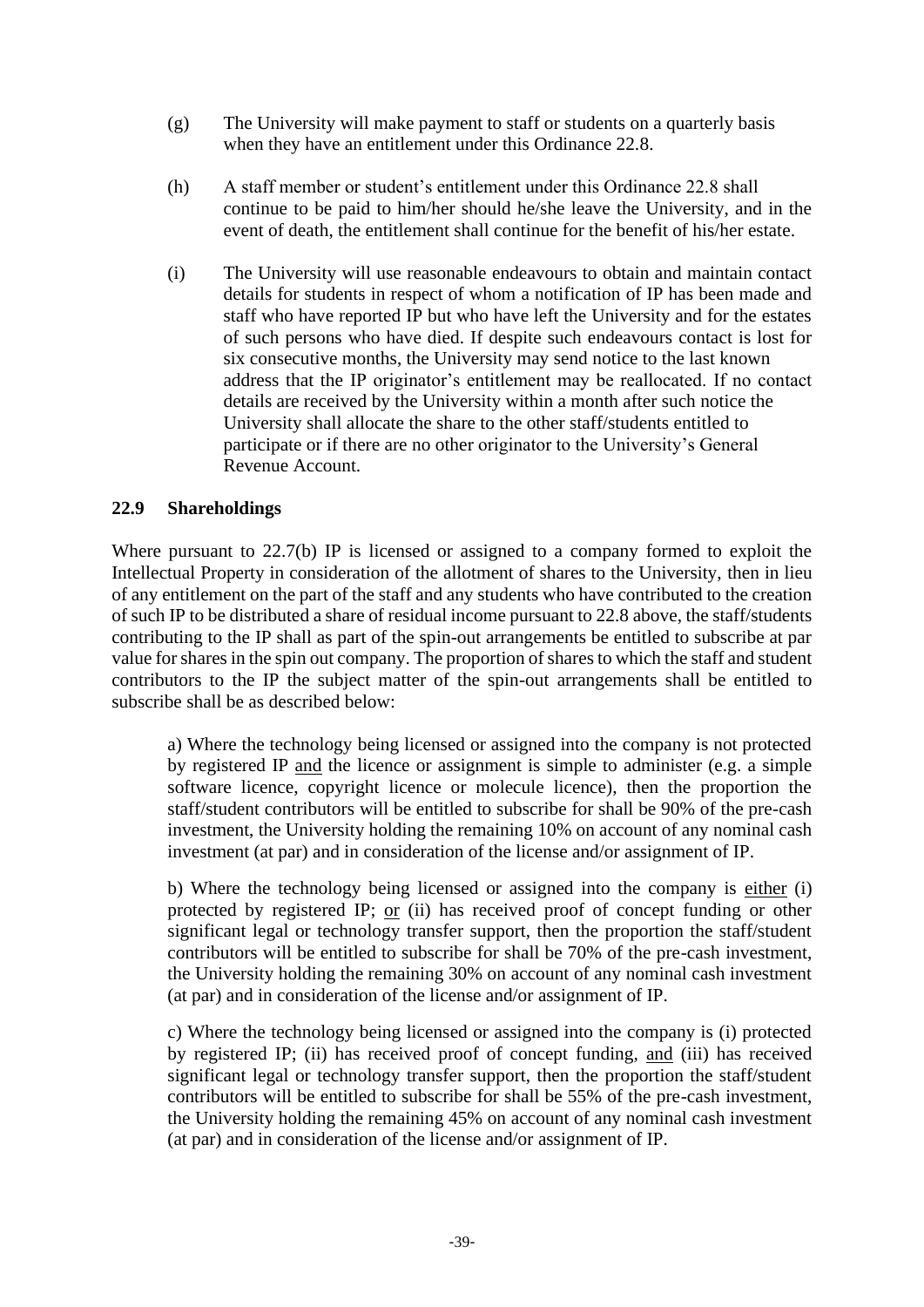For each of (a) to (c) (inclusive) of this Ordinance 22.9, where a third party (e.g. a sponsor of research) has rights to such IP then shares will generally be allotted to such third party, which allotment shall be equally dilutive of the University and the staff/student IP contributors.

The relevant percentages of equity holding (as above) will be agreed prior to completing the spinning out of the company. In cases of dispute, the matter will be referred to such University committee (as may be approved by Council from time to time) whose terms of reference include its dealing with such disputes and, in the absence of any such approved committee, to the Vice-Chancellor and President, in each circumstance whose decision will be final.

For the avoidance of doubt, the % allocations of equity of this Ordinance 22.9 will not apply to any equity allocations already made prior to 1 October 2020.

Financial Regulation G 7.2 governs the holding of financial or other benefit in a commercial entity with which the University has a commercial relationship.

### **22.10 Reporting Procedures**

The University's Research and Innovation Office will maintain a record of all arrangements for the exploitation of intellectual property where an invention disclosure has been made and shall keep a copy of any embedded commercialisation arrangements in research contracts (as described at 22.7(a) (vii)). The Finance Office will prepare an annual financial report for Council.

### **23. ELECTIONS**

**23.1** Nominations and votes for candidates in the elections governed by the Charter, Statutes, Ordinances and Standing Orders of the University may be submitted electronically.

# **24. THE UNIVERSITY OF BATH STUDENTS' UNION (THE SU)**

**Definitions** 

(a) In this Ordinance:

'The SU' means The University of Bath Students' Union.

'Articles of Governance' means the Articles of Governance of the SU.

'SU Officers' means the SU Officers defined by Article 11 of the Articles of Governance.

'Education Act 1994' means Part II of the Education Act 1994.

(b) Words defined in the Charter, Statutes or elsewhere in the Ordinances will have the same meaning in this Ordinance unless the context be repugnant thereto.

# **Constitution**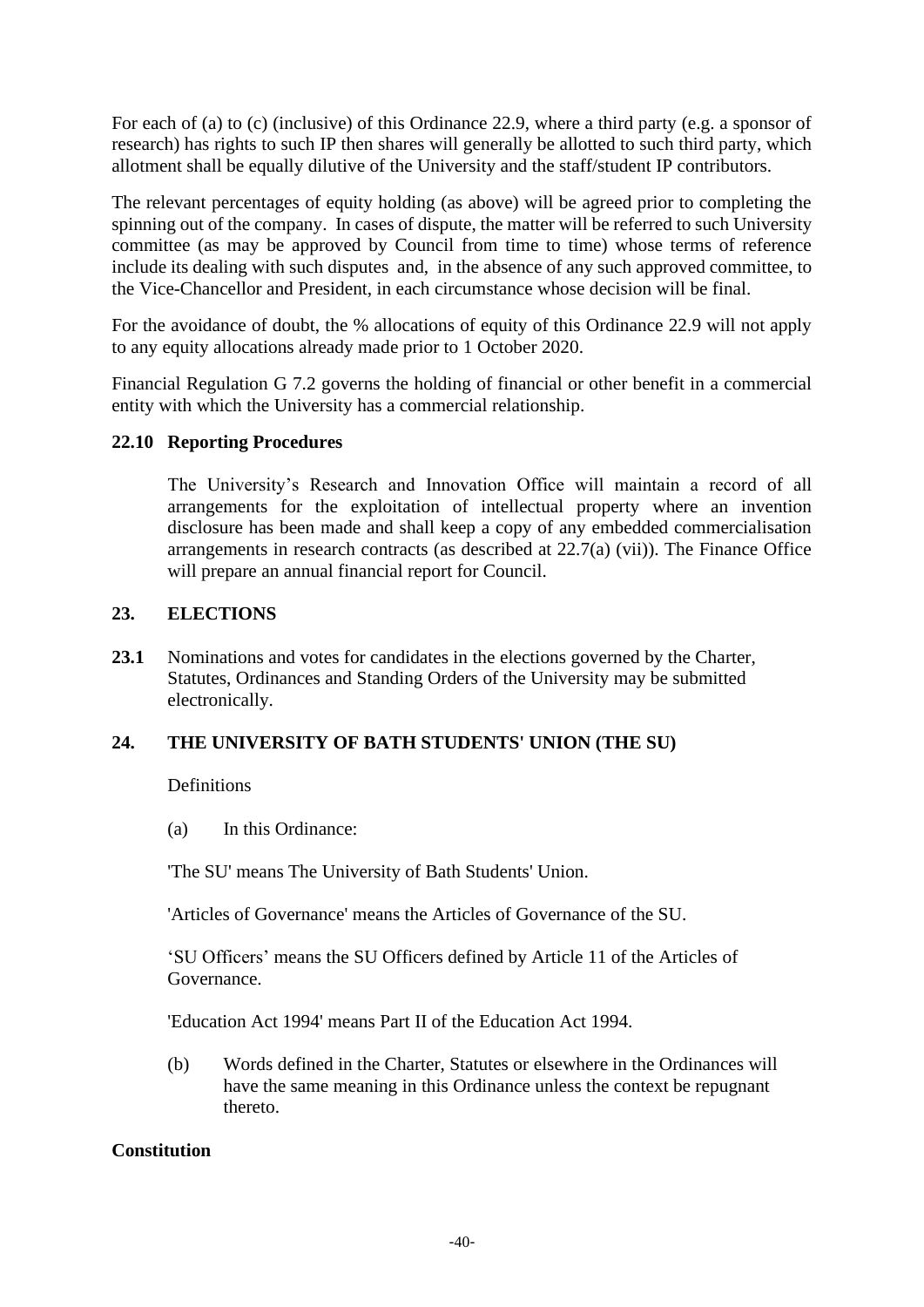- **24.1** The written constitution of the SU is set out in the Articles of Governance. Major amendments to the Articles of Governance, such as would substantially alter their meaning, require the approval of the membership of the SU and the University Council. Minor amendments, such as changes in terminology, may be effected by the Board of Trustees of the SU with approval from University Council. The Articles of Governance will be reviewed by the Board of Trustees of the SU and the University Council at intervals of no more than five years.
- **24.2** The affairs of the SU will be conducted in a manner consistent with the Articles of Governance and the Charter, Statutes, Ordinances and Regulations of the University and no decision or action of the SU or of its trustees, staff, committees, sub-groups, clubs or societies may purport to override any provisions of the Articles of Governance or the Charter, Statutes, Ordinances and Regulations of the University.

# **Membership**

**24.3** All persons who are registered students as defined by the University of Bath will be members of the SU. Any such person must notify Chief Executive of the SU and the Vice President (Student Experience) in writing if they wish to exercise their right not to be a member of the SU. Those who exercise this right will not be unfairly disadvantaged, with regard to the provision of services or otherwise, by reason of their having done so.

#### **Sabbatical Trustees**

- **24.4** The SU Officers of the SU will be elected by secret ballot of the members of the SU. The election will be held in accordance with the Articles of Governance which will ensure that the elections are fair and properly conducted.
- 24.5 A student elected as an SU Officer will suspend their academic studies during their period of office with the permission of Senate. A period for which such suspension is granted will be known as a Sabbatical Year.
- **24.6** A student to whom a Sabbatical Year is granted will normally be expected to remain in residence on the University campus at Bath for the full academic session, unless deprived of office, and will undertake not to accept any other employment, whether paid or unpaid, during the period of office without the permission of the Vice-Chancellor. Where exceptionally an SU Officer is not in residence on the University campus at Bath, no financial assistance for the purpose of defraying additional accommodation costs will normally be payable. In recognition of the additional burden placed upon SU Officers while in residence at the University, no rental charges for their University accommodation will be made.
- **24.7** During a Sabbatical Year an SU Officer will, notwithstanding any other provision of this Ordinance, remain a member of the University as a student subject to the Charter, Statutes, Ordinances, Regulations and Rules of the University and will rank as an ordinary member of the Students' Union and will have the privileges and responsibilities of a registered full-time student, save that a Presidential Officer will not be required to pay any fee.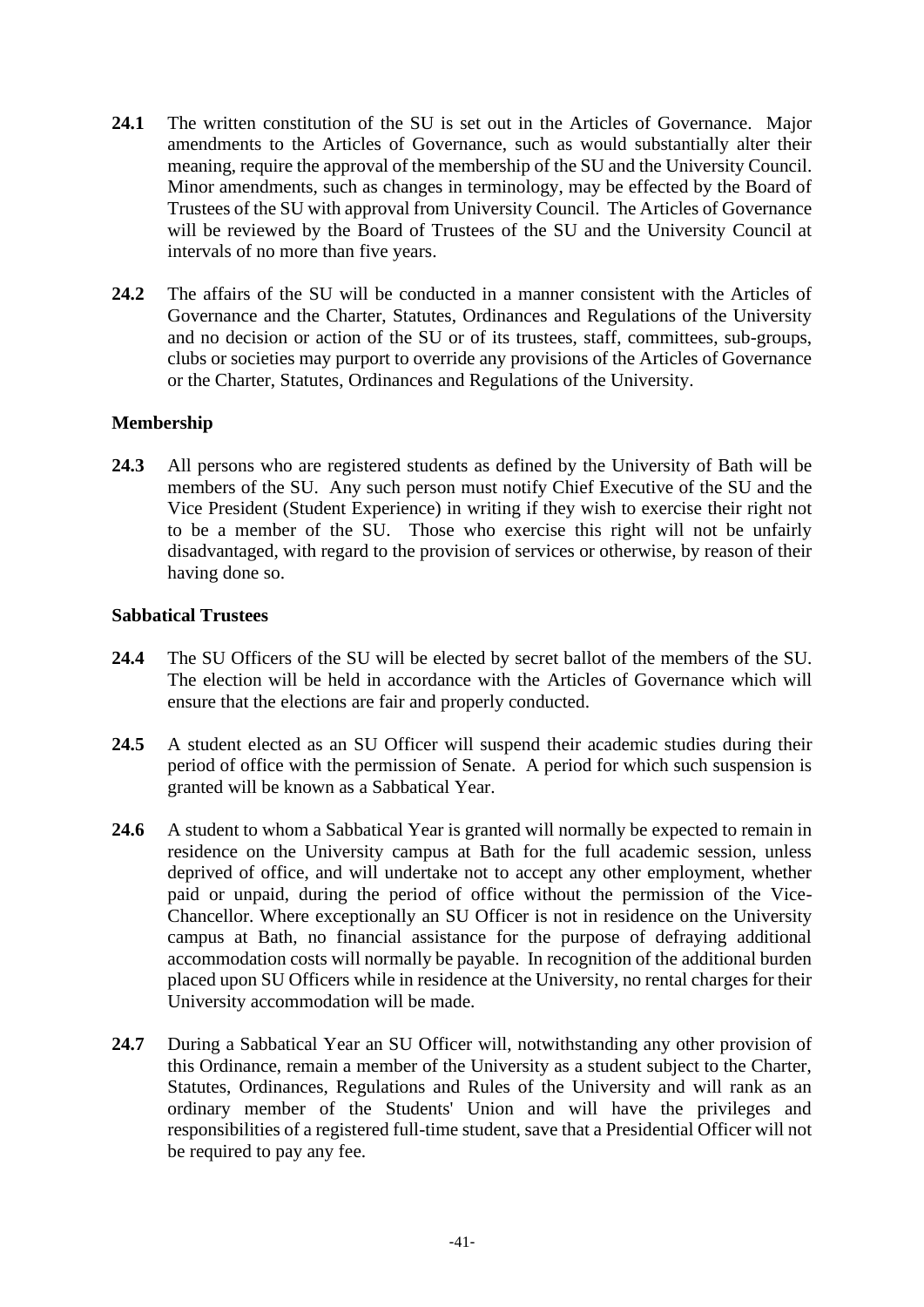**24.8** The maximum total term that an SU Officer may serve is twenty four months.

### **Code of Practice**

- **24.9** The University Council will prepare and issue, and when necessary revise, a code of practice as to the manner in which the requirements of the Education Act 1994 are to be carried into effect in relation to the SU, setting out details of the arrangements made to secure its observance.
- **24.10** The University Council will bring to the attention of all students at least once a year:
	- a) matters specified by Section 22(4) of the Education Act 1994;
	- b) matters specified by Section 22(5) of the Education Act 1994.

The information at b) will also be included in any information which is generally made available to persons considering whether to become students of the University.

#### **Affiliation to External Organisations**

**24.11** If the SU decides to affiliate to an external organisation, it will be in accordance with the requirements of Sections 22(2)(k) to (l) of the Education Act 1994.

### **Complaints Procedure**

24.12 There will be a complaints procedure available to all students or groups in accordance with Section 22(2)(m) and (n) of the Education Act 1994.

# **25. MEMBERSHIP OF THE UNIVERSITY**

In addition to the persons named in the Statutes, the following persons shall be members of the University:

The University Chaplain The Honorary Fellows of the University The Honorary Professors, Honorary Readers and Honorary Lecturers of the University

# **26. STAFF-STUDENT LIAISON COMMITTEE**

Each Department or School shall have at least one Staff/Student Liaison Committee with such constitution and terms of reference as the Board of Studies shall prescribe, provided that:

- (a) the number of student members shall not be less than the number of staff members;
- (b) there shall not be less than six student members; including postgraduate representation where appropriate.

# **27. USE OF THE SEAL OF THE UNIVERSITY**